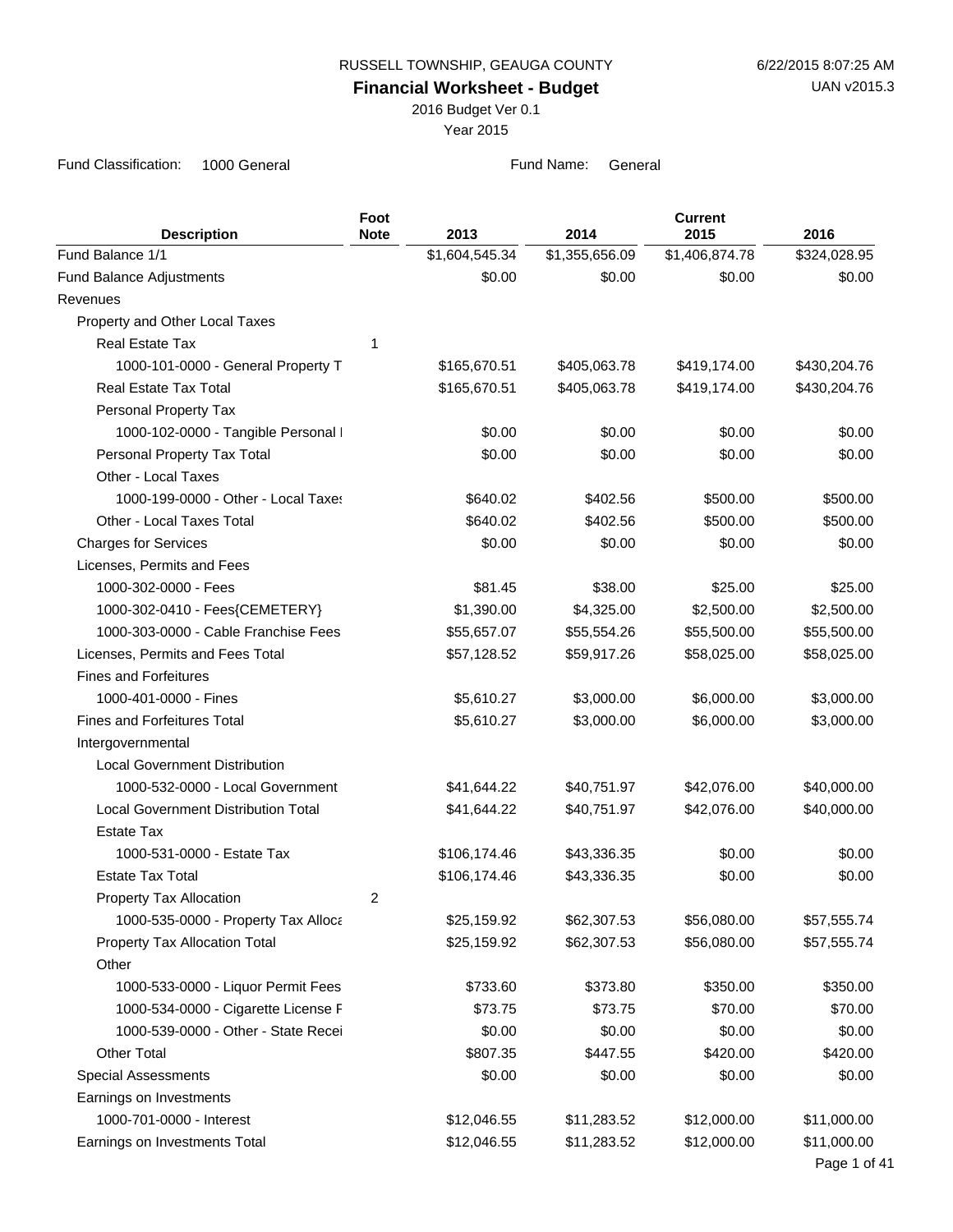**Financial Worksheet - Budget**

2016 Budget Ver 0.1

Year 2015

| <b>Description</b>                      | Foot<br><b>Note</b> | 2013         | 2014         | <b>Current</b><br>2015 | 2016         |
|-----------------------------------------|---------------------|--------------|--------------|------------------------|--------------|
| Miscellaneous                           | $\mathbf{3}$        |              |              |                        |              |
| 1000-802-0000 - Rentals and Leases      |                     | \$27,996.00  | \$27,998.00  | \$27,966.00            | \$27,996.00  |
| 1000-807-0000 - Payments in Lieu of Ta  |                     | \$2,466.50   | \$2,466.50   | \$2,500.00             | \$2,466.50   |
| 1000-892-0000 - Other - Miscellaneous   |                     | \$25,421.05  | \$43,498.37  | \$25,000.00            | \$25,000.00  |
| 1000-892-0004 - Other - Miscellaneous   |                     | \$7,008.06   | \$10,019.48  | \$7,500.00             | \$8,000.00   |
| 1000-892-0500 - Other - Miscellaneous   |                     | \$6,794.66   | \$8,446.55   | \$7,000.00             | \$7,420.00   |
| 1000-892-0700 - Other - Miscellaneous   |                     | \$0.00       | \$0.00       | \$0.00                 | \$0.00       |
| 1000-892-1220 - Other - Miscellaneous   |                     | \$0.00       | \$0.00       | \$0.00                 | \$0.00       |
| Miscellaneous Total                     |                     | \$69,686.27  | \$92,428.90  | \$69,966.00            | \$70,882.50  |
| <b>Total Revenue</b>                    |                     | \$484,568.09 | \$718,939.42 | \$664,241.00           | \$671,588.00 |
| Expenditures                            |                     |              |              |                        |              |
| Administrative - Salaries               | 4                   |              |              |                        |              |
| 1000-110-111-0000 - Salaries - Trustee  |                     | \$45,706.32  | \$47,665.47  | \$47,994.00            | \$47,994.00  |
| 1000-110-112-0000 - Salaries - Trustee  |                     | \$24,582.01  | \$24,962.33  | \$30,000.00            | \$30,000.00  |
| 1000-110-121-0000 - Salary - Township   |                     | \$23,340.16  | \$23,013.02  | \$24,355.00            | \$24,355.00  |
| 1000-110-122-0000 - Salaries - Townsh   |                     | \$83,345.79  | \$84,895.45  | \$84,671.73            | \$86,651.00  |
| 1000-110-141-0000 - Salary - Legal Cor  |                     | \$0.00       | \$0.00       | \$15,000.00            | \$10,000.00  |
| Administrative - Salaries Total         |                     | \$176,974.28 | \$180,536.27 | \$202,020.73           | \$199,000.00 |
| Administrative - Other                  | 5                   |              |              |                        |              |
| 1000-110-211-0000 - Ohio Public Emplo   |                     | \$48,481.79  | \$41,544.91  | \$59,239.12            | \$50,000.00  |
| 1000-110-212-0000 - Social Security     |                     | \$1,256.24   | \$691.13     | \$250.00               | \$100.00     |
| 1000-110-213-0000 - Medicare            |                     | \$5,302.11   | \$4,086.14   | \$6,135.48             | \$5,000.00   |
| 1000-110-221-0000 - Medical/Hospitaliz  |                     | \$92,878.70  | \$81,837.46  | \$94,800.00            | \$100,488.00 |
| 1000-110-222-0000 - Life Insurance      |                     | \$937.69     | \$612.37     | \$720.00               | \$720.00     |
| 1000-110-223-0000 - Dental Insurance    |                     | \$5,183.38   | \$3,909.08   | \$3,840.00             | \$5,700.00   |
| 1000-110-224-0000 - Vision Insurance    |                     | \$1,599.91   | \$1,210.40   | \$1,440.00             | \$1,600.00   |
| 1000-110-228-0000 - Health Care Reim    |                     | \$0.00       | \$0.00       | \$7,500.00             | \$7,500.00   |
| 1000-110-230-0000 - Workers' Compen     |                     | \$5,152.62   | \$5,911.12   | \$8,648.91             | \$7,500.00   |
| 1000-110-312-0000 - Auditing Services   |                     | \$0.00       | \$5,233.00   | \$6,500.00             | \$5,500.00   |
| 1000-110-314-0000 - Tax Collection Fe   |                     | \$2,997.97   | \$6,845.87   | \$7,000.00             | \$7,000.00   |
| 1000-110-315-0000 - Election Expenses   |                     | \$638.68     | \$6,396.34   | \$7,500.00             | \$7,000.00   |
| 1000-110-319-0000 - Other - Professio   |                     | \$5,649.07   | \$3,881.70   | \$24,000.00            | \$5,000.00   |
| 1000-110-330-0000 - Travel and Meetin   |                     | \$2,052.09   | \$3,434.97   | \$5,000.00             | \$5,000.00   |
| 1000-110-345-0000 - Advertising         |                     | \$1,620.62   | \$0.00       | \$500.00               | \$500.00     |
| 1000-110-381-0000 - Property Insuranc   |                     | \$1,418.00   | \$1,531.00   | \$2,000.00             | \$1,750.00   |
| 1000-110-382-0000 - Liability Insurance |                     | \$3,153.00   | \$1,589.21   | \$3,000.00             | \$2,500.00   |
| 1000-110-383-0000 - Fidelity Bond Prer  |                     | \$0.00       | \$0.00       | \$1,000.00             | \$1,000.00   |
| 1000-110-383-0000 - Fidelity Bond Prer  |                     | \$0.00       | \$0.00       | \$0.00                 | \$0.00       |
| 1000-110-389-0000 - Other - Insurance   |                     | \$2,057.00   | \$543.88     | \$4,000.00             | \$1,500.00   |
| 1000-110-410-0000 - Office Supplies     |                     | \$2,936.51   | \$4,465.98   | \$5,000.00             | \$5,000.00   |
| 1000-110-490-0000 - Other - Supplies a  |                     | \$61.74      | \$197.98     | \$1,500.00             | \$1,000.00   |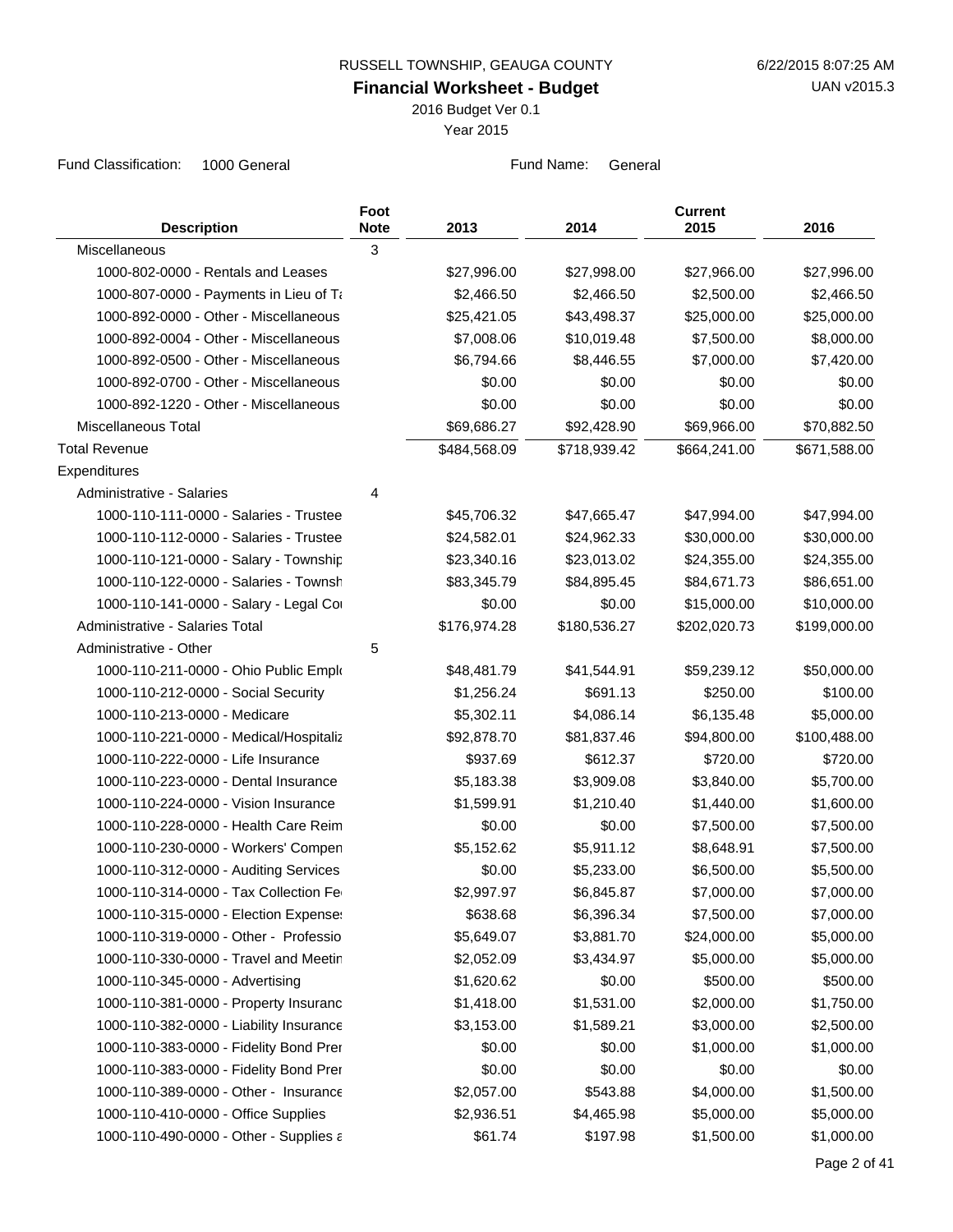**Financial Worksheet - Budget**

2016 Budget Ver 0.1

Year 2015

| <b>Description</b>                        | Foot<br><b>Note</b> | 2013         | 2014         | <b>Current</b><br>2015 | 2016         |
|-------------------------------------------|---------------------|--------------|--------------|------------------------|--------------|
| 1000-110-599-0000 - Other - Other Exp     |                     | \$54,251.83  | \$50,054.71  | \$75,000.00            | \$55,000.00  |
| Administrative - Other Total              |                     | \$237,628.95 | \$223,977.25 | \$324,573.51           | \$276,358.00 |
| Townhalls, Memorial Buildings and Ground  |                     |              |              |                        |              |
| 1000-120-190-0000 - Other - Salaries      |                     | \$90,903.22  | \$34,914.14  | \$20,000.00            | \$5,000.00   |
| Townhalls, Memorial Buildings and Ground  |                     | \$90,903.22  | \$34,914.14  | \$20,000.00            | \$5,000.00   |
| Townhalls, Memorial Buildings and Ground  |                     |              |              |                        |              |
| 1000-120-251-0000 - Uniform, Tool and     |                     | \$1,500.00   | \$750.00     | \$6,000.00             | \$5,000.00   |
| 1000-120-322-0000 - Garbage and Tras      |                     | \$883.68     | \$529.85     | \$1,000.00             | \$750.00     |
| 1000-120-323-0000 - Repairs and Main      |                     | \$1,278.65   | \$500.76     | \$5,000.00             | \$2,000.00   |
| 1000-120-323-0001 - Repairs and Main      |                     | \$1,238.13   | \$1,577.74   | \$2,000.00             | \$1,750.00   |
| 1000-120-323-0002 - Repairs and Main      |                     | \$10,532.83  | \$54,234.77  | \$55,000.00            | \$25,000.00  |
| 1000-120-323-0006 - Repairs and Main      |                     | \$0.00       | \$42,155.56  | \$450,000.00           | \$2,500.00   |
| 1000-120-341-0000 - Telephone             |                     | \$4,478.56   | \$4,560.76   | \$5,000.00             | \$5,000.00   |
| 1000-120-351-0000 - Electricity           |                     | \$8,682.77   | \$7,931.39   | \$10,000.00            | \$10,000.00  |
| 1000-120-353-0000 - Natural Gas           |                     | \$4,784.66   | \$5,044.80   | \$6,000.00             | \$6,000.00   |
| 1000-120-354-0000 - Heating Oil           |                     | \$0.00       | \$0.00       | \$0.00                 | \$0.00       |
| 1000-120-359-0000 - Other - Utilities     |                     | \$1,882.61   | \$1,774.04   | \$5,000.00             | \$2,000.00   |
| 1000-120-359-0007 - Other - Utilities{T   |                     | \$4,934.90   | \$0.00       | \$7,500.00             | \$5,000.00   |
| 1000-120-420-0000 - Operating Supplie     |                     | \$2,100.64   | \$4.49       | \$4,000.00             | \$2,500.00   |
| 1000-120-420-0010 - Operating Supplie     |                     | \$6,213.02   | \$2,408.42   | \$2,500.00             | \$1,000.00   |
| 1000-120-430-0000 - Small Tools and M     |                     | \$744.83     | \$0.00       | \$1,500.00             | \$1,000.00   |
| 1000-120-490-0000 - Other - Supplies a    |                     | \$606.69     | \$248.25     | \$2,500.00             | \$1,000.00   |
| 1000-120-599-0000 - Other - Other Exp     |                     | \$669.09     | \$1,033.19   | \$2,500.00             | \$1,000.00   |
| 1000-120-599-0004 - Other - Other Exp     |                     | \$2,924.64   | \$0.00       | \$15,000.00            | \$2,500.00   |
| 1000-120-599-0005 - Other - Other Exp     |                     | \$0.00       | \$0.00       | \$0.00                 | \$0.00       |
| Townhalls, Memorial Buildings and Ground  |                     | \$53,455.70  | \$122,754.02 | \$580,500.00           | \$74,000.00  |
| Zoning - Salaries                         |                     |              |              |                        |              |
| 1000-130-190-0000 - Other - Salaries      |                     | \$73,159.65  | \$77,123.58  | \$74,642.59            | \$75,000.00  |
| Zoning - Salaries Total                   |                     | \$73,159.65  | \$77,123.58  | \$74,642.59            | \$75,000.00  |
| Zoning - Other                            |                     |              |              |                        |              |
| 1000-130-599-0000 - Other - Other Exp     |                     | \$20,721.16  | \$286.58     | \$40,000.00            | \$5,000.00   |
| Zoning - Other Total                      |                     | \$20,721.16  | \$286.58     | \$40,000.00            | \$5,000.00   |
| Police Protection - Salaries              |                     |              |              |                        |              |
| 1000-210-190-0000 - Other - Salaries      |                     | \$0.00       | \$0.00       | \$0.00                 | \$0.00       |
| <b>Police Protection - Salaries Total</b> |                     | \$0.00       | \$0.00       | \$0.00                 | \$0.00       |
| Police Protection - Other                 |                     |              |              |                        |              |
| 1000-210-599-0000 - Other - Other Exp     |                     | \$976.65     | \$2,045.22   | \$10,000.00            | \$4,000.00   |
| Police Protection - Other Total           |                     | \$976.65     | \$2,045.22   | \$10,000.00            | \$4,000.00   |
| Fire Protection - Other                   |                     |              |              |                        |              |
| 1000-220-599-0000 - Other - Other Exp     |                     | \$535.06     | \$800.00     | \$10,000.00            | \$4,000.00   |
| 1000-220-599-1220 - Other - Other Exp     |                     | \$0.00       | \$0.00       | \$100.00               | \$100.00     |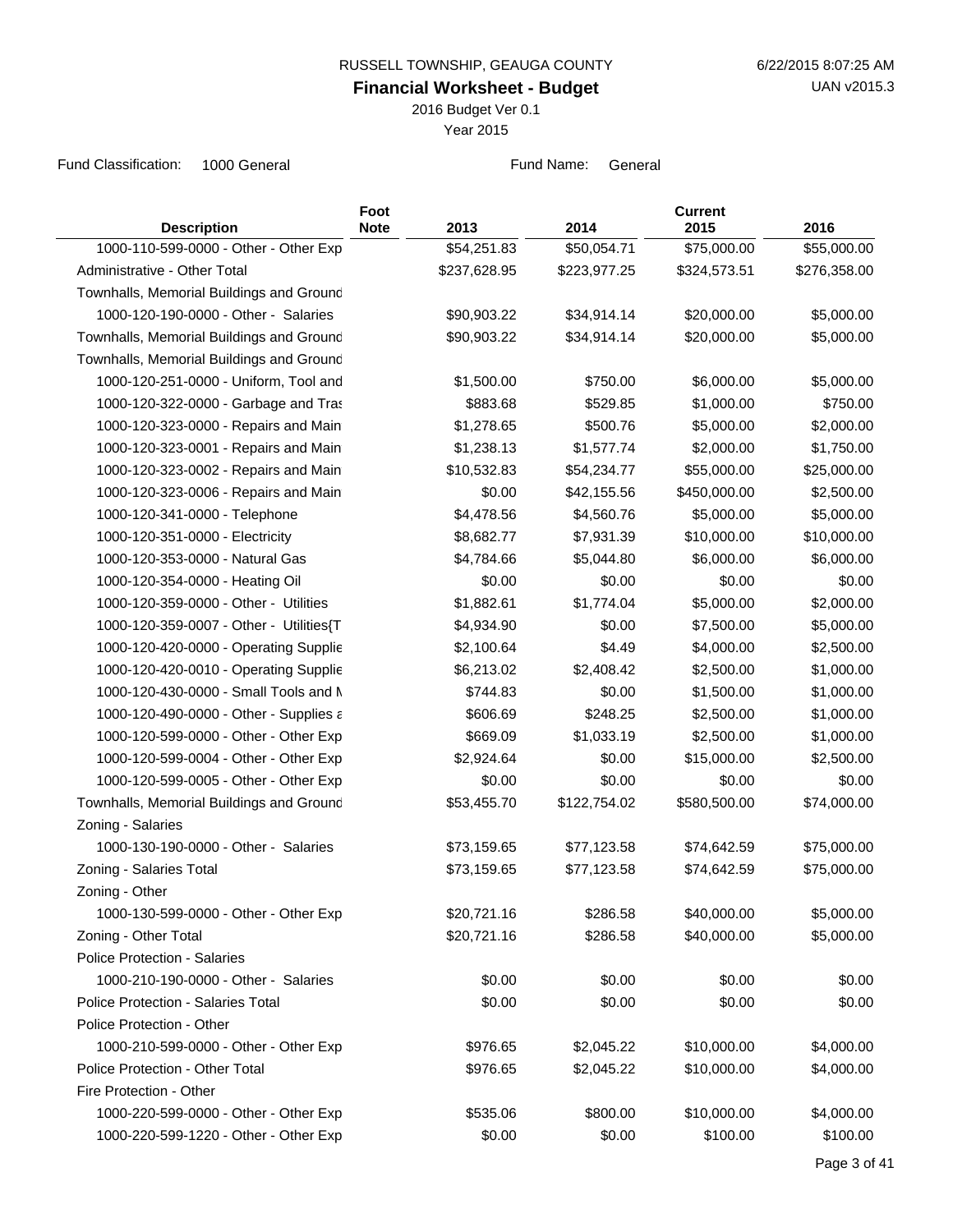2016 Budget Ver 0.1

Year 2015

| <b>Description</b>                     | Foot<br><b>Note</b> | 2013         | 2014         | <b>Current</b><br>2015 | 2016         |
|----------------------------------------|---------------------|--------------|--------------|------------------------|--------------|
| Fire Protection - Other Total          |                     | \$535.06     | \$800.00     | \$10,100.00            | \$4,100.00   |
| Lighting-Other                         |                     |              |              |                        |              |
| 1000-310-360-0000 - Contracted Servic  |                     | \$6,491.90   | \$6,872.70   | \$7,500.00             | \$7,500.00   |
| Lighting- Other Total                  |                     | \$6,491.90   | \$6,872.70   | \$7,500.00             | \$7,500.00   |
| Sanitary Dump - Other                  |                     |              |              |                        |              |
| 1000-320-599-0000 - Other - Other Exp  |                     | \$1,545.33   | \$0.00       | \$40,000.00            | \$2,500.00   |
| Sanitary Dump - Other Total            |                     | \$1,545.33   | \$0.00       | \$40,000.00            | \$2,500.00   |
| Highways - Other                       |                     |              |              |                        |              |
| 1000-330-360-0000 - Contracted Servic  |                     | \$28,791.20  | \$19,601.10  | \$5,000.00             | \$20,000.00  |
| 1000-330-599-0000 - Other - Other Exp  |                     | \$0.00       | \$750.92     | \$7,500.00             | \$4,000.00   |
| Highways - Other Total                 |                     | \$28,791.20  | \$20,352.02  | \$12,500.00            | \$24,000.00  |
| <b>Cemeteries - Salaries</b>           |                     |              |              |                        |              |
| 1000-410-190-0000 - Other - Salaries   |                     | \$16,653.80  | \$2,025.42   | \$15,000.00            | \$15,000.00  |
| Cemeteries - Salaries Total            |                     | \$16,653.80  | \$2,025.42   | \$15,000.00            | \$15,000.00  |
| Cemeteries - Other                     |                     |              |              |                        |              |
| 1000-410-430-0000 - Small Tools and N  |                     | \$31.99      | \$0.00       | \$1,000.00             | \$1,000.00   |
| 1000-410-490-0000 - Other - Supplies a |                     | \$543.76     | \$255.68     | \$3,000.00             | \$2,500.00   |
| 1000-410-599-0000 - Other - Other Exp  |                     | \$0.00       | \$0.00       | \$1,250.00             | \$1,250.00   |
| Cemeteries - Other Total               |                     | \$575.75     | \$255.68     | \$5,250.00             | \$4,750.00   |
| Capital Outlay - Other                 | 6                   |              |              |                        |              |
| 1000-760-720-0000 - Buildings          |                     | \$0.00       | \$0.00       | \$55,000.00            | \$21,500.00  |
| 1000-760-730-0000 - Improvement of S   |                     | \$740.00     | \$23,755.00  | \$275,000.00           | \$6,000.00   |
| 1000-760-730-0410 - Improvement of S   |                     | \$0.00       | \$0.00       | \$10,000.00            | \$5,500.00   |
| 1000-760-730-0610 - Improvement of S   |                     | \$0.00       | \$0.00       | \$0.00                 | \$17,250.00  |
| 1000-760-740-0000 - Machinery, Equipi  |                     | \$0.00       | \$962.94     | \$64,000.00            | \$7,500.00   |
| 1000-760-740-0200 - Machinery, Equipi  |                     | \$0.00       | \$0.00       | \$2,500.00             | \$2,500.00   |
| 1000-760-740-0900 - Machinery, Equipi  |                     | \$31,642.89  | \$0.00       | \$0.00                 | \$0.00       |
| 1000-760-740-0970 - Machinery, Equipi  |                     | \$0.00       | \$0.00       | \$0.00                 | \$0.00       |
| 1000-760-740-1000 - Machinery, Equipi  |                     | \$0.00       | \$0.00       | \$0.00                 | \$0.00       |
| 1000-760-740-1070 - Machinery, Equipi  |                     | \$0.00       | \$0.00       | \$0.00                 | \$0.00       |
| Capital Outlay - Other Total           |                     | \$32,382.89  | \$24,717.94  | \$406,500.00           | \$60,250.00  |
| <b>Total Expenditures</b>              |                     | \$740,795.54 | \$696,660.82 | \$1,748,586.83         | \$756,458.00 |
| Other Financing Sources & Uses         |                     |              |              |                        |              |
| Sources                                |                     |              |              |                        |              |
| Sale of Bonds                          |                     | \$0.00       | \$0.00       | \$0.00                 | \$0.00       |
| Sale of Notes                          |                     | \$0.00       | \$0.00       | \$0.00                 | \$0.00       |
| <b>Other Debt Proceeds</b>             |                     | \$0.00       | \$0.00       | \$0.00                 | \$0.00       |
| Sale of Fixed Assets                   |                     | \$0.00       | \$0.00       | \$0.00                 | \$0.00       |
| Transfers - In                         |                     | \$0.00       | \$0.00       | \$0.00                 | \$0.00       |
| Advances - In                          |                     | \$0.00       | \$0.00       | \$0.00                 | \$0.00       |
| Special Items                          |                     | \$0.00       | \$0.00       | \$0.00                 | \$0.00       |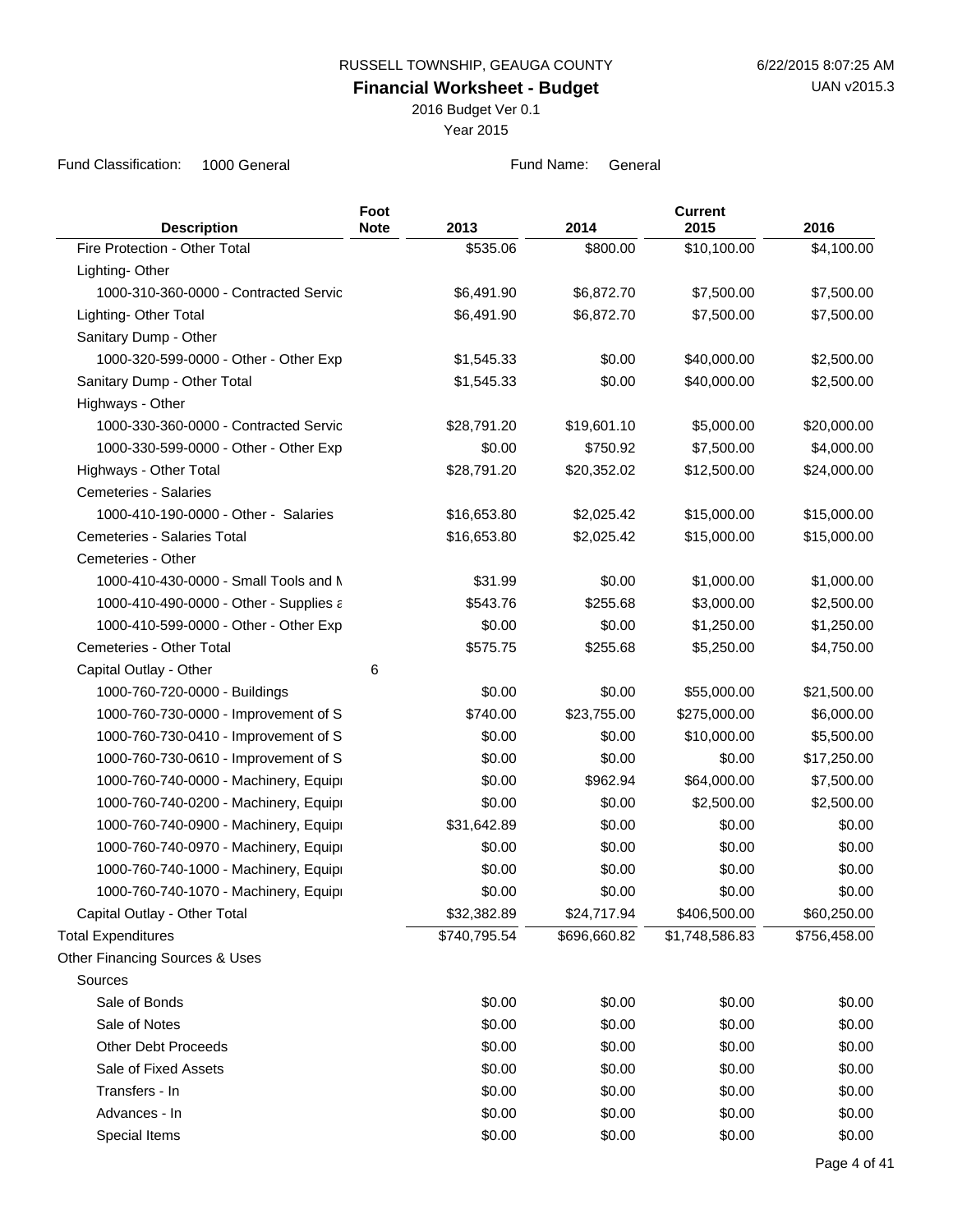2016 Budget Ver 0.1

Year 2015

Fund Classification: 1000 General **Fund Name:** General Fund Name: General

|                                                 | Foot        |                |                | <b>Current</b> |              |
|-------------------------------------------------|-------------|----------------|----------------|----------------|--------------|
| <b>Description</b>                              | <b>Note</b> | 2013           | 2014           | 2015           | 2016         |
| <b>Extraordinary Items</b>                      |             | \$0.00         | \$0.00         | \$0.00         | \$0.00       |
| Other - Other Financing Sources                 |             |                |                |                |              |
| 1000-999-0000 - Other - Other Finar             |             | \$6,012.95     | \$4,514.64     | \$1,000.00     | \$1,000.00   |
| 1000-999-0300 - Other - Other Finar             |             | \$1,325.25     | \$24,425.45    | \$500.00       | \$500.00     |
| Other - Other Financing Sources Total           |             | \$7,338.20     | \$28,940.09    | \$1,500.00     | \$1,500.00   |
| Uses                                            |             |                |                |                |              |
| Transfers - Out                                 |             | \$0.00         | \$0.00         | \$0.00         | \$0.00       |
| Advances - Out                                  |             | \$0.00         | \$0.00         | \$0.00         | \$0.00       |
| Contingencies                                   |             | \$0.00         | \$0.00         | \$0.00         | \$0.00       |
| Other - Other Financing Uses                    |             | \$0.00         | \$0.00         | \$0.00         | \$0.00       |
| <b>Total Other Financing Sources &amp; Uses</b> |             | \$7,338.20     | \$28,940.09    | \$1,500.00     | \$1,500.00   |
| Fund Balance 12/31                              |             | \$1,355,656.09 | \$1,406,874.78 | \$324,028.95   | \$240,658.95 |
| Less: Encumbrances 12/31                        |             | \$17,125.63    | \$27,943.96    | \$0.00         | \$0.00       |
| Less: Reserve Balance 12/31                     |             | \$0.00         | \$0.00         | \$0.00         | \$0.00       |
| Unencumbered Undesignated 12/31                 |             | \$1,338,530.46 | \$1,378,930.82 | \$324,028.95   | \$240,658.95 |

| <b>Footnote</b> | <b>Description</b>                                                                                                                                                                                           |
|-----------------|--------------------------------------------------------------------------------------------------------------------------------------------------------------------------------------------------------------|
|                 | 1 Park District Inside Millage Reallocation: .05mil increase (2016), (2017)                                                                                                                                  |
|                 | 2 Park District Inside Millage Reallocation: .05mil increase (2016), (2017)                                                                                                                                  |
|                 | 3 0000: Rollback, Donations<br>0004: Recycling Center Income<br>0500: 15% OPEC/HC Premium                                                                                                                    |
|                 | 4 SALARIES: Need \$275k (Budget \$300k) Total (See Zoning-2 & Cemetery-2)                                                                                                                                    |
|                 | 5 OPERS: Salaries * .14<br>MEDICARE: Salaries * .0145<br>MEDICAL/HOSP: Assumed 6% Increase<br>DENTAL: Assumed 6% Increase<br>VISION: Assumed 6% Increase<br>H/C REIMBUSEMENT: GGG<br>OBWC: Salaries * .02044 |
|                 | 6 720-0000: Administration (2016-2020)<br>730-0000: Town Hall (2016-2020)<br>730-0410: Cemetery (2016-2020)<br>730-0610: Old Fire Station (2016-2020)<br>740-0000: Security Video (\$4.5k) (2016)            |
|                 |                                                                                                                                                                                                              |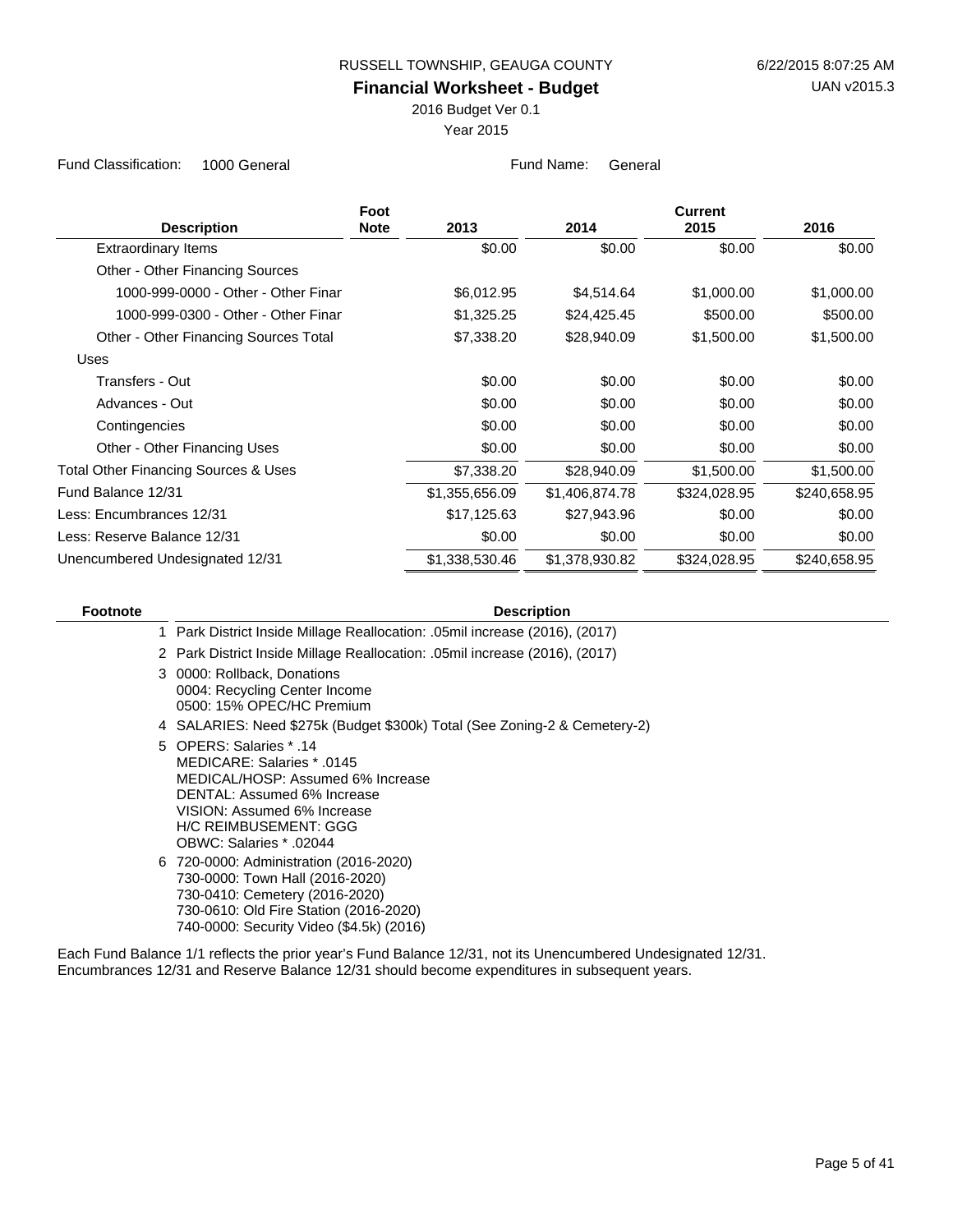2016 Budget Ver 0.1

Year 2015

Fund Classification: 2011 Special Revenue Fund Name: Motor Vehicle License Tax

|                                       | Foot        |             |             | <b>Current</b> |             |
|---------------------------------------|-------------|-------------|-------------|----------------|-------------|
| <b>Description</b>                    | <b>Note</b> | 2013        | 2014        | 2015           | 2016        |
| Fund Balance 1/1                      |             | \$27,531.71 | \$20,949.53 | \$41,409.20    | \$0.00      |
| <b>Fund Balance Adjustments</b>       |             | \$0.00      | \$0.00      | \$0.00         | \$0.00      |
| Revenues                              |             |             |             |                |             |
| Property and Other Local Taxes        |             |             |             |                |             |
| <b>Real Estate Tax</b>                |             | \$0.00      | \$0.00      | \$0.00         | \$0.00      |
| Personal Property Tax                 |             | \$0.00      | \$0.00      | \$0.00         | \$0.00      |
| Other - Local Taxes                   |             | \$0.00      | \$0.00      | \$0.00         | \$0.00      |
| <b>Charges for Services</b>           |             | \$0.00      | \$0.00      | \$0.00         | \$0.00      |
| Licenses, Permits and Fees            |             | \$0.00      | \$0.00      | \$0.00         | \$0.00      |
| <b>Fines and Forfeitures</b>          |             | \$0.00      | \$0.00      | \$0.00         | \$0.00      |
| Intergovernmental                     |             |             |             |                |             |
| <b>Local Government Distribution</b>  |             | \$0.00      | \$0.00      | \$0.00         | \$0.00      |
| <b>Estate Tax</b>                     |             | \$0.00      | \$0.00      | \$0.00         | \$0.00      |
| Property Tax Allocation               |             | \$0.00      | \$0.00      | \$0.00         | \$0.00      |
| Other                                 |             |             |             |                |             |
| 2011-536-0000 - Motor Vehicle Licer   |             | \$20,844.92 | \$20,969.18 | \$21,010.00    | \$21,000.00 |
| <b>Other Total</b>                    |             | \$20,844.92 | \$20,969.18 | \$21,010.00    | \$21,000.00 |
| <b>Special Assessments</b>            |             | \$0.00      | \$0.00      | \$0.00         | \$0.00      |
| Earnings on Investments               |             |             |             |                |             |
| 2011-701-0000 - Interest              |             | \$46.36     | \$97.16     | \$30.00        | \$50.00     |
| Earnings on Investments Total         |             | \$46.36     | \$97.16     | \$30.00        | \$50.00     |
| Miscellaneous                         |             | \$0.00      | \$0.00      | \$0.00         | \$0.00      |
| <b>Total Revenue</b>                  |             | \$20,891.28 | \$21,066.34 | \$21,040.00    | \$21,050.00 |
| Expenditures                          |             |             |             |                |             |
| Highways - Other                      |             |             |             |                |             |
| 2011-330-360-0000 - Contracted Servic |             | \$0.00      | \$0.00      | \$25,449.20    | \$0.00      |
| 2011-330-420-0000 - Operating Supplie |             | \$27,473.46 | \$606.67    | \$37,000.00    | \$20,000.00 |
| Highways - Other Total                |             | \$27,473.46 | \$606.67    | \$62,449.20    | \$20,000.00 |
| <b>Total Expenditures</b>             |             | \$27,473.46 | \$606.67    | \$62,449.20    | \$20,000.00 |
| Other Financing Sources & Uses        |             |             |             |                |             |
| Sources                               |             |             |             |                |             |
| Sale of Bonds                         |             | \$0.00      | \$0.00      | \$0.00         | \$0.00      |
| Sale of Notes                         |             | \$0.00      | \$0.00      | \$0.00         | \$0.00      |
| <b>Other Debt Proceeds</b>            |             | \$0.00      | \$0.00      | \$0.00         | \$0.00      |
| Sale of Fixed Assets                  |             | \$0.00      | \$0.00      | \$0.00         | \$0.00      |
| Transfers - In                        |             | \$0.00      | \$0.00      | \$0.00         | \$0.00      |
| Advances - In                         |             | \$0.00      | \$0.00      | \$0.00         | \$0.00      |
| Special Items                         |             | \$0.00      | \$0.00      | \$0.00         | \$0.00      |
| <b>Extraordinary Items</b>            |             | \$0.00      | \$0.00      | \$0.00         | \$0.00      |
| Other - Other Financing Sources       |             | \$0.00      | \$0.00      | \$0.00         | \$0.00      |
| Uses                                  |             |             |             |                |             |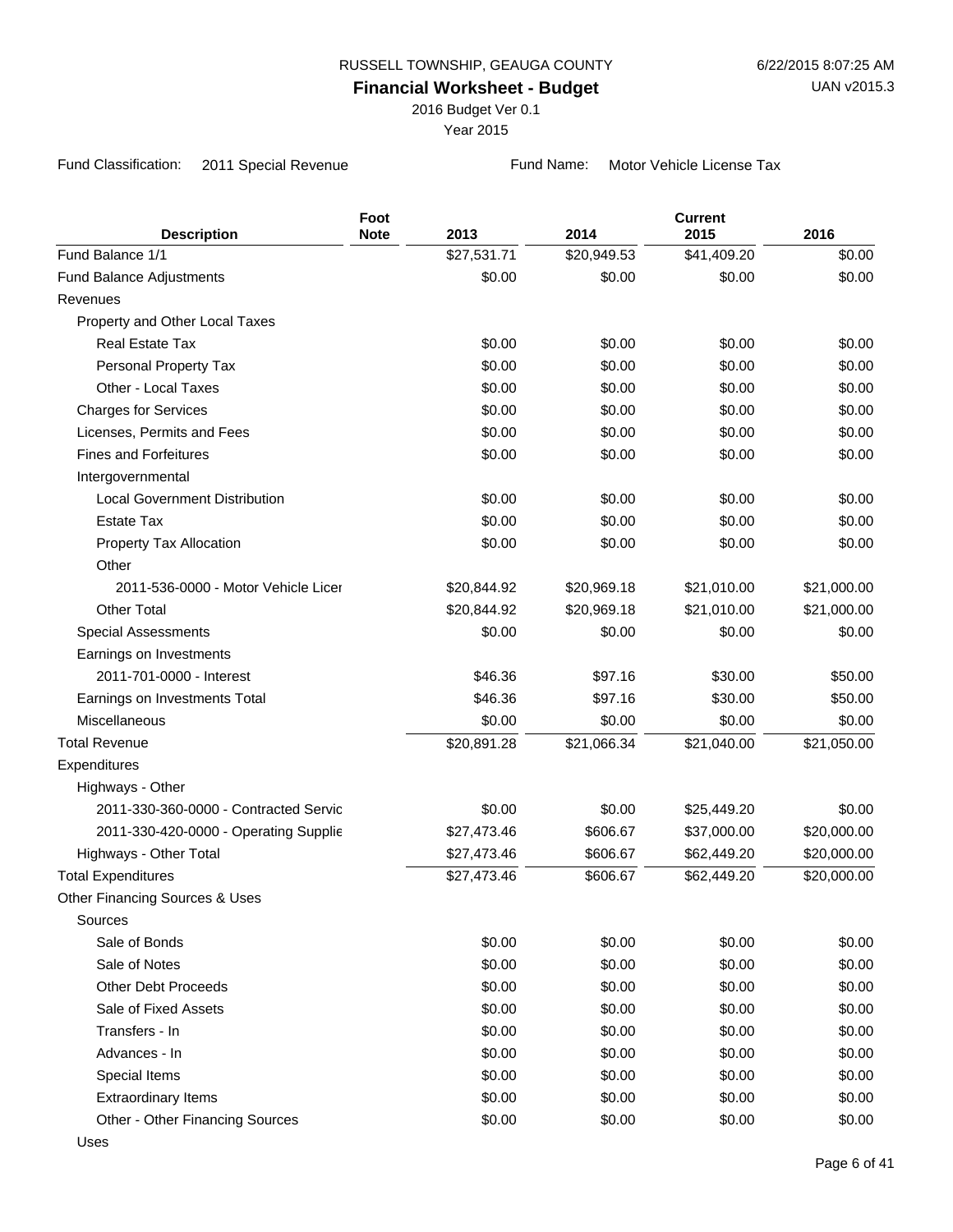2016 Budget Ver 0.1

Year 2015

Fund Classification: 2011 Special Revenue Fund Name: Motor Vehicle License Tax

| <b>Description</b>                   | Foot<br><b>Note</b> | 2013        | 2014        | <b>Current</b><br>2015 | 2016       |
|--------------------------------------|---------------------|-------------|-------------|------------------------|------------|
| Transfers - Out                      |                     | \$0.00      | \$0.00      | \$0.00                 | \$0.00     |
| Advances - Out                       |                     | \$0.00      | \$0.00      | \$0.00                 | \$0.00     |
| Contingencies                        |                     | \$0.00      | \$0.00      | \$0.00                 | \$0.00     |
| Other - Other Financing Uses         |                     | \$0.00      | \$0.00      | \$0.00                 | \$0.00     |
| Total Other Financing Sources & Uses |                     | \$0.00      | \$0.00      | \$0.00                 | \$0.00     |
| Fund Balance 12/31                   |                     | \$20,949.53 | \$41,409.20 | \$0.00                 | \$1,050.00 |
| Less: Encumbrances 12/31             |                     | \$166.81    | \$0.00      | \$0.00                 | \$0.00     |
| Less: Reserve Balance 12/31          |                     | \$0.00      | \$0.00      | \$0.00                 | \$0.00     |
| Unencumbered Undesignated 12/31      |                     | \$20,782.72 | \$41,409.20 | \$0.00                 | \$1,050.00 |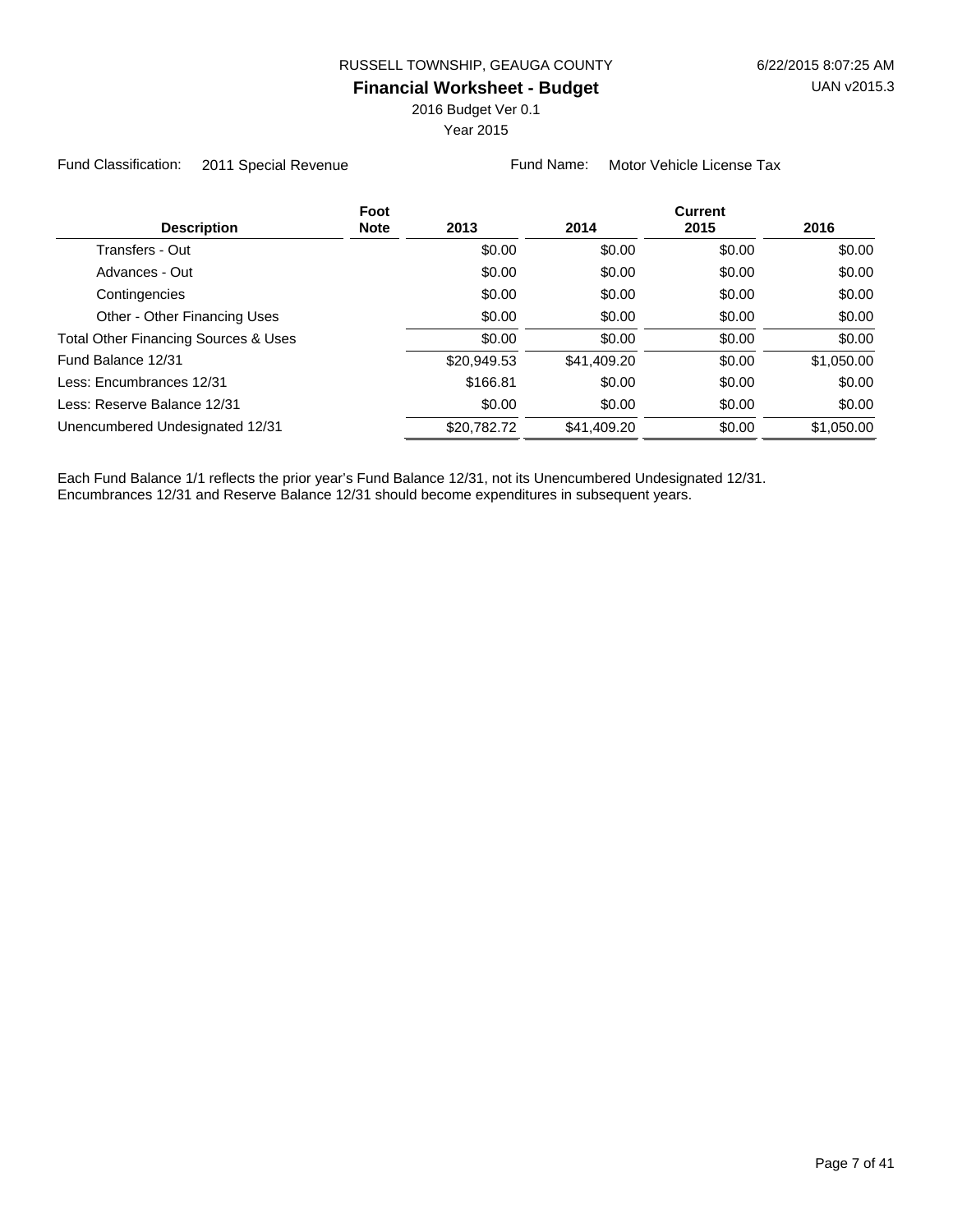2016 Budget Ver 0.1

Year 2015

Fund Classification: 2021 Special Revenue Fund Name: Gasoline Tax

| <b>Description</b>                    | Foot<br><b>Note</b> | 2013        | 2014        | <b>Current</b><br>2015 | 2016         |
|---------------------------------------|---------------------|-------------|-------------|------------------------|--------------|
| Fund Balance 1/1                      |                     | \$31,654.15 | \$53,716.39 | \$89,661.15            | \$0.00       |
| <b>Fund Balance Adjustments</b>       |                     | \$0.00      | \$0.00      | \$0.00                 | \$0.00       |
| Revenues                              |                     |             |             |                        |              |
| Property and Other Local Taxes        |                     |             |             |                        |              |
| <b>Real Estate Tax</b>                |                     | \$0.00      | \$0.00      | \$0.00                 | \$0.00       |
| Personal Property Tax                 |                     | \$0.00      | \$0.00      | \$0.00                 | \$0.00       |
| Other - Local Taxes                   |                     | \$0.00      | \$0.00      | \$0.00                 | \$0.00       |
| <b>Charges for Services</b>           |                     | \$0.00      | \$0.00      | \$0.00                 | \$0.00       |
| Licenses, Permits and Fees            |                     | \$0.00      | \$0.00      | \$0.00                 | \$0.00       |
| <b>Fines and Forfeitures</b>          |                     | \$0.00      | \$0.00      | \$0.00                 | \$0.00       |
| Intergovernmental                     |                     |             |             |                        |              |
| <b>Local Government Distribution</b>  |                     | \$0.00      | \$0.00      | \$0.00                 | \$0.00       |
| <b>Estate Tax</b>                     |                     | \$0.00      | \$0.00      | \$0.00                 | \$0.00       |
| Property Tax Allocation               |                     | \$0.00      | \$0.00      | \$0.00                 | \$0.00       |
| Other                                 |                     |             |             |                        |              |
| 2021-537-0000 - Gasoline Tax          |                     | \$95,349.99 | \$90,629.57 | \$95,000.00            | \$90,000.00  |
| <b>Other Total</b>                    |                     | \$95,349.99 | \$90,629.57 | \$95,000.00            | \$90,000.00  |
| <b>Special Assessments</b>            |                     | \$0.00      | \$0.00      | \$0.00                 | \$0.00       |
| Earnings on Investments               |                     |             |             |                        |              |
| 2021-701-0000 - Interest              |                     | \$184.76    | \$181.58    | \$150.00               | \$150.00     |
| Earnings on Investments Total         |                     | \$184.76    | \$181.58    | \$150.00               | \$150.00     |
| Miscellaneous                         |                     | \$0.00      | \$0.00      | \$0.00                 | \$0.00       |
| <b>Total Revenue</b>                  |                     | \$95,534.75 | \$90,811.15 | \$95,150.00            | \$90,150.00  |
| Expenditures                          |                     |             |             |                        |              |
| Highways - Salaries                   | 1                   |             |             |                        |              |
| 2021-330-190-0000 - Other - Salaries  |                     | \$73,472.51 | \$54,866.39 | \$175,000.00           | \$75,000.00  |
| Highways - Salaries Total             |                     | \$73,472.51 | \$54,866.39 | \$175,000.00           | \$75,000.00  |
| Highways - Other                      |                     |             |             |                        |              |
| 2021-330-599-0000 - Other - Other Exp |                     | \$0.00      | \$0.00      | \$9,811.15             | \$5,000.00   |
| Highways - Other Total                |                     | \$0.00      | \$0.00      | \$9,811.15             | \$5,000.00   |
| <b>Total Expenditures</b>             |                     | \$73,472.51 | \$54,866.39 | \$184,811.15           | \$80,000.00  |
| Other Financing Sources & Uses        |                     |             |             |                        |              |
| Sources                               |                     |             |             |                        |              |
| Sale of Bonds                         |                     | \$0.00      | \$0.00      | \$0.00                 | \$0.00       |
| Sale of Notes                         |                     | \$0.00      | \$0.00      | \$0.00                 | \$0.00       |
| <b>Other Debt Proceeds</b>            |                     | \$0.00      | \$0.00      | \$0.00                 | \$0.00       |
| Sale of Fixed Assets                  |                     | \$0.00      | \$0.00      | \$0.00                 | \$0.00       |
| Transfers - In                        |                     | \$0.00      | \$0.00      | \$0.00                 | \$0.00       |
| Advances - In                         |                     | \$0.00      | \$0.00      | \$0.00                 | \$0.00       |
| Special Items                         |                     | \$0.00      | \$0.00      | \$0.00                 | \$0.00       |
| <b>Extraordinary Items</b>            |                     | \$0.00      | \$0.00      | \$0.00                 | \$0.00       |
|                                       |                     |             |             |                        | Page 8 of 41 |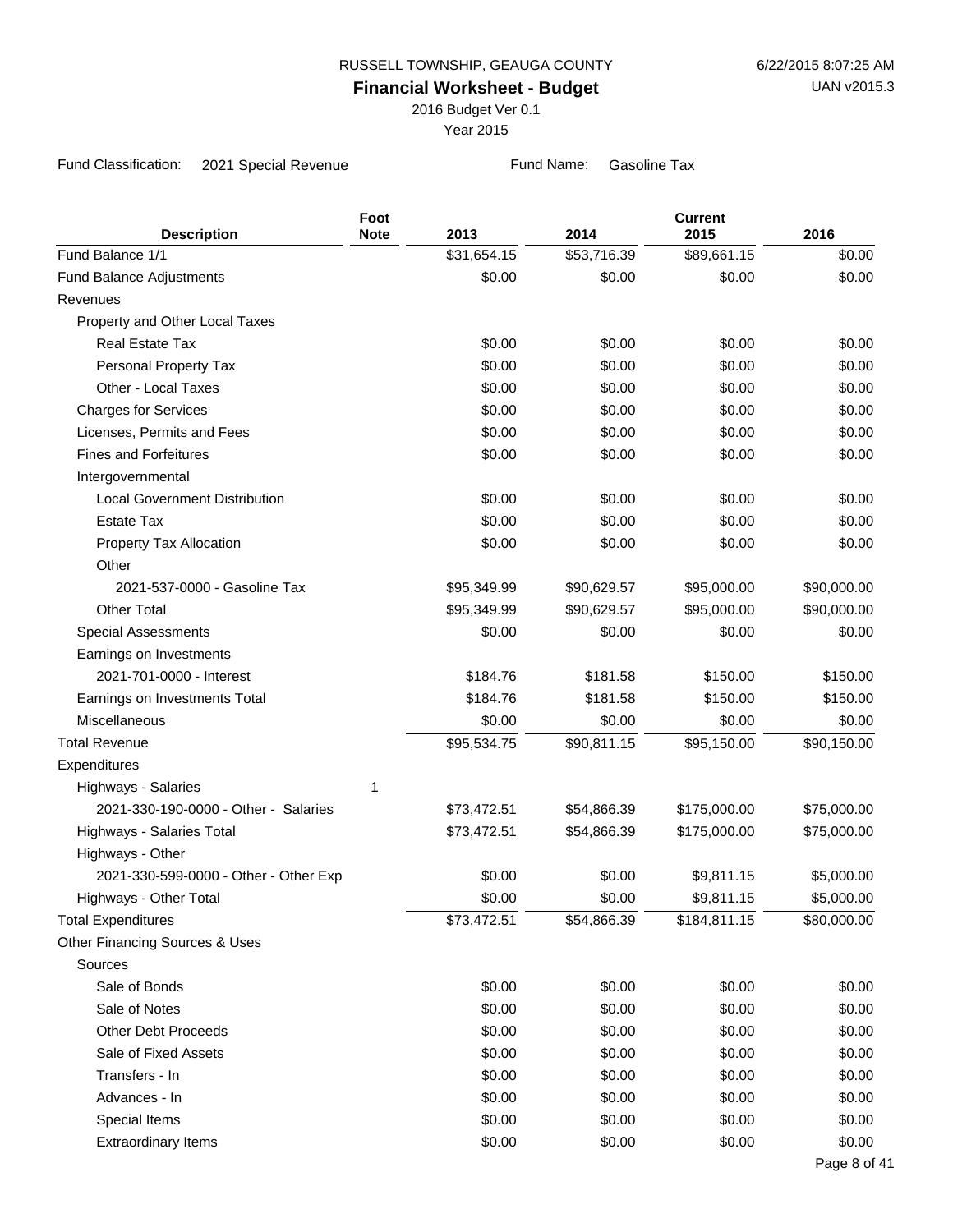2016 Budget Ver 0.1

Year 2015

Fund Classification: 2021 Special Revenue Fund Name: Gasoline Tax

|                                                 | Foot        |             |             | <b>Current</b> |             |
|-------------------------------------------------|-------------|-------------|-------------|----------------|-------------|
| <b>Description</b>                              | <b>Note</b> | 2013        | 2014        | 2015           | 2016        |
| Other - Other Financing Sources                 |             | \$0.00      | \$0.00      | \$0.00         | \$0.00      |
| <b>Uses</b>                                     |             |             |             |                |             |
| Transfers - Out                                 |             | \$0.00      | \$0.00      | \$0.00         | \$0.00      |
| Advances - Out                                  |             | \$0.00      | \$0.00      | \$0.00         | \$0.00      |
| Contingencies                                   |             | \$0.00      | \$0.00      | \$0.00         | \$0.00      |
| Other - Other Financing Uses                    |             | \$0.00      | \$0.00      | \$0.00         | \$0.00      |
| <b>Total Other Financing Sources &amp; Uses</b> |             | \$0.00      | \$0.00      | \$0.00         | \$0.00      |
| Fund Balance 12/31                              |             | \$53,716.39 | \$89.661.15 | \$0.00         | \$10,150.00 |
| Less: Encumbrances 12/31                        |             | \$0.00      | \$0.00      | \$0.00         | \$0.00      |
| Less: Reserve Balance 12/31                     |             | \$0.00      | \$0.00      | \$0.00         | \$0.00      |
| Unencumbered Undesignated 12/31                 |             | \$53,716.39 | \$89.661.15 | \$0.00         | \$10,150.00 |
|                                                 |             |             |             |                |             |

#### **Footnote Description**

1 SALARIES: Need \$560k Total (See R&B Road)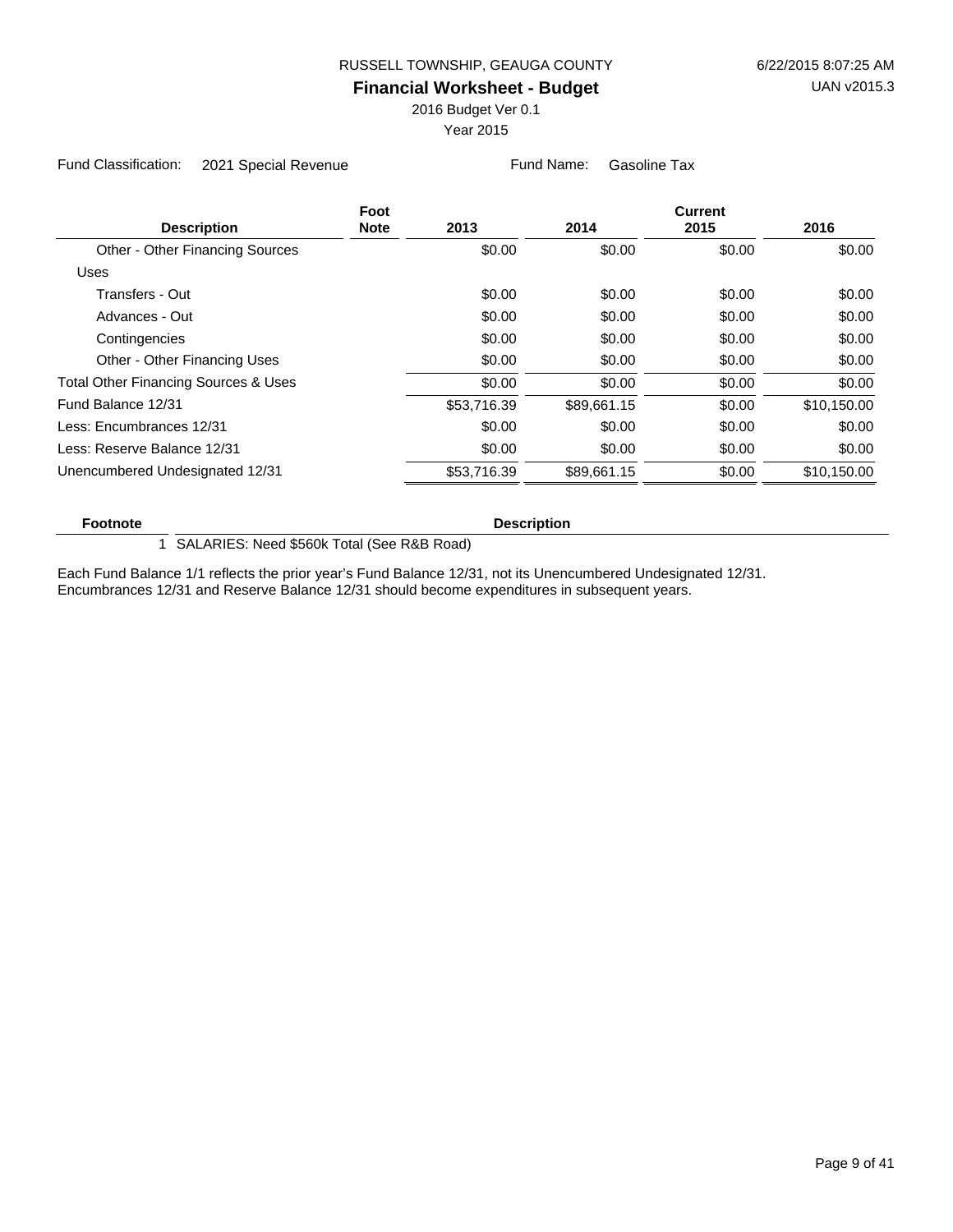2016 Budget Ver 0.1

Year 2015

Fund Classification: 2031 Special Revenue Fund Name: Road and Bridge

| Fund Balance 1/1<br>\$184,407.73<br>\$127,320.24<br>\$351,317.92<br>\$197,937.08<br>\$0.00<br>\$0.00<br>\$0.00<br>\$0.00<br><b>Fund Balance Adjustments</b><br>Revenues<br>Property and Other Local Taxes<br><b>Real Estate Tax</b><br>2031-101-0000 - General Property T<br>\$463,875.24<br>\$450,583.71<br>\$463,298.00<br>\$463,297.84<br>Real Estate Tax Total<br>\$463,875.24<br>\$450,583.71<br>\$463,298.00<br>\$463,297.84<br>Personal Property Tax<br>\$0.00<br>\$0.00<br>\$0.00<br>\$0.00<br>2031-102-0000 - Tangible Personal I<br>Personal Property Tax Total<br>\$0.00<br>\$0.00<br>\$0.00<br>Other - Local Taxes<br>\$0.00<br>\$0.00<br>\$0.00<br>\$0.00<br>\$0.00<br>\$0.00<br><b>Charges for Services</b><br>Licenses, Permits and Fees<br>\$0.00<br>\$0.00<br>\$0.00<br><b>Fines and Forfeitures</b><br>\$0.00<br>\$0.00<br>\$0.00<br>Intergovernmental<br><b>Local Government Distribution</b><br>\$0.00<br>\$0.00<br>\$0.00<br><b>Estate Tax</b><br>\$0.00<br>\$0.00<br>\$0.00<br>Property Tax Allocation<br>2031-535-0000 - Property Tax Alloca<br>\$70,447.37<br>\$44,179.27<br>\$61,983.00<br>\$70,447.37<br>\$44,179.27<br>Property Tax Allocation Total<br>\$61,983.00<br>Other<br>2031-539-0000 - Other - State Recei<br>\$0.00<br>\$0.00<br>\$0.00<br><b>Other Total</b><br>\$0.00<br>\$0.00<br>\$0.00<br>\$0.00<br>\$0.00<br>\$0.00<br><b>Special Assessments</b><br>Earnings on Investments<br>\$0.00<br>\$0.00<br>\$0.00<br><b>Miscellaneous</b><br>1<br>\$3,196.12<br>\$3,196.12<br>\$1,521.96<br>2031-807-0000 - Payments in Lieu of Ta<br>2031-892-0000 - Other - Miscellaneous<br>\$1,024.82<br>\$0.00<br>\$1,941.93<br>2031-892-0500 - Other - Miscellaneous<br>\$6,275.07<br>\$6,500.00<br>\$13,297.51<br>\$17,518.45<br>\$8,021.96<br>Miscellaneous Total<br>\$11,413.12<br><b>Total Revenue</b><br>\$545,735.73<br>\$512,281.43<br>\$533,302.96<br>\$540,977.12<br>Expenditures<br>2<br>Highways - Salaries<br>2031-330-190-0000 - Other - Salaries<br>\$339,601.98<br>\$16,140.61<br>\$225,000.00<br>\$250,000.00<br>\$16,140.61<br>\$225,000.00<br>Highways - Salaries Total<br>\$339,601.98<br>\$250,000.00<br>3<br>Highways - Other<br>2031-330-211-0000 - Ohio Public Emplo<br>\$56,592.73<br>\$22,556.79<br>\$70,000.00<br>\$70,000.00<br>\$2,037.77<br>2031-330-213-0000 - Medicare<br>\$4,906.55<br>\$7,250.00<br>\$7,250.00<br>\$151,225.00<br>\$140,000.00<br>2031-330-221-0000 - Medical/Hospitaliz<br>\$85,231.32<br>\$93,445.71<br>2031-330-222-0000 - Life Insurance<br>\$877.38<br>\$911.40<br>\$1,200.00<br>\$900.00 |                    | Foot        |      |      | <b>Current</b> |               |
|---------------------------------------------------------------------------------------------------------------------------------------------------------------------------------------------------------------------------------------------------------------------------------------------------------------------------------------------------------------------------------------------------------------------------------------------------------------------------------------------------------------------------------------------------------------------------------------------------------------------------------------------------------------------------------------------------------------------------------------------------------------------------------------------------------------------------------------------------------------------------------------------------------------------------------------------------------------------------------------------------------------------------------------------------------------------------------------------------------------------------------------------------------------------------------------------------------------------------------------------------------------------------------------------------------------------------------------------------------------------------------------------------------------------------------------------------------------------------------------------------------------------------------------------------------------------------------------------------------------------------------------------------------------------------------------------------------------------------------------------------------------------------------------------------------------------------------------------------------------------------------------------------------------------------------------------------------------------------------------------------------------------------------------------------------------------------------------------------------------------------------------------------------------------------------------------------------------------------------------------------------------------------------------------------------------------------------------------------------------------------------------------------------------------------------------------------------------------------------------------------------------------------------------------------------------------------|--------------------|-------------|------|------|----------------|---------------|
|                                                                                                                                                                                                                                                                                                                                                                                                                                                                                                                                                                                                                                                                                                                                                                                                                                                                                                                                                                                                                                                                                                                                                                                                                                                                                                                                                                                                                                                                                                                                                                                                                                                                                                                                                                                                                                                                                                                                                                                                                                                                                                                                                                                                                                                                                                                                                                                                                                                                                                                                                                           | <b>Description</b> | <b>Note</b> | 2013 | 2014 | 2015           | 2016          |
|                                                                                                                                                                                                                                                                                                                                                                                                                                                                                                                                                                                                                                                                                                                                                                                                                                                                                                                                                                                                                                                                                                                                                                                                                                                                                                                                                                                                                                                                                                                                                                                                                                                                                                                                                                                                                                                                                                                                                                                                                                                                                                                                                                                                                                                                                                                                                                                                                                                                                                                                                                           |                    |             |      |      |                |               |
|                                                                                                                                                                                                                                                                                                                                                                                                                                                                                                                                                                                                                                                                                                                                                                                                                                                                                                                                                                                                                                                                                                                                                                                                                                                                                                                                                                                                                                                                                                                                                                                                                                                                                                                                                                                                                                                                                                                                                                                                                                                                                                                                                                                                                                                                                                                                                                                                                                                                                                                                                                           |                    |             |      |      |                |               |
|                                                                                                                                                                                                                                                                                                                                                                                                                                                                                                                                                                                                                                                                                                                                                                                                                                                                                                                                                                                                                                                                                                                                                                                                                                                                                                                                                                                                                                                                                                                                                                                                                                                                                                                                                                                                                                                                                                                                                                                                                                                                                                                                                                                                                                                                                                                                                                                                                                                                                                                                                                           |                    |             |      |      |                |               |
|                                                                                                                                                                                                                                                                                                                                                                                                                                                                                                                                                                                                                                                                                                                                                                                                                                                                                                                                                                                                                                                                                                                                                                                                                                                                                                                                                                                                                                                                                                                                                                                                                                                                                                                                                                                                                                                                                                                                                                                                                                                                                                                                                                                                                                                                                                                                                                                                                                                                                                                                                                           |                    |             |      |      |                |               |
|                                                                                                                                                                                                                                                                                                                                                                                                                                                                                                                                                                                                                                                                                                                                                                                                                                                                                                                                                                                                                                                                                                                                                                                                                                                                                                                                                                                                                                                                                                                                                                                                                                                                                                                                                                                                                                                                                                                                                                                                                                                                                                                                                                                                                                                                                                                                                                                                                                                                                                                                                                           |                    |             |      |      |                |               |
|                                                                                                                                                                                                                                                                                                                                                                                                                                                                                                                                                                                                                                                                                                                                                                                                                                                                                                                                                                                                                                                                                                                                                                                                                                                                                                                                                                                                                                                                                                                                                                                                                                                                                                                                                                                                                                                                                                                                                                                                                                                                                                                                                                                                                                                                                                                                                                                                                                                                                                                                                                           |                    |             |      |      |                |               |
|                                                                                                                                                                                                                                                                                                                                                                                                                                                                                                                                                                                                                                                                                                                                                                                                                                                                                                                                                                                                                                                                                                                                                                                                                                                                                                                                                                                                                                                                                                                                                                                                                                                                                                                                                                                                                                                                                                                                                                                                                                                                                                                                                                                                                                                                                                                                                                                                                                                                                                                                                                           |                    |             |      |      |                |               |
|                                                                                                                                                                                                                                                                                                                                                                                                                                                                                                                                                                                                                                                                                                                                                                                                                                                                                                                                                                                                                                                                                                                                                                                                                                                                                                                                                                                                                                                                                                                                                                                                                                                                                                                                                                                                                                                                                                                                                                                                                                                                                                                                                                                                                                                                                                                                                                                                                                                                                                                                                                           |                    |             |      |      |                |               |
|                                                                                                                                                                                                                                                                                                                                                                                                                                                                                                                                                                                                                                                                                                                                                                                                                                                                                                                                                                                                                                                                                                                                                                                                                                                                                                                                                                                                                                                                                                                                                                                                                                                                                                                                                                                                                                                                                                                                                                                                                                                                                                                                                                                                                                                                                                                                                                                                                                                                                                                                                                           |                    |             |      |      |                |               |
|                                                                                                                                                                                                                                                                                                                                                                                                                                                                                                                                                                                                                                                                                                                                                                                                                                                                                                                                                                                                                                                                                                                                                                                                                                                                                                                                                                                                                                                                                                                                                                                                                                                                                                                                                                                                                                                                                                                                                                                                                                                                                                                                                                                                                                                                                                                                                                                                                                                                                                                                                                           |                    |             |      |      |                | \$0.00        |
|                                                                                                                                                                                                                                                                                                                                                                                                                                                                                                                                                                                                                                                                                                                                                                                                                                                                                                                                                                                                                                                                                                                                                                                                                                                                                                                                                                                                                                                                                                                                                                                                                                                                                                                                                                                                                                                                                                                                                                                                                                                                                                                                                                                                                                                                                                                                                                                                                                                                                                                                                                           |                    |             |      |      |                | \$0.00        |
|                                                                                                                                                                                                                                                                                                                                                                                                                                                                                                                                                                                                                                                                                                                                                                                                                                                                                                                                                                                                                                                                                                                                                                                                                                                                                                                                                                                                                                                                                                                                                                                                                                                                                                                                                                                                                                                                                                                                                                                                                                                                                                                                                                                                                                                                                                                                                                                                                                                                                                                                                                           |                    |             |      |      |                | \$0.00        |
|                                                                                                                                                                                                                                                                                                                                                                                                                                                                                                                                                                                                                                                                                                                                                                                                                                                                                                                                                                                                                                                                                                                                                                                                                                                                                                                                                                                                                                                                                                                                                                                                                                                                                                                                                                                                                                                                                                                                                                                                                                                                                                                                                                                                                                                                                                                                                                                                                                                                                                                                                                           |                    |             |      |      |                | \$0.00        |
|                                                                                                                                                                                                                                                                                                                                                                                                                                                                                                                                                                                                                                                                                                                                                                                                                                                                                                                                                                                                                                                                                                                                                                                                                                                                                                                                                                                                                                                                                                                                                                                                                                                                                                                                                                                                                                                                                                                                                                                                                                                                                                                                                                                                                                                                                                                                                                                                                                                                                                                                                                           |                    |             |      |      |                | \$0.00        |
|                                                                                                                                                                                                                                                                                                                                                                                                                                                                                                                                                                                                                                                                                                                                                                                                                                                                                                                                                                                                                                                                                                                                                                                                                                                                                                                                                                                                                                                                                                                                                                                                                                                                                                                                                                                                                                                                                                                                                                                                                                                                                                                                                                                                                                                                                                                                                                                                                                                                                                                                                                           |                    |             |      |      |                |               |
|                                                                                                                                                                                                                                                                                                                                                                                                                                                                                                                                                                                                                                                                                                                                                                                                                                                                                                                                                                                                                                                                                                                                                                                                                                                                                                                                                                                                                                                                                                                                                                                                                                                                                                                                                                                                                                                                                                                                                                                                                                                                                                                                                                                                                                                                                                                                                                                                                                                                                                                                                                           |                    |             |      |      |                | \$0.00        |
|                                                                                                                                                                                                                                                                                                                                                                                                                                                                                                                                                                                                                                                                                                                                                                                                                                                                                                                                                                                                                                                                                                                                                                                                                                                                                                                                                                                                                                                                                                                                                                                                                                                                                                                                                                                                                                                                                                                                                                                                                                                                                                                                                                                                                                                                                                                                                                                                                                                                                                                                                                           |                    |             |      |      |                | \$0.00        |
|                                                                                                                                                                                                                                                                                                                                                                                                                                                                                                                                                                                                                                                                                                                                                                                                                                                                                                                                                                                                                                                                                                                                                                                                                                                                                                                                                                                                                                                                                                                                                                                                                                                                                                                                                                                                                                                                                                                                                                                                                                                                                                                                                                                                                                                                                                                                                                                                                                                                                                                                                                           |                    |             |      |      |                |               |
|                                                                                                                                                                                                                                                                                                                                                                                                                                                                                                                                                                                                                                                                                                                                                                                                                                                                                                                                                                                                                                                                                                                                                                                                                                                                                                                                                                                                                                                                                                                                                                                                                                                                                                                                                                                                                                                                                                                                                                                                                                                                                                                                                                                                                                                                                                                                                                                                                                                                                                                                                                           |                    |             |      |      |                | \$61,983.16   |
|                                                                                                                                                                                                                                                                                                                                                                                                                                                                                                                                                                                                                                                                                                                                                                                                                                                                                                                                                                                                                                                                                                                                                                                                                                                                                                                                                                                                                                                                                                                                                                                                                                                                                                                                                                                                                                                                                                                                                                                                                                                                                                                                                                                                                                                                                                                                                                                                                                                                                                                                                                           |                    |             |      |      |                | \$61,983.16   |
|                                                                                                                                                                                                                                                                                                                                                                                                                                                                                                                                                                                                                                                                                                                                                                                                                                                                                                                                                                                                                                                                                                                                                                                                                                                                                                                                                                                                                                                                                                                                                                                                                                                                                                                                                                                                                                                                                                                                                                                                                                                                                                                                                                                                                                                                                                                                                                                                                                                                                                                                                                           |                    |             |      |      |                |               |
|                                                                                                                                                                                                                                                                                                                                                                                                                                                                                                                                                                                                                                                                                                                                                                                                                                                                                                                                                                                                                                                                                                                                                                                                                                                                                                                                                                                                                                                                                                                                                                                                                                                                                                                                                                                                                                                                                                                                                                                                                                                                                                                                                                                                                                                                                                                                                                                                                                                                                                                                                                           |                    |             |      |      |                | \$0.00        |
|                                                                                                                                                                                                                                                                                                                                                                                                                                                                                                                                                                                                                                                                                                                                                                                                                                                                                                                                                                                                                                                                                                                                                                                                                                                                                                                                                                                                                                                                                                                                                                                                                                                                                                                                                                                                                                                                                                                                                                                                                                                                                                                                                                                                                                                                                                                                                                                                                                                                                                                                                                           |                    |             |      |      |                | \$0.00        |
|                                                                                                                                                                                                                                                                                                                                                                                                                                                                                                                                                                                                                                                                                                                                                                                                                                                                                                                                                                                                                                                                                                                                                                                                                                                                                                                                                                                                                                                                                                                                                                                                                                                                                                                                                                                                                                                                                                                                                                                                                                                                                                                                                                                                                                                                                                                                                                                                                                                                                                                                                                           |                    |             |      |      |                | \$0.00        |
|                                                                                                                                                                                                                                                                                                                                                                                                                                                                                                                                                                                                                                                                                                                                                                                                                                                                                                                                                                                                                                                                                                                                                                                                                                                                                                                                                                                                                                                                                                                                                                                                                                                                                                                                                                                                                                                                                                                                                                                                                                                                                                                                                                                                                                                                                                                                                                                                                                                                                                                                                                           |                    |             |      |      |                | \$0.00        |
|                                                                                                                                                                                                                                                                                                                                                                                                                                                                                                                                                                                                                                                                                                                                                                                                                                                                                                                                                                                                                                                                                                                                                                                                                                                                                                                                                                                                                                                                                                                                                                                                                                                                                                                                                                                                                                                                                                                                                                                                                                                                                                                                                                                                                                                                                                                                                                                                                                                                                                                                                                           |                    |             |      |      |                |               |
|                                                                                                                                                                                                                                                                                                                                                                                                                                                                                                                                                                                                                                                                                                                                                                                                                                                                                                                                                                                                                                                                                                                                                                                                                                                                                                                                                                                                                                                                                                                                                                                                                                                                                                                                                                                                                                                                                                                                                                                                                                                                                                                                                                                                                                                                                                                                                                                                                                                                                                                                                                           |                    |             |      |      |                | \$3,196.12    |
|                                                                                                                                                                                                                                                                                                                                                                                                                                                                                                                                                                                                                                                                                                                                                                                                                                                                                                                                                                                                                                                                                                                                                                                                                                                                                                                                                                                                                                                                                                                                                                                                                                                                                                                                                                                                                                                                                                                                                                                                                                                                                                                                                                                                                                                                                                                                                                                                                                                                                                                                                                           |                    |             |      |      |                | \$0.00        |
|                                                                                                                                                                                                                                                                                                                                                                                                                                                                                                                                                                                                                                                                                                                                                                                                                                                                                                                                                                                                                                                                                                                                                                                                                                                                                                                                                                                                                                                                                                                                                                                                                                                                                                                                                                                                                                                                                                                                                                                                                                                                                                                                                                                                                                                                                                                                                                                                                                                                                                                                                                           |                    |             |      |      |                | \$12,500.00   |
|                                                                                                                                                                                                                                                                                                                                                                                                                                                                                                                                                                                                                                                                                                                                                                                                                                                                                                                                                                                                                                                                                                                                                                                                                                                                                                                                                                                                                                                                                                                                                                                                                                                                                                                                                                                                                                                                                                                                                                                                                                                                                                                                                                                                                                                                                                                                                                                                                                                                                                                                                                           |                    |             |      |      |                | \$15,696.12   |
|                                                                                                                                                                                                                                                                                                                                                                                                                                                                                                                                                                                                                                                                                                                                                                                                                                                                                                                                                                                                                                                                                                                                                                                                                                                                                                                                                                                                                                                                                                                                                                                                                                                                                                                                                                                                                                                                                                                                                                                                                                                                                                                                                                                                                                                                                                                                                                                                                                                                                                                                                                           |                    |             |      |      |                |               |
|                                                                                                                                                                                                                                                                                                                                                                                                                                                                                                                                                                                                                                                                                                                                                                                                                                                                                                                                                                                                                                                                                                                                                                                                                                                                                                                                                                                                                                                                                                                                                                                                                                                                                                                                                                                                                                                                                                                                                                                                                                                                                                                                                                                                                                                                                                                                                                                                                                                                                                                                                                           |                    |             |      |      |                |               |
|                                                                                                                                                                                                                                                                                                                                                                                                                                                                                                                                                                                                                                                                                                                                                                                                                                                                                                                                                                                                                                                                                                                                                                                                                                                                                                                                                                                                                                                                                                                                                                                                                                                                                                                                                                                                                                                                                                                                                                                                                                                                                                                                                                                                                                                                                                                                                                                                                                                                                                                                                                           |                    |             |      |      |                |               |
|                                                                                                                                                                                                                                                                                                                                                                                                                                                                                                                                                                                                                                                                                                                                                                                                                                                                                                                                                                                                                                                                                                                                                                                                                                                                                                                                                                                                                                                                                                                                                                                                                                                                                                                                                                                                                                                                                                                                                                                                                                                                                                                                                                                                                                                                                                                                                                                                                                                                                                                                                                           |                    |             |      |      |                |               |
|                                                                                                                                                                                                                                                                                                                                                                                                                                                                                                                                                                                                                                                                                                                                                                                                                                                                                                                                                                                                                                                                                                                                                                                                                                                                                                                                                                                                                                                                                                                                                                                                                                                                                                                                                                                                                                                                                                                                                                                                                                                                                                                                                                                                                                                                                                                                                                                                                                                                                                                                                                           |                    |             |      |      |                |               |
|                                                                                                                                                                                                                                                                                                                                                                                                                                                                                                                                                                                                                                                                                                                                                                                                                                                                                                                                                                                                                                                                                                                                                                                                                                                                                                                                                                                                                                                                                                                                                                                                                                                                                                                                                                                                                                                                                                                                                                                                                                                                                                                                                                                                                                                                                                                                                                                                                                                                                                                                                                           |                    |             |      |      |                |               |
|                                                                                                                                                                                                                                                                                                                                                                                                                                                                                                                                                                                                                                                                                                                                                                                                                                                                                                                                                                                                                                                                                                                                                                                                                                                                                                                                                                                                                                                                                                                                                                                                                                                                                                                                                                                                                                                                                                                                                                                                                                                                                                                                                                                                                                                                                                                                                                                                                                                                                                                                                                           |                    |             |      |      |                |               |
|                                                                                                                                                                                                                                                                                                                                                                                                                                                                                                                                                                                                                                                                                                                                                                                                                                                                                                                                                                                                                                                                                                                                                                                                                                                                                                                                                                                                                                                                                                                                                                                                                                                                                                                                                                                                                                                                                                                                                                                                                                                                                                                                                                                                                                                                                                                                                                                                                                                                                                                                                                           |                    |             |      |      |                |               |
|                                                                                                                                                                                                                                                                                                                                                                                                                                                                                                                                                                                                                                                                                                                                                                                                                                                                                                                                                                                                                                                                                                                                                                                                                                                                                                                                                                                                                                                                                                                                                                                                                                                                                                                                                                                                                                                                                                                                                                                                                                                                                                                                                                                                                                                                                                                                                                                                                                                                                                                                                                           |                    |             |      |      |                |               |
|                                                                                                                                                                                                                                                                                                                                                                                                                                                                                                                                                                                                                                                                                                                                                                                                                                                                                                                                                                                                                                                                                                                                                                                                                                                                                                                                                                                                                                                                                                                                                                                                                                                                                                                                                                                                                                                                                                                                                                                                                                                                                                                                                                                                                                                                                                                                                                                                                                                                                                                                                                           |                    |             |      |      |                |               |
| \$8,640.00<br>2031-330-223-0000 - Dental Insurance<br>\$5,744.32<br>\$6,112.24                                                                                                                                                                                                                                                                                                                                                                                                                                                                                                                                                                                                                                                                                                                                                                                                                                                                                                                                                                                                                                                                                                                                                                                                                                                                                                                                                                                                                                                                                                                                                                                                                                                                                                                                                                                                                                                                                                                                                                                                                                                                                                                                                                                                                                                                                                                                                                                                                                                                                            |                    |             |      |      |                | \$7,000.00    |
|                                                                                                                                                                                                                                                                                                                                                                                                                                                                                                                                                                                                                                                                                                                                                                                                                                                                                                                                                                                                                                                                                                                                                                                                                                                                                                                                                                                                                                                                                                                                                                                                                                                                                                                                                                                                                                                                                                                                                                                                                                                                                                                                                                                                                                                                                                                                                                                                                                                                                                                                                                           |                    |             |      |      |                | Page 10 of 41 |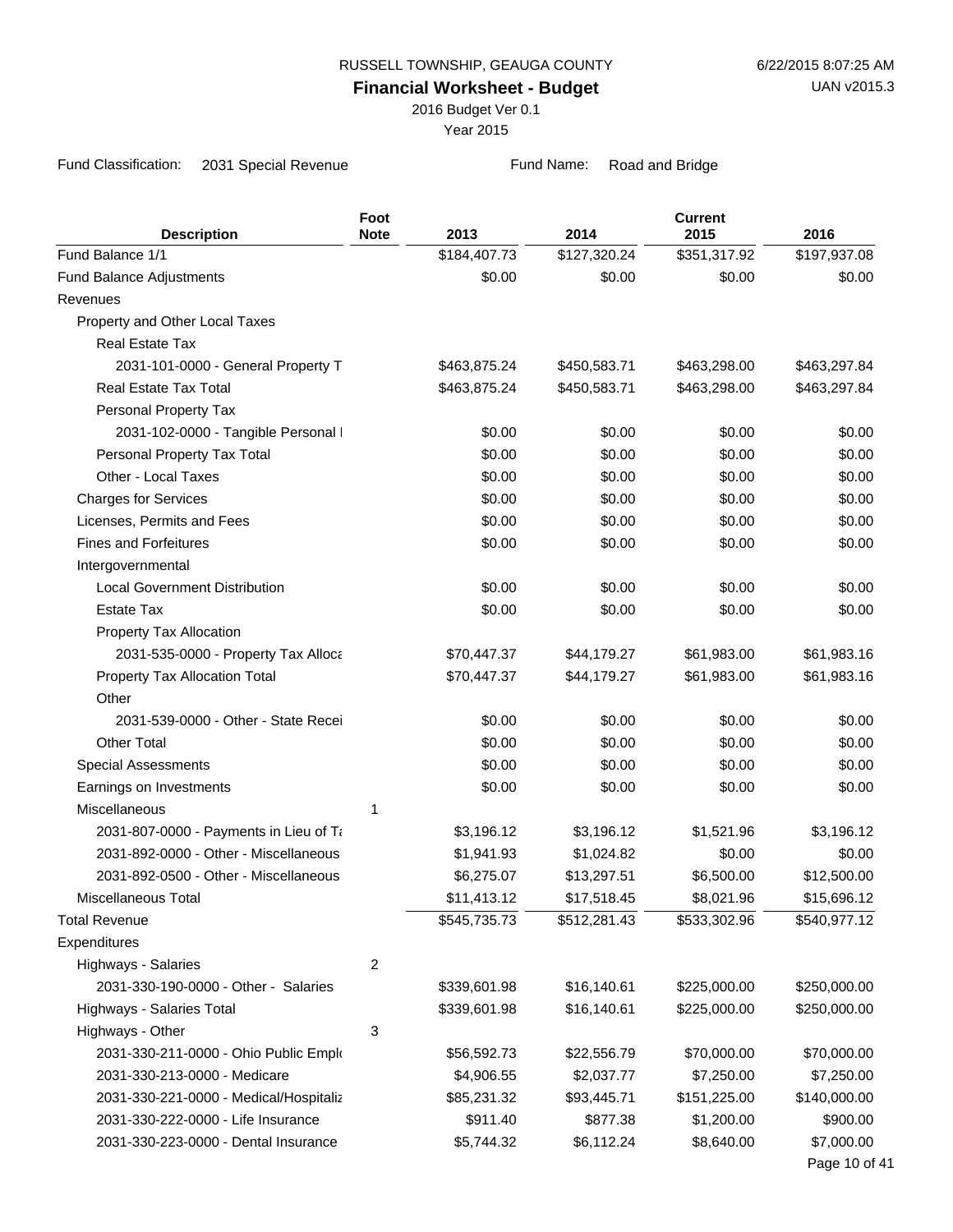2016 Budget Ver 0.1

Year 2015

Fund Classification: 2031 Special Revenue Fund Name: Road and Bridge

| <b>Description</b>                      | Foot<br><b>Note</b> | 2013         | 2014         | <b>Current</b><br>2015 | 2016         |
|-----------------------------------------|---------------------|--------------|--------------|------------------------|--------------|
| 2031-330-224-0000 - Vision Insurance    |                     | \$1,731.41   | \$1,990.10   | \$2,640.00             | \$2,500.00   |
| 2031-330-230-0000 - Workers' Compen     |                     | \$7,475.52   | \$3,787.05   | \$10,628.80            | \$10,000.00  |
| 2031-330-240-0000 - Unemployment Co     |                     | \$0.00       | \$0.00       | \$0.00                 | \$0.00       |
| 2031-330-314-0000 - Tax Collection Fe   |                     | \$8,353.85   | \$10,069.62  | \$11,000.00            | \$11,000.00  |
| 2031-330-322-0000 - Garbage and Tras    |                     | \$988.23     | \$828.00     | \$1,000.00             | \$1,000.00   |
| 2031-330-323-0000 - Repairs and Main    |                     | \$0.00       | \$426.07     | \$500.00               | \$500.00     |
| 2031-330-323-0001 - Repairs and Main    |                     | \$13,006.09  | \$15,915.37  | \$16,000.00            | \$16,000.00  |
| 2031-330-323-0002 - Repairs and Main    |                     | \$5,482.99   | \$3,407.76   | \$10,000.00            | \$6,000.00   |
| 2031-330-341-0000 - Telephone           |                     | \$1,511.52   | \$1,838.66   | \$2,500.00             | \$2,000.00   |
| 2031-330-351-0000 - Electricity         |                     | \$3,204.84   | \$3,439.65   | \$3,600.00             | \$3,600.00   |
| 2031-330-353-0000 - Natural Gas         |                     | \$3,732.19   | \$3,671.67   | \$5,000.00             | \$4,000.00   |
| 2031-330-359-0000 - Other - Utilities   |                     | \$2,953.59   | \$3,096.55   | \$3,250.00             | \$3,250.00   |
| 2031-330-359-0007 - Other - Utilities{T |                     | \$1,223.47   | \$1,078.58   | \$1,250.00             | \$1,250.00   |
| 2031-330-360-0000 - Contracted Servic   |                     | \$5,175.00   | \$375.00     | \$2,000.00             | \$2,000.00   |
| 2031-330-389-0000 - Other - Insurance   |                     | \$4,043.00   | \$4,394.87   | \$5,000.00             | \$5,000.00   |
| 2031-330-410-0000 - Office Supplies     |                     | \$100.34     | \$38.90      | \$500.00               | \$500.00     |
| 2031-330-420-0000 - Operating Supplie   |                     | \$0.00       | \$0.00       | \$500.00               | \$500.00     |
| 2031-330-420-0010 - Operating Supplie   |                     | \$34,184.86  | \$46,259.32  | \$50,000.00            | \$50,000.00  |
| 2031-330-420-0011 - Operating Supplie   |                     | \$13,387.33  | \$43,892.12  | \$65,000.00            | \$60,000.00  |
| 2031-330-420-0012 - Operating Supplie   |                     | \$2,815.64   | \$4,196.63   | \$15,000.00            | \$5,000.00   |
| 2031-330-490-0000 - Other - Supplies a  |                     | \$0.00       | \$0.00       | \$500.00               | \$500.00     |
| 2031-330-599-0000 - Other - Other Exp   |                     | \$1,801.48   | \$804.99     | \$2,500.00             | \$2,500.00   |
| Highways - Other Total                  |                     | \$264,557.67 | \$274,540.80 | \$446,683.80           | \$412,250.00 |
| Capital Outlay - Other                  |                     |              |              |                        |              |
| 2031-760-720-0000 - Buildings           |                     | \$0.00       | \$0.00       | \$15,000.00            | \$5,000.00   |
| 2031-760-730-0000 - Improvement of S    |                     | \$0.00       | \$0.00       | \$0.00                 | \$0.00       |
| 2031-760-740-0000 - Machinery, Equipi   |                     | \$3,004.18   | \$0.00       | \$0.00                 | \$0.00       |
| 2031-760-750-0000 - Motor Vehicles      |                     | \$0.00       | \$0.00       | \$0.00                 | \$0.00       |
| Capital Outlay - Other Total            |                     | \$3,004.18   | \$0.00       | \$15,000.00            | \$5,000.00   |
| <b>Total Expenditures</b>               |                     | \$607,163.83 | \$290,681.41 | \$686,683.80           | \$667,250.00 |
| Other Financing Sources & Uses          |                     |              |              |                        |              |
| Sources                                 |                     |              |              |                        |              |
| Sale of Bonds                           |                     | \$0.00       | \$0.00       | \$0.00                 | \$0.00       |
| Sale of Notes                           |                     | \$0.00       | \$0.00       | \$0.00                 | \$0.00       |
| <b>Other Debt Proceeds</b>              |                     | \$0.00       | \$0.00       | \$0.00                 | \$0.00       |
| Sale of Fixed Assets                    |                     | \$0.00       | \$0.00       | \$0.00                 | \$0.00       |
| Transfers - In                          |                     | \$0.00       | \$0.00       | \$0.00                 | \$0.00       |
| Advances - In                           |                     | \$0.00       | \$0.00       | \$0.00                 | \$0.00       |
| Special Items                           |                     | \$0.00       | \$0.00       | \$0.00                 | \$0.00       |
| <b>Extraordinary Items</b>              |                     | \$0.00       | \$0.00       | \$0.00                 | \$0.00       |
| Other - Other Financing Sources         |                     |              |              |                        |              |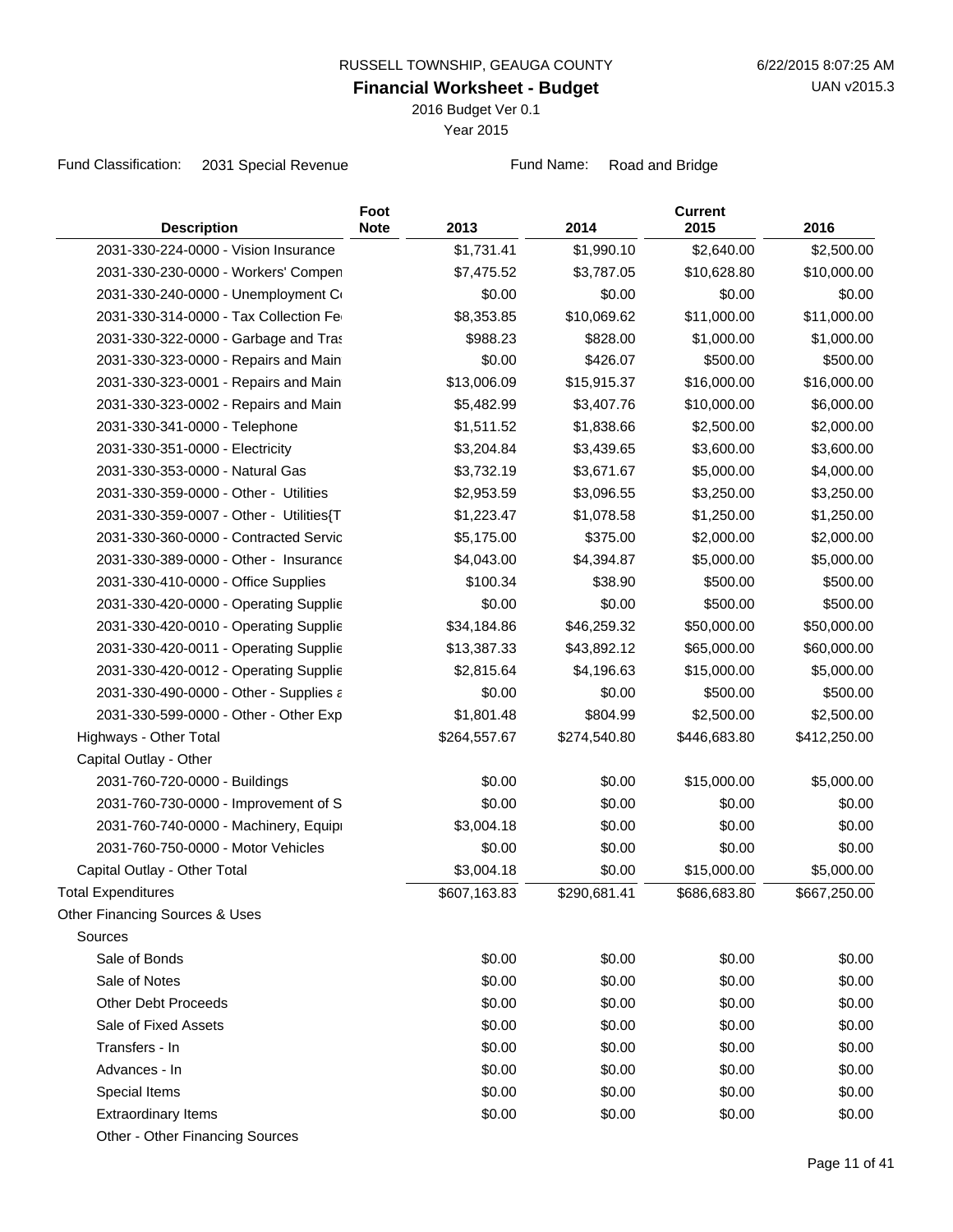2016 Budget Ver 0.1

Year 2015

Fund Classification: 2031 Special Revenue Fund Name: Road and Bridge

|                                                 | Foot        |              |              | <b>Current</b> |             |
|-------------------------------------------------|-------------|--------------|--------------|----------------|-------------|
| <b>Description</b>                              | <b>Note</b> | 2013         | 2014         | 2015           | 2016        |
| 2031-999-0000 - Other - Other Finar             |             | \$4,340.61   | \$2,397.66   | \$0.00         | \$0.00      |
| Other - Other Financing Sources Total           |             | \$4,340.61   | \$2,397.66   | \$0.00         | \$0.00      |
| Uses                                            |             |              |              |                |             |
| Transfers - Out                                 |             | \$0.00       | \$0.00       | \$0.00         | \$0.00      |
| Advances - Out                                  |             | \$0.00       | \$0.00       | \$0.00         | \$0.00      |
| Contingencies                                   |             | \$0.00       | \$0.00       | \$0.00         | \$0.00      |
| Other - Other Financing Uses                    |             | \$0.00       | \$0.00       | \$0.00         | \$0.00      |
| <b>Total Other Financing Sources &amp; Uses</b> |             | \$4,340.61   | \$2,397.66   | \$0.00         | \$0.00      |
| Fund Balance 12/31                              |             | \$127,320.24 | \$351,317.92 | \$197.937.08   | \$71,664.20 |
| Less: Encumbrances 12/31                        |             | \$7,730.35   | \$3,334.55   | \$0.00         | \$0.00      |
| Less: Reserve Balance 12/31                     |             | \$0.00       | \$0.00       | \$0.00         | \$0.00      |
| Unencumbered Undesignated 12/31                 |             | \$119,589.89 | \$347,983.37 | \$197,937.08   | \$71,664.20 |

#### **Footnote Description**

1 0500: 15% OPEC/HC Premium

2 SALARIES: Need \$560k (Budget \$575k) Total (See Road & Gas)

OPERS: Salaries \* .14 3 MEDICARE: Salaries \* .0145 MEDICAL/HOSP: Assumed 6% Increase DENTAL: Assumed 6% Increase VISION: Assumed 6% Increase OBWC: Salaries \* .02044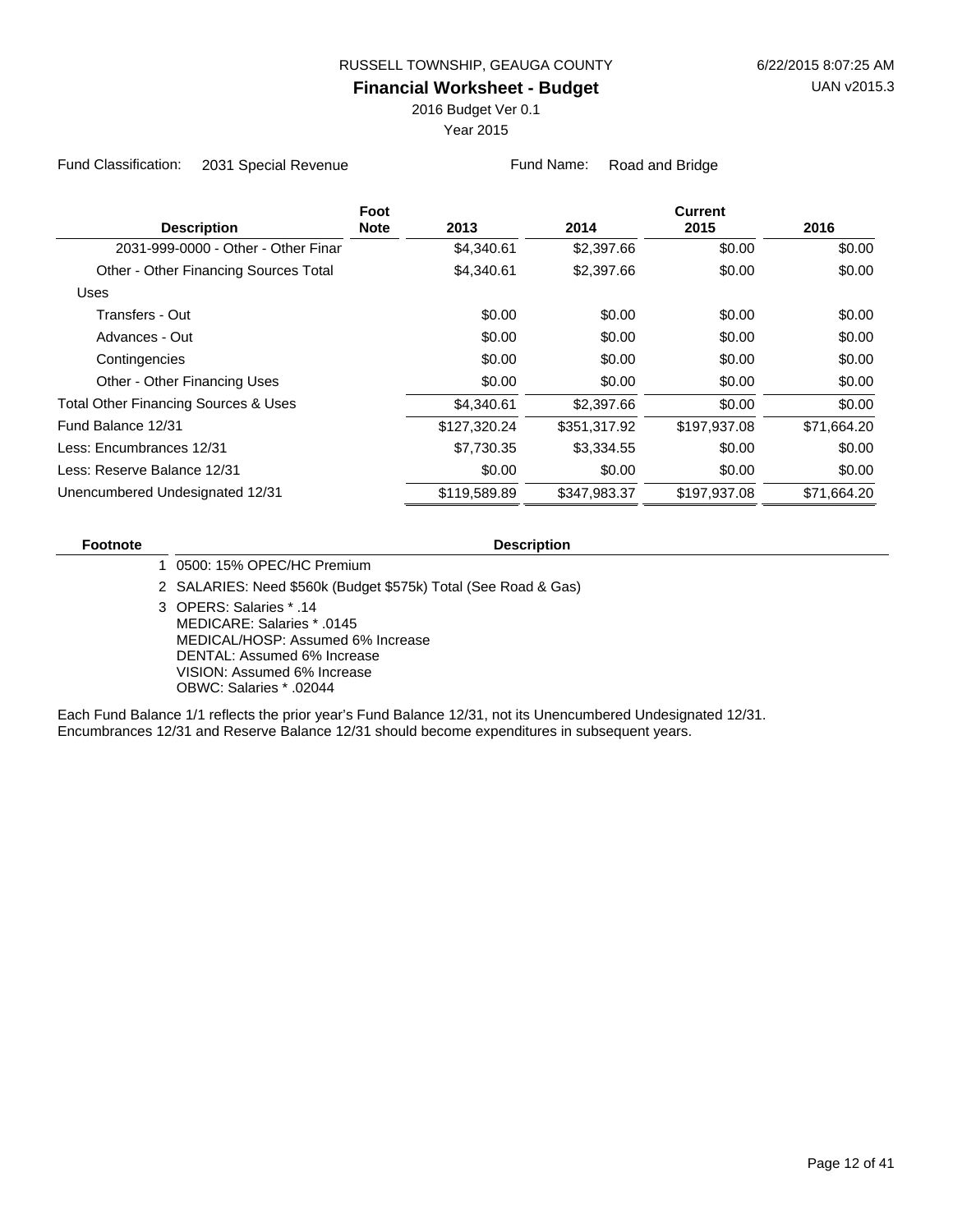2016 Budget Ver 0.1

Year 2015

Fund Classification: 2041 Special Revenue Fund Name: Cemetery

| <b>Description</b>                    | Foot<br><b>Note</b> | 2013       | 2014        | <b>Current</b><br>2015 | 2016          |
|---------------------------------------|---------------------|------------|-------------|------------------------|---------------|
| Fund Balance 1/1                      |                     | \$8,407.04 | \$12,604.28 | \$24,626.36            | \$0.00        |
| <b>Fund Balance Adjustments</b>       |                     | \$0.00     | \$0.00      | \$0.00                 | \$0.00        |
| Revenues                              |                     |            |             |                        |               |
| Property and Other Local Taxes        |                     |            |             |                        |               |
| <b>Real Estate Tax</b>                |                     | \$0.00     | \$0.00      | \$0.00                 | \$0.00        |
| Personal Property Tax                 |                     | \$0.00     | \$0.00      | \$0.00                 | \$0.00        |
| Other - Local Taxes                   |                     | \$0.00     | \$0.00      | \$0.00                 | \$0.00        |
| <b>Charges for Services</b>           |                     | \$0.00     | \$0.00      | \$0.00                 | \$0.00        |
| Licenses, Permits and Fees            |                     |            |             |                        |               |
| 2041-302-0000 - Fees                  |                     | \$1,750.00 | \$4,550.00  | \$3,000.00             | \$3,500.00    |
| Licenses, Permits and Fees Total      |                     | \$1,750.00 | \$4,550.00  | \$3,000.00             | \$3,500.00    |
| <b>Fines and Forfeitures</b>          |                     | \$0.00     | \$0.00      | \$0.00                 | \$0.00        |
| Intergovernmental                     |                     |            |             |                        |               |
| <b>Local Government Distribution</b>  |                     | \$0.00     | \$0.00      | \$0.00                 | \$0.00        |
| <b>Estate Tax</b>                     |                     | \$0.00     | \$0.00      | \$0.00                 | \$0.00        |
| Property Tax Allocation               |                     | \$0.00     | \$0.00      | \$0.00                 | \$0.00        |
| Other                                 |                     | \$0.00     | \$0.00      | \$0.00                 | \$0.00        |
| <b>Special Assessments</b>            |                     | \$0.00     | \$0.00      | \$0.00                 | \$0.00        |
| Earnings on Investments               |                     | \$0.00     | \$0.00      | \$0.00                 | \$0.00        |
| Miscellaneous                         |                     |            |             |                        |               |
| 2041-804-0000 - Sale of Cemetery Lots |                     | \$6,575.00 | \$11,025.00 | \$7,000.00             | \$8,500.00    |
| 2041-892-0000 - Other - Miscellaneous |                     | \$200.00   | \$100.00    | \$200.00               | \$100.00      |
| <b>Miscellaneous Total</b>            |                     | \$6,775.00 | \$11,125.00 | \$7,200.00             | \$8,600.00    |
| <b>Total Revenue</b>                  |                     | \$8,525.00 | \$15,675.00 | \$10,200.00            | \$12,100.00   |
| Expenditures                          |                     |            |             |                        |               |
| Cemeteries - Salaries                 | 1                   |            |             |                        |               |
| 2041-410-190-0000 - Other - Salaries  |                     | \$4,081.36 | \$3,420.78  | \$14,326.36            | \$5,000.00    |
| <b>Cemeteries - Salaries Total</b>    |                     | \$4,081.36 | \$3,420.78  | \$14,326.36            | \$5,000.00    |
| Cemeteries - Other                    |                     |            |             |                        |               |
| 2041-410-599-0000 - Other - Other Exp |                     | \$246.40   | \$232.14    | \$20,500.00            | \$2,500.00    |
| Cemeteries - Other Total              |                     | \$246.40   | \$232.14    | \$20,500.00            | \$2,500.00    |
| <b>Total Expenditures</b>             |                     | \$4,327.76 | \$3,652.92  | \$34,826.36            | \$7,500.00    |
| Other Financing Sources & Uses        |                     |            |             |                        |               |
| Sources                               |                     |            |             |                        |               |
| Sale of Bonds                         |                     | \$0.00     | \$0.00      | \$0.00                 | \$0.00        |
| Sale of Notes                         |                     | \$0.00     | \$0.00      | \$0.00                 | \$0.00        |
| <b>Other Debt Proceeds</b>            |                     | \$0.00     | \$0.00      | \$0.00                 | \$0.00        |
| Sale of Fixed Assets                  |                     | \$0.00     | \$0.00      | \$0.00                 | \$0.00        |
| Transfers - In                        |                     | \$0.00     | \$0.00      | \$0.00                 | \$0.00        |
| Advances - In                         |                     | \$0.00     | \$0.00      | \$0.00                 | \$0.00        |
| Special Items                         |                     | \$0.00     | \$0.00      | \$0.00                 | \$0.00        |
|                                       |                     |            |             |                        | Page 13 of 41 |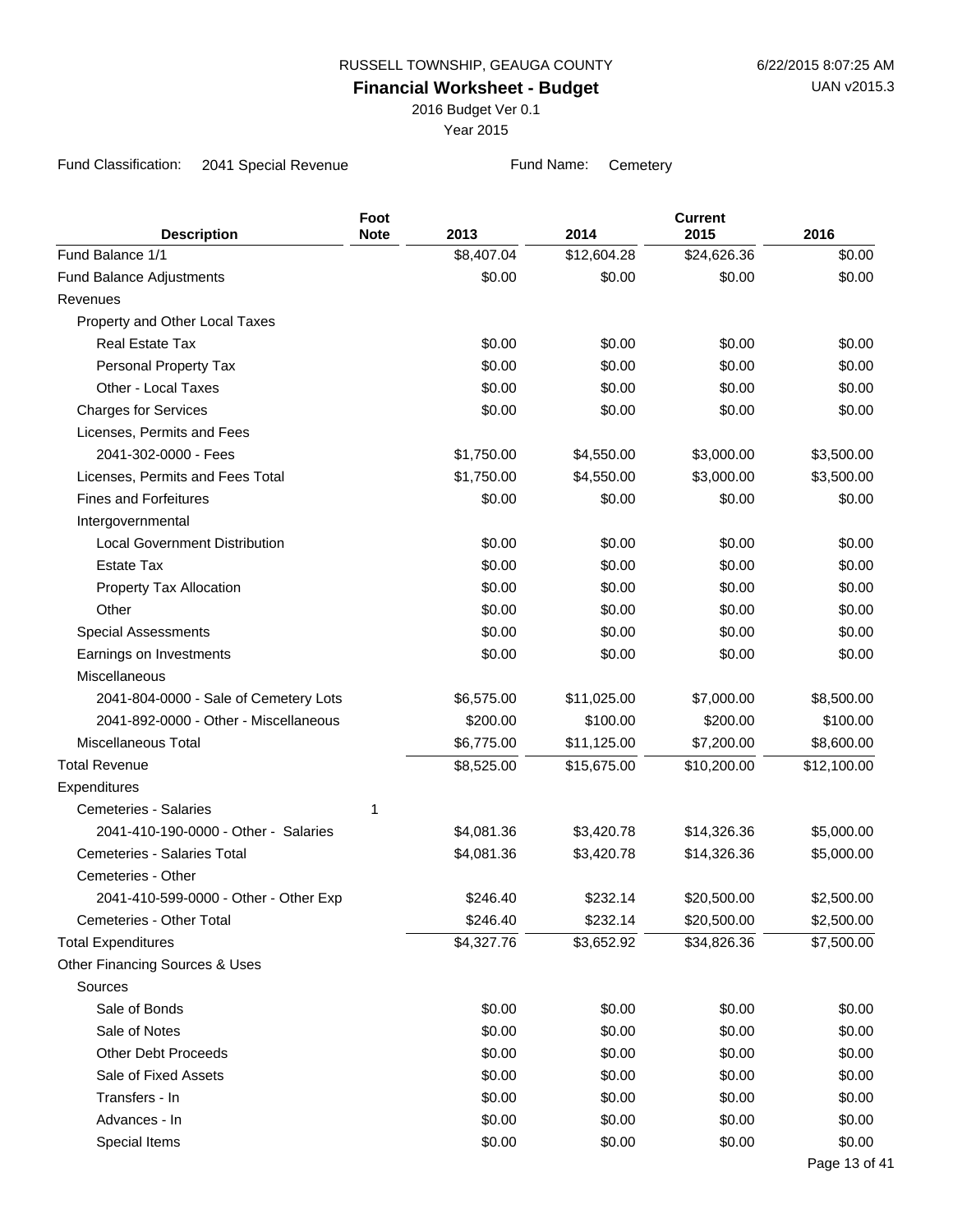2016 Budget Ver 0.1

Year 2015

Fund Classification: 2041 Special Revenue Fund Name: Cemetery

|                                      | Foot        |             |             | <b>Current</b> |            |
|--------------------------------------|-------------|-------------|-------------|----------------|------------|
| <b>Description</b>                   | <b>Note</b> | 2013        | 2014        | 2015           | 2016       |
| <b>Extraordinary Items</b>           |             | \$0.00      | \$0.00      | \$0.00         | \$0.00     |
| Other - Other Financing Sources      |             | \$0.00      | \$0.00      | \$0.00         | \$0.00     |
| Uses                                 |             |             |             |                |            |
| Transfers - Out                      |             | \$0.00      | \$0.00      | \$0.00         | \$0.00     |
| Advances - Out                       |             | \$0.00      | \$0.00      | \$0.00         | \$0.00     |
| Contingencies                        |             | \$0.00      | \$0.00      | \$0.00         | \$0.00     |
| Other - Other Financing Uses         |             | \$0.00      | \$0.00      | \$0.00         | \$0.00     |
| Total Other Financing Sources & Uses |             | \$0.00      | \$0.00      | \$0.00         | \$0.00     |
| Fund Balance 12/31                   |             | \$12,604.28 | \$24,626.36 | \$0.00         | \$4,600.00 |
| Less: Encumbrances 12/31             |             | \$0.00      | \$0.00      | \$0.00         | \$0.00     |
| Less: Reserve Balance 12/31          |             | \$0.00      | \$0.00      | \$0.00         | \$0.00     |
| Unencumbered Undesignated 12/31      |             | \$12,604.28 | \$24,626.36 | \$0.00         | \$4,600.00 |
|                                      |             |             |             |                |            |

#### **Footnote Description**

1 SALARIES: Need \$275k Total (See General Fund & Zoning)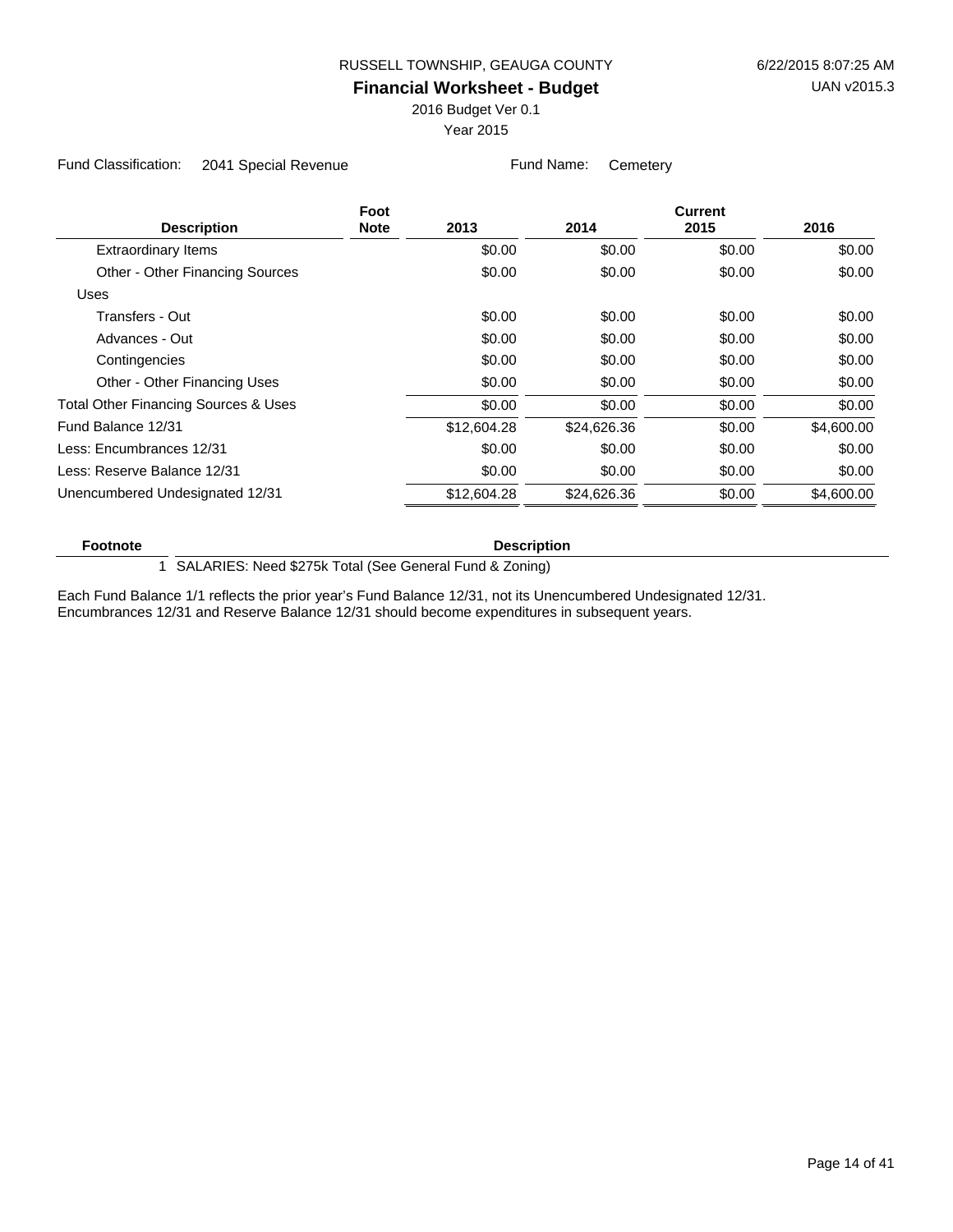**Financial Worksheet - Budget**

2016 Budget Ver 0.1

Year 2015

Fund Classification: 2081 Special Revenue Fund Name: Police District

|                                           | Foot        |                |                | <b>Current</b> |                |
|-------------------------------------------|-------------|----------------|----------------|----------------|----------------|
| <b>Description</b>                        | <b>Note</b> | 2013           | 2014           | 2015           | 2016           |
| Fund Balance 1/1                          |             | \$199,700.73   | \$293,100.80   | \$419,418.11   | \$345,356.73   |
| <b>Fund Balance Adjustments</b>           |             | \$0.00         | \$0.00         | \$0.00         | \$0.00         |
| Revenues                                  |             |                |                |                |                |
| Property and Other Local Taxes            |             |                |                |                |                |
| <b>Real Estate Tax</b>                    |             |                |                |                |                |
| 2081-101-0000 - General Property T        |             | \$1,040,213.66 | \$1,301,886.25 | \$1,288,602.00 | \$1,288,602.00 |
| Real Estate Tax Total                     |             | \$1,040,213.66 | \$1,301,886.25 | \$1,288,602.00 | \$1,288,602.00 |
| Personal Property Tax                     |             |                |                |                |                |
| 2081-102-0000 - Tangible Personal I       |             | \$0.00         | \$0.00         | \$0.00         | \$0.00         |
| Personal Property Tax Total               |             | \$0.00         | \$0.00         | \$0.00         | \$0.00         |
| Other - Local Taxes                       |             | \$0.00         | \$0.00         | \$0.00         | \$0.00         |
| <b>Charges for Services</b>               |             | \$0.00         | \$0.00         | \$0.00         | \$0.00         |
| Licenses, Permits and Fees                |             |                |                |                |                |
| 2081-302-0000 - Fees                      |             | \$26.60        | \$0.00         | \$0.00         | \$0.00         |
| Licenses, Permits and Fees Total          |             | \$26.60        | \$0.00         | \$0.00         | \$0.00         |
| <b>Fines and Forfeitures</b>              |             | \$0.00         | \$0.00         | \$0.00         | \$0.00         |
| Intergovernmental                         |             |                |                |                |                |
| <b>Local Government Distribution</b>      |             | \$0.00         | \$0.00         | \$0.00         | \$0.00         |
| <b>Estate Tax</b>                         |             | \$0.00         | \$0.00         | \$0.00         | \$0.00         |
| Property Tax Allocation                   |             |                |                |                |                |
| 2081-535-0000 - Property Tax Alloca       |             | \$153,634.34   | \$169,584.02   | \$172,398.00   | \$172,398.00   |
| Property Tax Allocation Total             |             | \$153,634.34   | \$169,584.02   | \$172,398.00   | \$172,398.00   |
| Other                                     |             |                |                |                |                |
| 2081-539-0000 - Other - State Recei       |             | \$0.00         | \$0.00         | \$0.00         | \$0.00         |
| 2081-539-0318 - Other - State Recei       |             | \$0.00         | \$0.00         | \$0.00         | \$0.00         |
| <b>Other Total</b>                        |             | \$0.00         | \$0.00         | \$0.00         | \$0.00         |
| <b>Special Assessments</b>                |             | \$0.00         | \$0.00         | \$0.00         | \$0.00         |
| Earnings on Investments                   |             | \$0.00         | \$0.00         | \$0.00         | \$0.00         |
| <b>Miscellaneous</b>                      | 1           |                |                |                |                |
| 2081-807-0000 - Payments in Lieu of Ta    |             | \$6,200.47     | \$6,200.47     | \$6,200.00     | \$6,200.00     |
| 2081-892-0000 - Other - Miscellaneous     |             | \$648.26       | \$4,258.07     | \$200.00       | \$200.00       |
| 2081-892-0500 - Other - Miscellaneous     |             | \$10,053.60    | \$19,277.74    | \$10,995.67    | \$19,000.00    |
| Miscellaneous Total                       |             | \$16,902.33    | \$29,736.28    | \$17,395.67    | \$25,400.00    |
| <b>Total Revenue</b>                      |             | \$1,210,776.93 | \$1,501,206.55 | \$1,478,395.67 | \$1,486,400.00 |
| Expenditures                              |             |                |                |                |                |
| Police Protection - Salaries              | 2           |                |                |                |                |
| 2081-210-190-0000 - Other - Salaries      |             | \$700,868.92   | \$784,166.70   | \$825,000.00   | \$835,000.00   |
| <b>Police Protection - Salaries Total</b> |             | \$700,868.92   | \$784,166.70   | \$825,000.00   | \$835,000.00   |
| Police Protection - Other                 | 3           |                |                |                |                |
| 2081-210-211-0000 - Ohio Public Emplo     |             | \$121,906.82   | \$133,817.45   | \$179,918.95   | \$181,358.30   |
| 2081-210-213-0000 - Medicare              |             | \$10,151.10    | \$10,718.31    | \$14,355.00    | \$14,469.84    |
|                                           |             |                |                |                | Page 15 of 41  |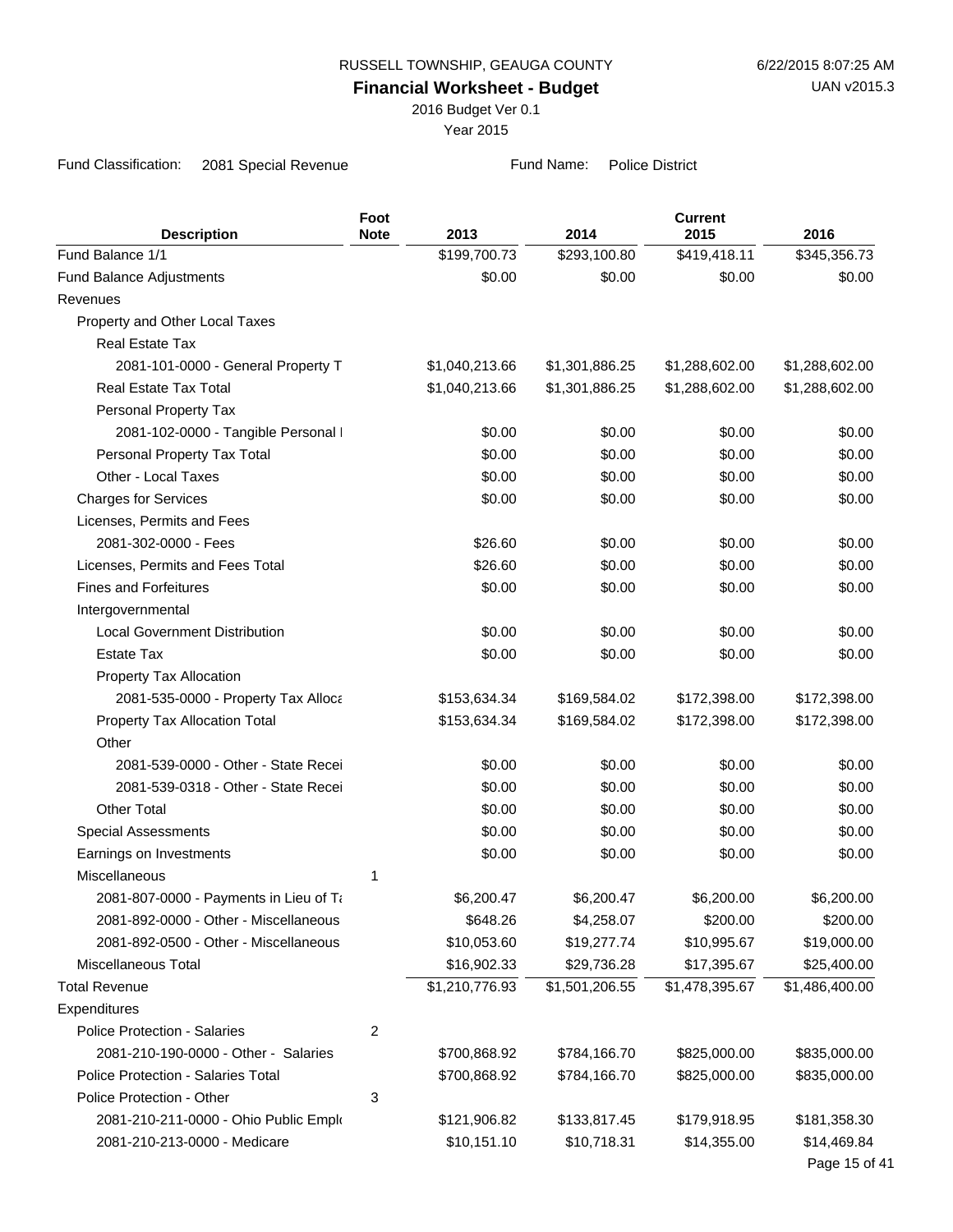2016 Budget Ver 0.1

Year 2015

Fund Classification: 2081 Special Revenue Fund Name: Police District

| <b>Description</b>                        | Foot<br><b>Note</b> | 2013           | 2014           | <b>Current</b><br>2015 | 2016           |
|-------------------------------------------|---------------------|----------------|----------------|------------------------|----------------|
| 2081-210-221-0000 - Medical/Hospitaliz    |                     | \$133,513.14   | \$167,458.84   | \$207,000.00           | \$219,420.00   |
| 2081-210-222-0000 - Life Insurance        |                     | \$1,231.84     | \$1,253.40     | \$1,610.00             | \$1,610.00     |
| 2081-210-223-0000 - Dental Insurance      |                     | \$9,252.60     | \$9,823.06     | \$11,500.00            | \$12,190.00    |
| 2081-210-224-0000 - Vision Insurance      |                     | \$2,765.31     | \$2,891.81     | \$3,450.00             | \$3,657.00     |
| 2081-210-230-0000 - Workers' Compen       |                     | \$14,174.34    | \$13,444.06    | \$20,235.60            | \$20,397.48    |
| 2081-210-251-0000 - Uniform, Tool and     |                     | \$8,700.00     | \$8,700.00     | \$12,100.00            | \$12,100.00    |
| 2081-210-251-0020 - Uniform, Tool and     |                     | \$2,508.91     | \$1,763.29     | \$4,687.50             | \$4,687.50     |
| 2081-210-314-0000 - Tax Collection Fe     |                     | \$18,618.31    | \$30,716.15    | \$32,000.00            | \$32,000.00    |
| 2081-210-318-0000 - Training Services     |                     | \$340.00       | \$2,675.00     | \$10,000.00            | \$25,000.00    |
| 2081-210-318-0318 - Training Services     |                     | \$0.00         | \$0.00         | \$500.00               | \$500.00       |
| 2081-210-322-0000 - Garbage and Tras      |                     | \$988.23       | \$828.00       | \$1,300.00             | \$1,300.00     |
| 2081-210-323-0000 - Repairs and Main      |                     | \$2,848.95     | \$2,534.52     | \$5,000.00             | \$5,000.00     |
| 2081-210-323-0001 - Repairs and Main      |                     | \$7,525.51     | \$14,560.05    | \$17,500.00            | \$17,500.00    |
| 2081-210-323-0002 - Repairs and Main      |                     | \$8,127.87     | \$14,379.50    | \$15,000.00            | \$15,000.00    |
| 2081-210-341-0000 - Telephone             |                     | \$7,252.60     | \$8,686.98     | \$9,750.00             | \$9,750.00     |
| 2081-210-351-0000 - Electricity           |                     | \$9,382.13     | \$10,934.70    | \$12,000.00            | \$12,120.00    |
| 2081-210-353-0000 - Natural Gas           |                     | \$1,301.85     | \$1,441.09     | \$3,000.00             | \$3,030.00     |
| 2081-210-359-0000 - Other - Utilities     |                     | \$3,295.76     | \$3,324.29     | \$3,750.00             | \$3,750.00     |
| 2081-210-359-0007 - Other - Utilities{T   |                     | \$2,883.60     | \$11,223.84    | \$5,000.00             | \$5,000.00     |
| 2081-210-370-0000 - Payment to Anoth      |                     | \$0.00         | \$0.00         | \$7,500.00             | \$7,500.00     |
| 2081-210-381-0000 - Property Insuranc     |                     | \$2,205.00     | \$2,262.00     | \$3,300.00             | \$3,300.00     |
| 2081-210-382-0000 - Liability Insurance   |                     | \$0.00         | \$3,572.88     | \$3,750.00             | \$3,750.00     |
| 2081-210-389-0000 - Other - Insurance     |                     | \$3,848.00     | \$1,068.87     | \$4,000.00             | \$4,000.00     |
| 2081-210-410-0000 - Office Supplies       |                     | \$3,507.78     | \$3,524.63     | \$3,750.00             | \$3,750.00     |
| 2081-210-420-0000 - Operating Supplie     |                     | \$4,111.75     | \$4,179.80     | \$5,000.00             | \$5,000.00     |
| 2081-210-420-0010 - Operating Supplie     |                     | \$22,967.17    | \$20,152.14    | \$25,000.00            | \$25,500.00    |
| 2081-210-430-0000 - Small Tools and N     |                     | \$1,044.11     | \$830.23       | \$2,500.00             | \$2,500.00     |
| 2081-210-490-0000 - Other - Supplies a    |                     | \$800.98       | \$933.23       | \$2,000.00             | \$2,000.00     |
| 2081-210-599-0000 - Other - Other Exp     |                     | \$18,405.13    | \$22,778.00    | \$27,500.00            | \$27,500.00    |
| Police Protection - Other Total           |                     | \$423,658.79   | \$510,476.12   | \$653,957.05           | \$684,640.12   |
| Capital Outlay - Other                    | 4                   |                |                |                        |                |
| 2081-760-720-0000 - Buildings             |                     | \$0.00         | \$0.00         | \$0.00                 | \$0.00         |
| 2081-760-730-0000 - Improvement of S      |                     | \$0.00         | \$0.00         | \$20,000.00            | \$0.00         |
| 2081-760-740-0000 - Machinery, Equipi     |                     | \$750.00       | \$29,576.62    | \$16,000.00            | \$35,000.00    |
| 2081-760-740-0970 - Machinery, Equipi     |                     | \$0.00         | \$0.00         | \$0.00                 | \$0.00         |
| 2081-760-750-0000 - Motor Vehicles        |                     | \$0.00         | \$65,637.52    | \$37,500.00            | \$0.00         |
| Capital Outlay - Other Total              |                     | \$750.00       | \$95,214.14    | \$73,500.00            | \$35,000.00    |
| <b>Total Expenditures</b>                 |                     | \$1,125,277.71 | \$1,389,856.96 | \$1,552,457.05         | \$1,554,640.12 |
| <b>Other Financing Sources &amp; Uses</b> |                     |                |                |                        |                |
| Sources                                   |                     |                |                |                        |                |
| Sale of Bonds                             |                     | \$0.00         | \$0.00         | \$0.00                 | \$0.00         |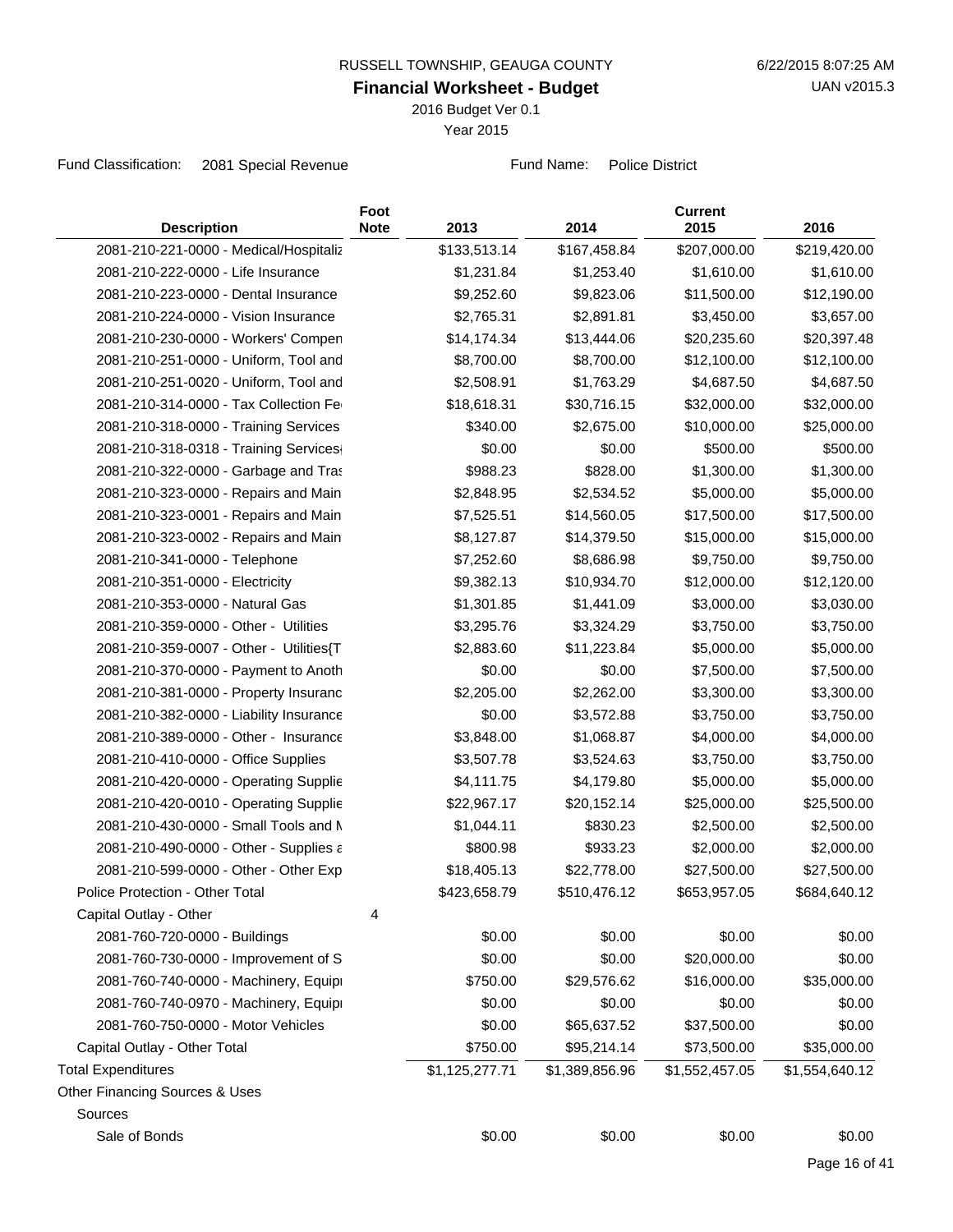2016 Budget Ver 0.1

Year 2015

Fund Classification: 2081 Special Revenue Fund Name: Police District

|                                                 | Foot        |              |              | <b>Current</b> |              |  |
|-------------------------------------------------|-------------|--------------|--------------|----------------|--------------|--|
| <b>Description</b>                              | <b>Note</b> | 2013         | 2014         | 2015           | 2016         |  |
| Sale of Notes                                   |             | \$0.00       | \$0.00       | \$0.00         | \$0.00       |  |
| <b>Other Debt Proceeds</b>                      |             | \$0.00       | \$0.00       | \$0.00         | \$0.00       |  |
| Sale of Fixed Assets                            |             | \$0.00       | \$0.00       | \$0.00         | \$0.00       |  |
| Transfers - In                                  |             | \$0.00       | \$0.00       | \$0.00         | \$0.00       |  |
| Advances - In                                   |             | \$0.00       | \$0.00       | \$0.00         | \$0.00       |  |
| Special Items                                   |             | \$0.00       | \$0.00       | \$0.00         | \$0.00       |  |
| <b>Extraordinary Items</b>                      |             | \$0.00       | \$0.00       | \$0.00         | \$0.00       |  |
| Other - Other Financing Sources                 |             |              |              |                |              |  |
| 2081-999-0000 - Other - Other Finar             |             | \$7,900.85   | \$9,513.18   | \$0.00         | \$0.00       |  |
| 2081-999-0300 - Other - Other Finar             |             | \$0.00       | \$5,454.54   | \$0.00         | \$0.00       |  |
| Other - Other Financing Sources Total           |             | \$7,900.85   | \$14,967.72  | \$0.00         | \$0.00       |  |
| Uses                                            |             |              |              |                |              |  |
| Transfers - Out                                 |             | \$0.00       | \$0.00       | \$0.00         | \$0.00       |  |
| Advances - Out                                  |             | \$0.00       | \$0.00       | \$0.00         | \$0.00       |  |
| Contingencies                                   |             | \$0.00       | \$0.00       | \$0.00         | \$0.00       |  |
| Other - Other Financing Uses                    |             | \$0.00       | \$0.00       | \$0.00         | \$0.00       |  |
| <b>Total Other Financing Sources &amp; Uses</b> |             | \$7,900.85   | \$14,967.72  | \$0.00         | \$0.00       |  |
| Fund Balance 12/31                              |             | \$293,100.80 | \$419,418.11 | \$345,356.73   | \$277,116.61 |  |
| Less: Encumbrances 12/31                        |             | \$4,510.36   | \$3,177.15   | \$0.00         | \$0.00       |  |
| Less: Reserve Balance 12/31                     |             | \$0.00       | \$0.00       | \$0.00         | \$0.00       |  |
| Unencumbered Undesignated 12/31                 |             | \$288,590.44 | \$416,240.96 | \$345,356.73   | \$277,116.61 |  |
|                                                 |             |              |              |                |              |  |

#### **Footnote Description**

#### 1 0050: 15% OPEC/HC Premium

2 SALARIES: Need \$835k Total (OPBA & Salary)

OPERS: Salaries \* .181 3 MEDICARE: Salaries \* .0145 MEDICAL/HOSP: Assumed 6% Increase DENTAL: Assumed 6% Increase VISION: Assumed 6% Increase OBWC: Salaries \* .02044

720-0000: Outside LED & Rear Fence (2019) 4 730-0000: Parking Lot Repair & Electrical Rewiring (2015), Sealcoating (2017), Garage Floor (2018) 740-0000: Rifles & Tazers (2015), Video (2016) 750-0000: Vehicle (2017), (2019), (2020)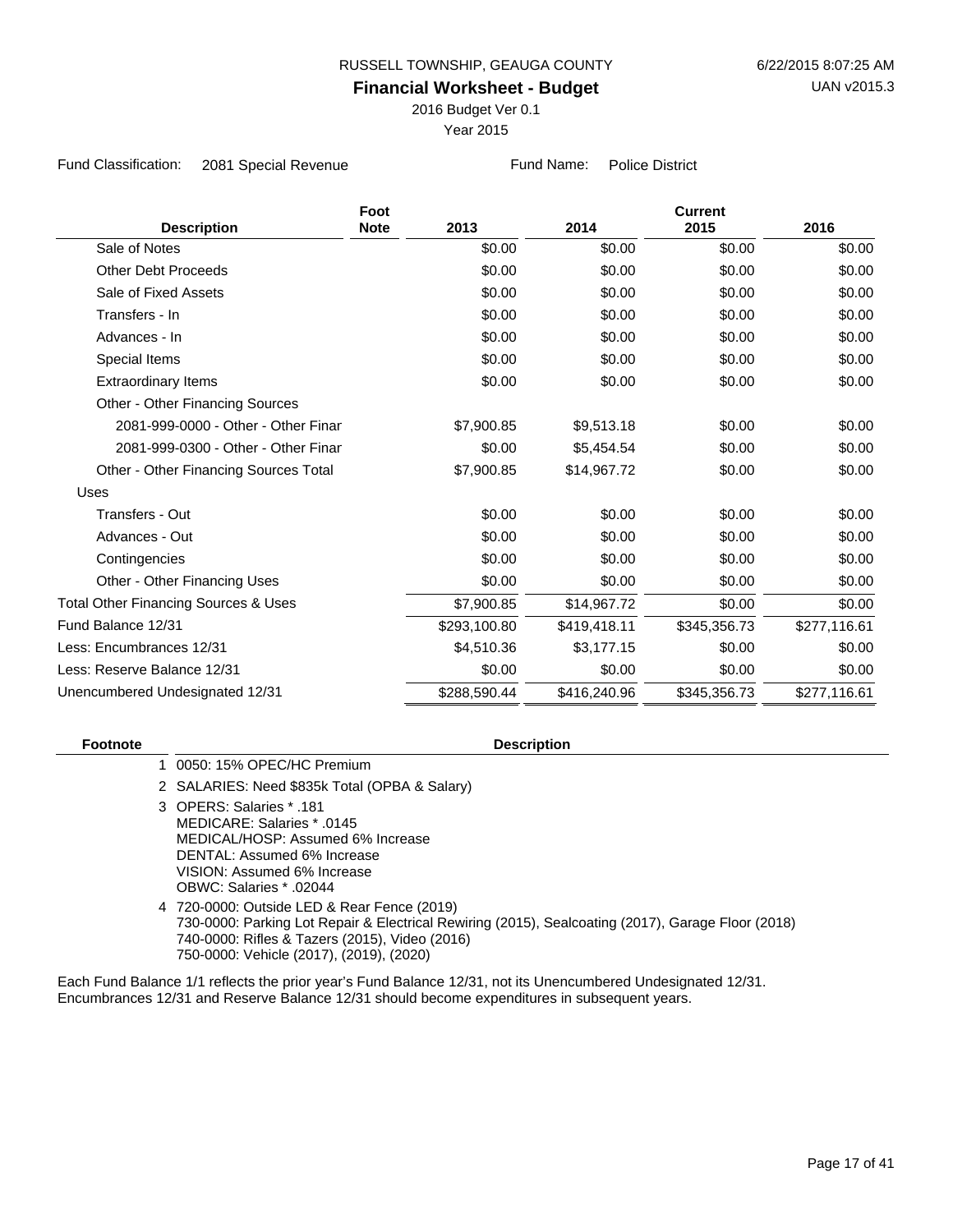2016 Budget Ver 0.1

Year 2015

Fund Classification: 2111 Special Revenue Fund Name: Fire District

| <b>Description</b>                                         | Foot<br><b>Note</b> | 2013         | 2014         | <b>Current</b><br>2015 | 2016          |
|------------------------------------------------------------|---------------------|--------------|--------------|------------------------|---------------|
| Fund Balance 1/1                                           |                     | \$658,421.13 | \$842,599.25 | \$835,837.99           | \$355,515.76  |
| <b>Fund Balance Adjustments</b>                            |                     | \$0.00       | \$0.00       | \$0.00                 | \$0.00        |
| Revenues                                                   |                     |              |              |                        |               |
| Property and Other Local Taxes                             |                     |              |              |                        |               |
| <b>Real Estate Tax</b>                                     |                     |              |              |                        |               |
| 2111-101-0000 - General Property T                         |                     | \$684,344.30 | \$682,478.77 | \$686,459.00           | \$686,458.84  |
| Real Estate Tax Total                                      |                     | \$684,344.30 | \$682,478.77 | \$686,459.00           | \$686,458.84  |
| Personal Property Tax                                      |                     |              |              |                        |               |
| 2111-102-0000 - Tangible Personal I                        |                     | \$0.00       | \$0.00       | \$0.00                 | \$0.00        |
| Personal Property Tax Total                                |                     | \$0.00       | \$0.00       | \$0.00                 | \$0.00        |
| Other - Local Taxes                                        |                     | \$0.00       | \$0.00       | \$0.00                 | \$0.00        |
| <b>Charges for Services</b>                                |                     | \$0.00       | \$0.00       | \$0.00                 | \$0.00        |
|                                                            |                     |              |              | \$0.00                 |               |
| Licenses, Permits and Fees<br><b>Fines and Forfeitures</b> |                     | \$0.00       | \$0.00       |                        | \$0.00        |
|                                                            |                     | \$0.00       | \$0.00       | \$0.00                 | \$0.00        |
| Intergovernmental                                          |                     |              |              |                        |               |
| <b>Local Government Distribution</b>                       |                     | \$0.00       | \$0.00       | \$0.00                 | \$0.00        |
| <b>Estate Tax</b>                                          |                     | \$0.00       | \$0.00       | \$0.00                 | \$0.00        |
| Property Tax Allocation                                    |                     |              |              |                        |               |
| 2111-535-0000 - Property Tax Alloca                        |                     | \$101,581.14 | \$102,414.90 | \$91,839.00            | \$91,839.16   |
| Property Tax Allocation Total                              |                     | \$101,581.14 | \$102,414.90 | \$91,839.00            | \$91,839.16   |
| Other                                                      |                     |              |              |                        |               |
| 2111-519-0300 - Other - Federal Red                        |                     | \$0.00       | \$0.00       | \$0.00                 | \$0.00        |
| 2111-539-0000 - Other - State Recei                        |                     | \$0.00       | \$0.00       | \$0.00                 | \$0.00        |
| <b>Other Total</b>                                         |                     | \$0.00       | \$0.00       | \$0.00                 | \$0.00        |
| <b>Special Assessments</b>                                 |                     | \$0.00       | \$0.00       | \$0.00                 | \$0.00        |
| Earnings on Investments                                    |                     | \$0.00       | \$0.00       | \$0.00                 | \$0.00        |
| Miscellaneous                                              | 1                   |              |              |                        |               |
| 2111-807-0000 - Payments in Lieu of Ta                     |                     | \$4,553.92   | \$4,553.92   | \$4,553.92             | \$4,553.92    |
| 2111-892-0000 - Other - Miscellaneous                      |                     | \$0.62       | \$525.32     | \$0.00                 | \$0.00        |
| 2111-892-0035 - Other - Miscellaneous                      |                     | \$90.00      | \$720.00     | \$0.00                 | \$0.00        |
| 2111-892-0500 - Other - Miscellaneous                      |                     | \$851.78     | \$1,560.10   | \$850.00               | \$1,500.00    |
| Miscellaneous Total                                        |                     | \$5,496.32   | \$7,359.34   | \$5,403.92             | \$6,053.92    |
| <b>Total Revenue</b>                                       |                     | \$791,421.76 | \$792,253.01 | \$783,701.92           | \$784,351.92  |
| Expenditures                                               |                     |              |              |                        |               |
| <b>Fire Protection - Salaries</b>                          | $\overline{2}$      |              |              |                        |               |
| 2111-220-190-0000 - Other - Salaries                       |                     | \$336,348.38 | \$455,000.00 | \$500,000.00           | \$515,000.00  |
| Fire Protection - Salaries Total                           |                     | \$336,348.38 | \$455,000.00 | \$500,000.00           | \$515,000.00  |
| Fire Protection - Other                                    | 3                   |              |              |                        |               |
| 2111-220-211-0000 - Ohio Public Emplo                      |                     | \$24,433.52  | \$24,211.47  | \$32,500.00            | \$32,500.00   |
| 2111-220-212-0000 - Social Security                        |                     | \$21,080.62  | \$21,551.04  | \$31,250.00            | \$32,000.00   |
| 2111-220-213-0000 - Medicare                               |                     | \$6,847.83   | \$7,086.03   | \$10,875.00            | \$10,500.00   |
|                                                            |                     |              |              |                        | Page 18 of 41 |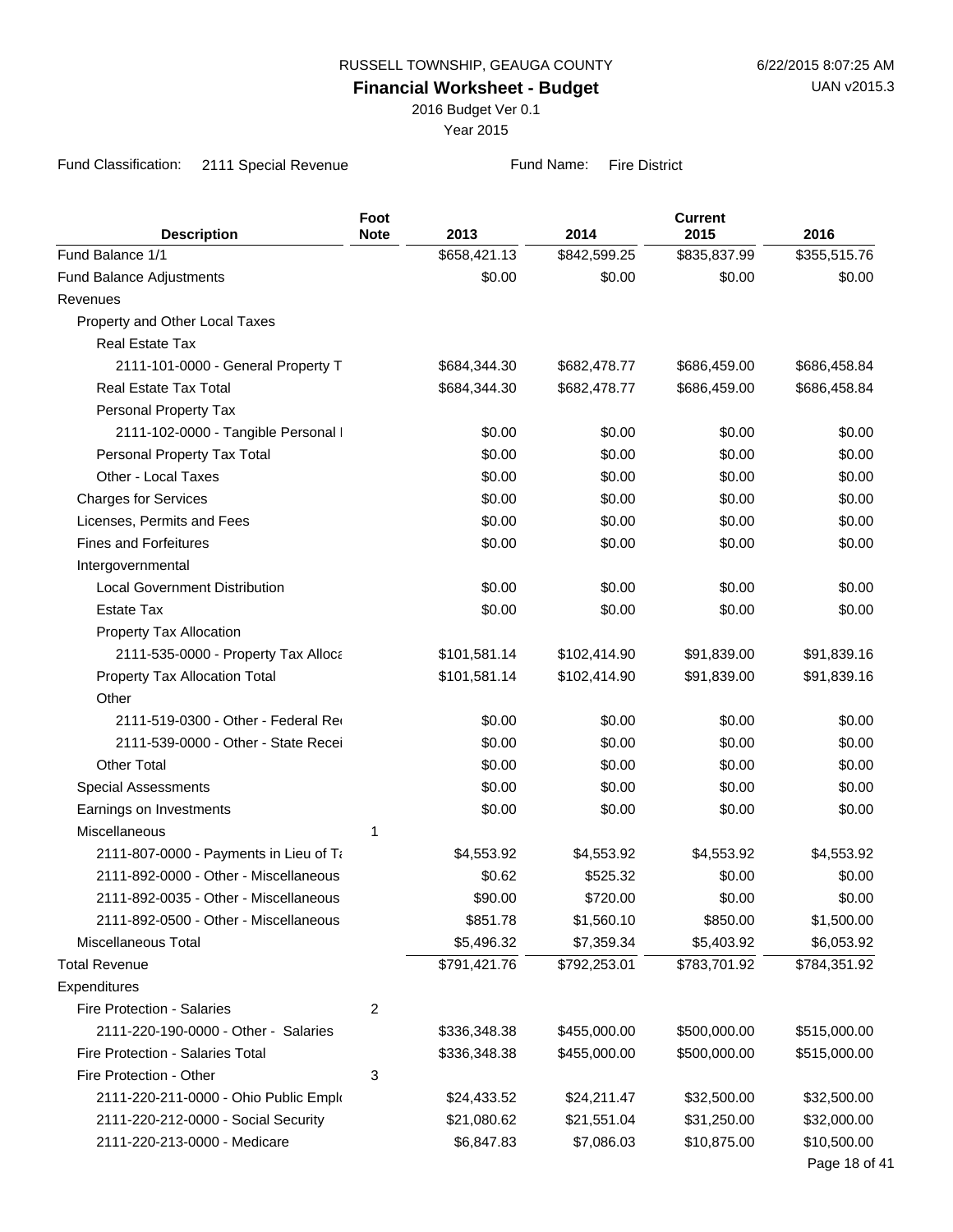2016 Budget Ver 0.1

Year 2015

Fund Classification: 2111 Special Revenue Fund Name: Fire District

| <b>Description</b>                      | Foot<br><b>Note</b> | 2013         | 2014         | <b>Current</b><br>2015 | 2016         |
|-----------------------------------------|---------------------|--------------|--------------|------------------------|--------------|
| 2111-220-221-0000 - Medical/Hospitaliz  |                     | \$8,573.64   | \$11,742.52  | \$17,799.20            | \$18,867.15  |
| 2111-220-222-0000 - Life Insurance      |                     | \$130.20     | \$96.17      | \$172.60               | \$172.60     |
| 2111-220-223-0000 - Dental Insurance    |                     | \$583.56     | \$610.60     | \$810.00               | \$900.00     |
| 2111-220-224-0000 - Vision Insurance    |                     | \$188.24     | \$186.68     | \$135.70               | \$250.00     |
| 2111-220-230-0000 - Workers' Compen     |                     | \$10,743.56  | \$11,586.36  | \$20,981.65            | \$21,506.19  |
| 2111-220-251-0000 - Uniform, Tool and   |                     | \$750.00     | \$750.00     | \$800.00               | \$800.00     |
| 2111-220-251-0020 - Uniform, Tool and   |                     | \$6,764.05   | \$8,684.88   | \$10,000.00            | \$10,000.00  |
| 2111-220-251-0021 - Uniform, Tool and   |                     | \$0.00       | \$0.00       | \$0.00                 | \$0.00       |
| 2111-220-314-0000 - Tax Collection Fe   |                     | \$12,262.37  | \$16,530.32  | \$17,000.00            | \$17,000.00  |
| 2111-220-318-0000 - Training Services   |                     | \$12,188.40  | \$14,051.45  | \$20,000.00            | \$17,500.00  |
| 2111-220-318-0030 - Training Services   |                     | \$4,500.00   | \$0.00       | \$10,000.00            | \$7,500.00   |
| 2111-220-322-0000 - Garbage and Tras    |                     | \$988.23     | \$828.00     | \$1,500.00             | \$1,250.00   |
| 2111-220-323-0000 - Repairs and Main    |                     | \$15,678.09  | \$11,224.76  | \$30,000.00            | \$17,500.00  |
| 2111-220-323-0001 - Repairs and Main    |                     | \$34,901.63  | \$30,271.27  | \$50,000.00            | \$37,500.00  |
| 2111-220-323-0002 - Repairs and Main    |                     | \$26,732.37  | \$22,090.27  | \$40,000.00            | \$27,500.00  |
| 2111-220-341-0000 - Telephone           |                     | \$5,719.62   | \$7,353.76   | \$9,500.00             | \$8,000.00   |
| 2111-220-351-0000 - Electricity         |                     | \$15,511.34  | \$16,054.56  | \$17,500.00            | \$17,000.00  |
| 2111-220-353-0000 - Natural Gas         |                     | \$4,658.10   | \$6,026.38   | \$8,000.00             | \$7,500.00   |
| 2111-220-359-0000 - Other - Utilities   |                     | \$3,075.06   | \$2,694.17   | \$5,000.00             | \$4,000.00   |
| 2111-220-359-0007 - Other - Utilities{T |                     | \$2,899.65   | \$7,631.48   | \$8,500.00             | \$8,000.00   |
| 2111-220-370-0000 - Payment to Anoth    |                     | \$1,458.33   | \$0.00       | \$3,500.00             | \$3,500.00   |
| 2111-220-381-0000 - Property Insuranc   |                     | \$3,632.00   | \$3,873.80   | \$4,200.00             | \$4,250.00   |
| 2111-220-382-0000 - Liability Insurance |                     | \$880.00     | \$1,802.21   | \$2,000.00             | \$2,000.00   |
| 2111-220-389-0000 - Other - Insurance   |                     | \$5,283.00   | \$5,567.88   | \$8,000.00             | \$6,500.00   |
| 2111-220-410-0000 - Office Supplies     |                     | \$832.08     | \$2,265.79   | \$3,500.00             | \$3,000.00   |
| 2111-220-420-0000 - Operating Supplie   |                     | \$4,844.04   | \$6,665.96   | \$8,500.00             | \$7,000.00   |
| 2111-220-420-0010 - Operating Supplie   |                     | \$12,655.62  | \$14,010.47  | \$19,000.00            | \$15,000.00  |
| 2111-220-430-0000 - Small Tools and M   |                     | \$3,766.96   | \$3,721.33   | \$4,000.00             | \$4,000.00   |
| 2111-220-490-0000 - Other - Supplies a  |                     | \$3,092.62   | \$5,981.31   | \$6,500.00             | \$6,000.00   |
| 2111-220-599-0000 - Other - Other Exp   |                     | \$11,408.92  | \$21,686.42  | \$30,000.00            | \$22,500.00  |
| 2111-220-599-0040 - Other - Other Exp   |                     | \$0.00       | \$0.00       | \$15,000.00            | \$0.00       |
| Fire Protection - Other Total           |                     | \$267,063.65 | \$286,837.34 | \$446,524.15           | \$371,495.94 |
| Capital Outlay - Other                  | 4                   |              |              |                        |              |
| 2111-760-720-0000 - Buildings           |                     | \$0.00       | \$0.00       | \$110,000.00           | \$0.00       |
| 2111-760-740-0000 - Machinery, Equipi   |                     | \$44,093.16  | \$87,974.44  | \$90,000.00            | \$58,000.00  |
| 2111-760-740-1070 - Machinery, Equipi   |                     | \$0.00       | \$0.00       | \$77,500.00            | \$33,050.00  |
| 2111-760-740-1070 - Machinery, Equipi   |                     | \$0.00       | \$0.00       | \$0.00                 | \$0.00       |
| 2111-760-750-0000 - Motor Vehicles      |                     | \$0.00       | \$0.00       | \$40,000.00            | \$0.00       |
| 2111-760-750-0050 - Motor Vehicles{SI   |                     | \$0.00       | \$20,587.59  | \$0.00                 | \$0.00       |
| Capital Outlay - Other Total            |                     | \$44,093.16  | \$108,562.03 | \$317,500.00           | \$91,050.00  |
| <b>Total Expenditures</b>               |                     | \$647,505.19 | \$850,399.37 | \$1,264,024.15         | \$977,545.94 |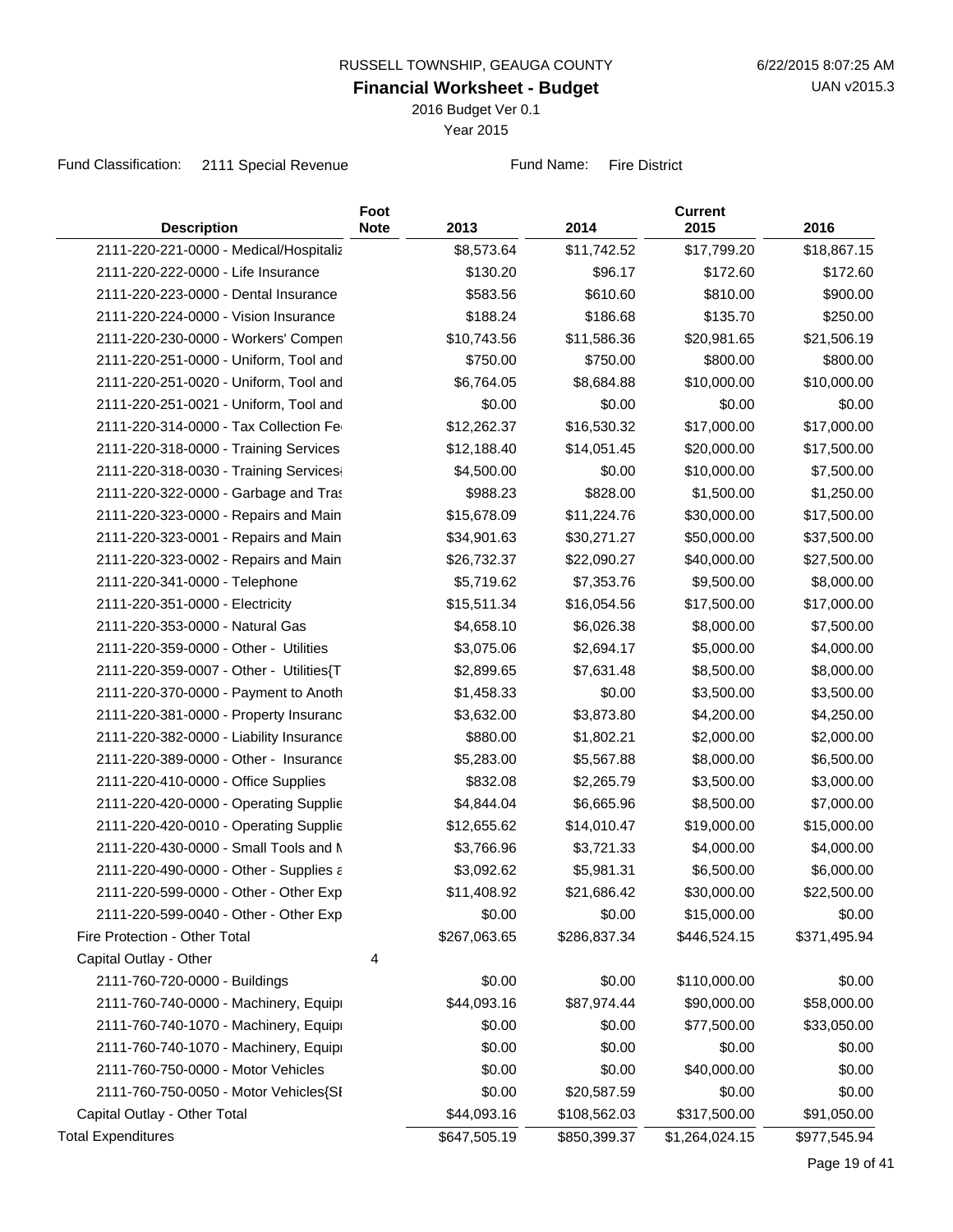2016 Budget Ver 0.1

Year 2015

Fund Classification: 2111 Special Revenue Fund Name: Fire District

|                                                 | Foot        |              |              |              |              |
|-------------------------------------------------|-------------|--------------|--------------|--------------|--------------|
| <b>Description</b>                              | <b>Note</b> | 2013         | 2014         | 2015         | 2016         |
| Other Financing Sources & Uses                  |             |              |              |              |              |
| Sources                                         |             |              |              |              |              |
| Sale of Bonds                                   |             | \$0.00       | \$0.00       | \$0.00       | \$0.00       |
| Sale of Notes                                   |             | \$0.00       | \$0.00       | \$0.00       | \$0.00       |
| <b>Other Debt Proceeds</b>                      |             | \$0.00       | \$0.00       | \$0.00       | \$0.00       |
| Sale of Fixed Assets                            |             | \$0.00       | \$0.00       | \$0.00       | \$0.00       |
| Transfers - In                                  |             | \$0.00       | \$0.00       | \$0.00       | \$0.00       |
| Advances - In                                   |             | \$0.00       | \$0.00       | \$0.00       | \$0.00       |
| Special Items                                   |             | \$0.00       | \$0.00       | \$0.00       | \$0.00       |
| <b>Extraordinary Items</b>                      |             | \$0.00       | \$0.00       | \$0.00       | \$0.00       |
| Other - Other Financing Sources                 |             |              |              |              |              |
| 2111-999-0000 - Other - Other Finar             |             | \$5,961.55   | \$8,885.10   | \$0.00       | \$0.00       |
| 2111-999-0300 - Other - Other Finar             |             | \$34,300.00  | \$42,500.00  | \$0.00       | \$0.00       |
| Other - Other Financing Sources Total           |             | \$40,261.55  | \$51,385.10  | \$0.00       | \$0.00       |
| Uses                                            |             |              |              |              |              |
| Transfers - Out                                 |             | \$0.00       | \$0.00       | \$0.00       | \$0.00       |
| Advances - Out                                  |             | \$0.00       | \$0.00       | \$0.00       | \$0.00       |
| Contingencies                                   |             | \$0.00       | \$0.00       | \$0.00       | \$0.00       |
| Other - Other Financing Uses                    |             | \$0.00       | \$0.00       | \$0.00       | \$0.00       |
| <b>Total Other Financing Sources &amp; Uses</b> |             | \$40,261.55  | \$51,385.10  | \$0.00       | \$0.00       |
| Fund Balance 12/31                              |             | \$842,599.25 | \$835,837.99 | \$355,515.76 | \$162,321.74 |
| Less: Encumbrances 12/31                        |             | \$15,604.41  | \$35,324.58  | \$0.00       | \$0.00       |
| Less: Reserve Balance 12/31                     |             | \$0.00       | \$0.00       | \$0.00       | \$0.00       |
| Unencumbered Undesignated 12/31                 |             | \$826,994.84 | \$800,513.41 | \$355,515.76 | \$162,321.74 |

#### **Footnote Description**

1 0050: 15% OPEC/HC Premium

2 SALARIES: Need \$610k (Budget \$615k) Total (See EMS)

OPERS: Salaries \* .181 3 SOCIAL SECURITY: Salaries \* .062 MEDICARE: Salaries \* .0145 MEDICAL/HOSP: Assumed 6% Increase DENTAL: Assumed 6% Increase VISION: Assumed 6% Increase OBWC: Salaries \* .02044 +25% & 25k \* .125808

740-0000: Firefighter Equip (2016-2020) 4 740-1070: Radio Equip(2015-2020), EMS Equipment (2015-2020) 750-0000: Expedition (2015, 2020), Brush Fire/Mule/Boat-Ice (2017) 750-0000: Tanker (2017), Engine (2018), Ambulance (2020)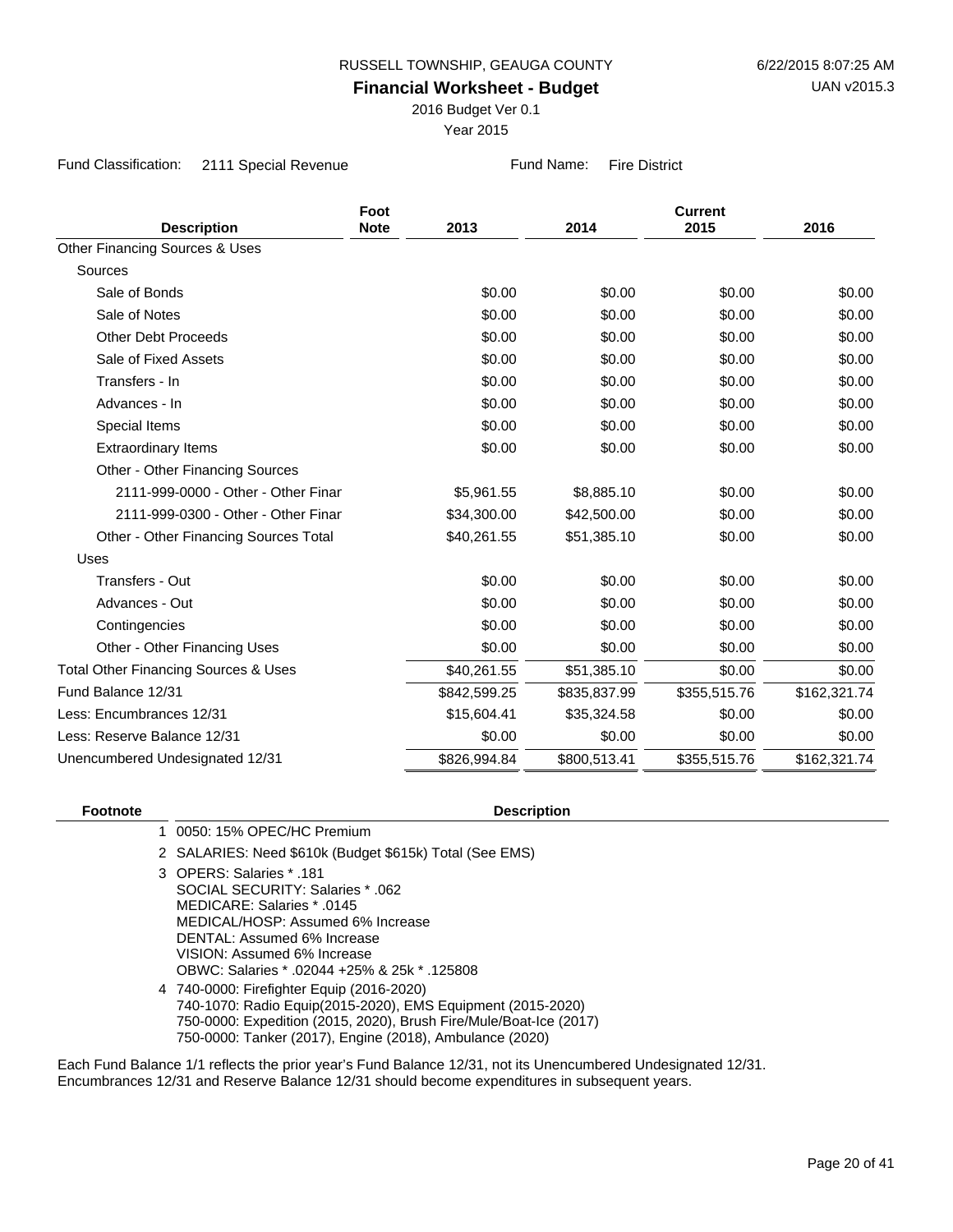2016 Budget Ver 0.1

Year 2015

Fund Classification: 2141 Special Revenue Fund Name: Road District

| <b>Description</b>                     | Foot<br><b>Note</b> | 2013         | 2014         | <b>Current</b><br>2015 | 2016          |
|----------------------------------------|---------------------|--------------|--------------|------------------------|---------------|
| Fund Balance 1/1                       |                     | \$455,860.45 | \$255,232.99 | \$288,875.08           | \$201,579.19  |
| Fund Balance Adjustments               |                     | \$0.00       | \$0.00       | \$0.00                 | \$0.00        |
| Revenues                               |                     |              |              |                        |               |
| Property and Other Local Taxes         |                     |              |              |                        |               |
| <b>Real Estate Tax</b>                 |                     |              |              |                        |               |
| 2141-101-0000 - General Property T     |                     | \$510,203.04 | \$560,368.48 | \$659,985.92           | \$665,867.59  |
| Real Estate Tax Total                  |                     | \$510,203.04 | \$560,368.48 | \$659,985.92           | \$665,867.59  |
| Personal Property Tax                  |                     |              |              |                        |               |
| 2141-102-0000 - Tangible Personal I    |                     | \$0.00       | \$0.00       | \$0.00                 | \$0.00        |
| Personal Property Tax Total            |                     | \$0.00       | \$0.00       | \$0.00                 | \$0.00        |
| Other - Local Taxes                    |                     | \$0.00       | \$0.00       | \$0.00                 | \$0.00        |
| <b>Charges for Services</b>            |                     | \$0.00       | \$0.00       | \$0.00                 | \$0.00        |
| Licenses, Permits and Fees             |                     | \$0.00       | \$0.00       | \$0.00                 | \$0.00        |
| <b>Fines and Forfeitures</b>           |                     | \$0.00       | \$0.00       | \$0.00                 | \$0.00        |
| Intergovernmental                      |                     |              |              |                        |               |
| <b>Local Government Distribution</b>   |                     | \$0.00       | \$0.00       | \$0.00                 | \$0.00        |
| <b>Estate Tax</b>                      |                     | \$0.00       | \$0.00       | \$0.00                 | \$0.00        |
| Property Tax Allocation                |                     |              |              |                        |               |
| 2141-535-0000 - Property Tax Alloca    |                     | \$106,365.25 | \$120,270.49 | \$94,966.00            | \$89,084.33   |
| Property Tax Allocation Total          |                     | \$106,365.25 | \$120,270.49 | \$94,966.00            | \$89,084.33   |
| Other                                  |                     |              |              |                        |               |
| 2141-538-0000 - Local Public Works     |                     | \$0.00       | \$0.00       | \$0.00                 | \$0.00        |
| 2141-538-0381 - Local Public Works     |                     | \$0.00       | \$0.00       | \$0.00                 | \$0.00        |
| 2141-538-0382 - Local Public Works     |                     | \$0.00       | \$0.00       | \$0.00                 | \$0.00        |
| 2141-539-0000 - Other - State Recei    |                     | \$0.00       | \$0.00       | \$0.00                 | \$0.00        |
| <b>Other Total</b>                     |                     | \$0.00       | \$0.00       | \$0.00                 | \$0.00        |
| <b>Special Assessments</b>             |                     | \$0.00       | \$0.00       | \$0.00                 | \$0.00        |
| Earnings on Investments                |                     | \$0.00       | \$0.00       | \$0.00                 | \$0.00        |
| Miscellaneous                          |                     |              |              |                        |               |
| 2141-807-0000 - Payments in Lieu of Ta |                     | \$4,192.43   | \$4,192.43   | \$4,192.43             | \$4,192.43    |
| Miscellaneous Total                    |                     | \$4,192.43   | \$4,192.43   | \$4,192.43             | \$4,192.43    |
| <b>Total Revenue</b>                   |                     | \$620,760.72 | \$684,831.40 | \$759,144.35           | \$759,144.35  |
| Expenditures                           |                     |              |              |                        |               |
| Highways - Salaries                    | 1                   |              |              |                        |               |
| 2141-330-190-0000 - Other - Salaries   |                     | \$0.00       | \$369,622.90 | \$150,000.00           | \$250,000.00  |
| Highways - Salaries Total              |                     | \$0.00       | \$369,622.90 | \$150,000.00           | \$250,000.00  |
| Highways - Other                       | $\sqrt{2}$          |              |              |                        |               |
| 2141-330-211-0000 - Ohio Public Emplo  |                     | \$0.00       | \$37,326.95  | \$26,364.85            | \$10,500.00   |
| 2141-330-213-0000 - Medicare           |                     | \$0.00       | \$3,094.07   | \$2,718.75             | \$1,500.00    |
| 2141-330-221-0000 - Medical/Hospitaliz |                     | \$0.00       | \$22,647.91  | \$0.00                 | \$0.00        |
| 2141-330-222-0000 - Life Insurance     |                     | \$0.00       | \$0.00       | \$0.00                 | \$0.00        |
|                                        |                     |              |              |                        | Page 21 of 41 |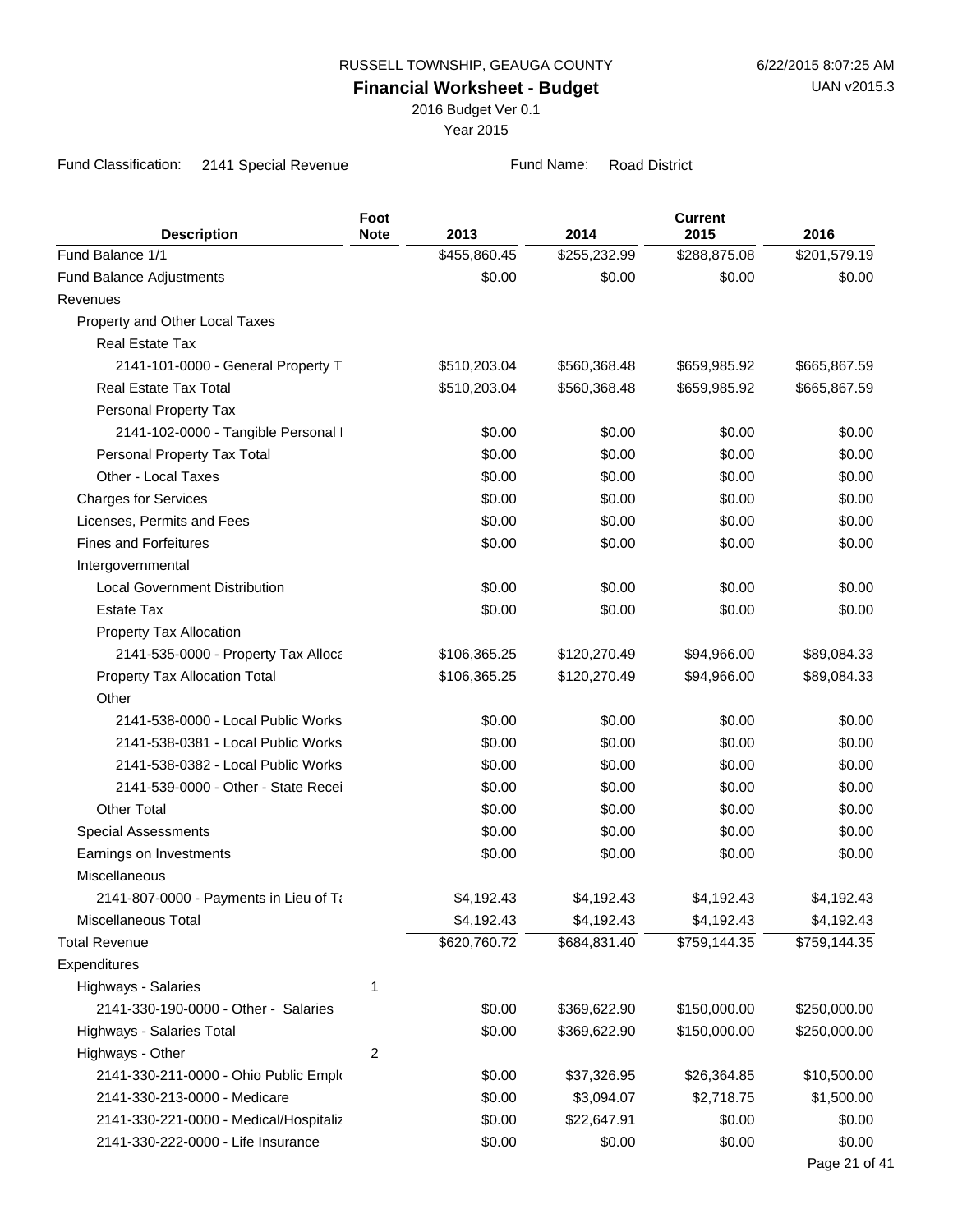2016 Budget Ver 0.1

Year 2015

Fund Classification: 2141 Special Revenue Fund Name: Road District

| <b>Description</b>                      | Foot<br><b>Note</b> | 2013         | 2014         | <b>Current</b><br>2015 | 2016         |
|-----------------------------------------|---------------------|--------------|--------------|------------------------|--------------|
| 2141-330-223-0000 - Dental Insurance    |                     | \$0.00       | \$0.00       | \$0.00                 | \$0.00       |
| 2141-330-224-0000 - Vision Insurance    |                     | \$0.00       | \$0.00       | \$0.00                 | \$0.00       |
| 2141-330-230-0000 - Workers' Compen     |                     | \$0.00       | \$3,787.06   | \$3,832.50             | \$2,750.00   |
| 2141-330-251-0000 - Uniform, Tool and   |                     | \$4,311.42   | \$5,058.60   | \$9,000.00             | \$9,000.00   |
| 2141-330-314-0000 - Tax Collection Fe   |                     | \$12,751.31  | \$18,495.34  | \$20,000.00            | \$20,000.00  |
| 2141-330-323-0000 - Repairs and Main    |                     | \$0.00       | \$0.00       | \$2,500.00             | \$2,000.00   |
| 2141-330-323-0001 - Repairs and Main    |                     | \$1,781.51   | \$13,477.89  | \$20,000.00            | \$15,000.00  |
| 2141-330-323-0002 - Repairs and Main    |                     | \$5,956.41   | \$4,477.11   | \$5,000.00             | \$5,000.00   |
| 2141-330-360-0000 - Contracted Servic   |                     | \$605,964.00 | \$40,920.00  | \$30,000.00            | \$30,000.00  |
| 2141-330-360-0060 - Contracted Servic   |                     | \$30,000.00  | \$19,210.00  | \$20,000.00            | \$20,000.00  |
| 2141-330-360-0380 - Contracted Servic   |                     | \$0.00       | \$0.00       | \$0.00                 | \$0.00       |
| 2141-330-360-0381 - Contracted Servic   |                     | \$0.00       | \$0.00       | \$0.00                 | \$0.00       |
| 2141-330-360-0382 - Contracted Servic   |                     | \$0.00       | \$0.00       | \$0.00                 | \$0.00       |
| 2141-330-381-0000 - Property Insuranc   |                     | \$1,746.00   | \$1,864.20   | \$2,000.00             | \$2,000.00   |
| 2141-330-382-0000 - Liability Insurance |                     | \$1,384.00   | \$2,092.20   | \$2,500.00             | \$2,500.00   |
| 2141-330-420-0000 - Operating Supplie   |                     | \$8,220.53   | \$0.00       | \$2,500.00             | \$2,500.00   |
| 2141-330-420-0013 - Operating Supplie   |                     | \$55,000.00  | \$54,969.03  | \$60,000.00            | \$60,000.00  |
| 2141-330-430-0000 - Small Tools and M   |                     | \$1,246.20   | \$566.60     | \$1,000.00             | \$1,500.00   |
| 2141-330-490-0000 - Other - Supplies a  |                     | \$6,083.69   | \$7,244.91   | \$7,500.00             | \$7,500.00   |
| 2141-330-599-0000 - Other - Other Exp   |                     | \$2,158.57   | \$5,547.77   | \$12,500.00            | \$6,500.00   |
| Highways - Other Total                  |                     | \$736,603.64 | \$240,779.64 | \$227,416.10           | \$198,250.00 |
| Capital Outlay - Other                  | 3                   |              |              |                        |              |
| 2141-760-730-0000 - Improvement of S    |                     | \$0.00       | \$0.00       | \$0.00                 | \$10,000.00  |
| 2141-760-740-0000 - Machinery, Equipi   |                     | \$75,000.00  | \$0.00       | \$0.00                 | \$0.00       |
| 2141-760-750-0000 - Motor Vehicles      |                     | \$0.00       | \$0.00       | \$0.00                 | \$0.00       |
| 2141-760-750-0050 - Motor Vehicles{SI   |                     | \$9,997.46   | \$0.00       | \$156,500.00           | \$0.00       |
| 2141-760-790-0000 - Other - Capital Ou  |                     | \$0.00       | \$44,700.25  | \$318,500.00           | \$450,000.00 |
| Capital Outlay - Other Total            |                     | \$84,997.46  | \$44,700.25  | \$475,000.00           | \$460,000.00 |
| <b>Total Expenditures</b>               |                     | \$821,601.10 | \$655,102.79 | \$852,416.10           | \$908,250.00 |
| Other Financing Sources & Uses          |                     |              |              |                        |              |
| Sources                                 |                     |              |              |                        |              |
| Sale of Bonds                           |                     | \$0.00       | \$0.00       | \$0.00                 | \$0.00       |
| Sale of Notes                           |                     | \$0.00       | \$0.00       | \$0.00                 | \$0.00       |
| <b>Other Debt Proceeds</b>              |                     | \$0.00       | \$0.00       | \$0.00                 | \$0.00       |
| Sale of Fixed Assets                    |                     |              |              |                        |              |
| 2141-951-0000 - Sale of Fixed Asset     |                     | \$0.00       | \$0.00       | \$0.00                 | \$0.00       |
| Sale of Fixed Assets Total              |                     | \$0.00       | \$0.00       | \$0.00                 | \$0.00       |
| Transfers - In                          | 4                   |              |              |                        |              |
| 2141-931-0000 - Transfers - In          |                     | \$0.00       | \$0.00       | \$5,975.86             | \$0.00       |
| Transfers - In Total                    |                     | \$0.00       | \$0.00       | \$5,975.86             | \$0.00       |
| Advances - In                           |                     | \$0.00       | \$0.00       | \$0.00                 | \$0.00       |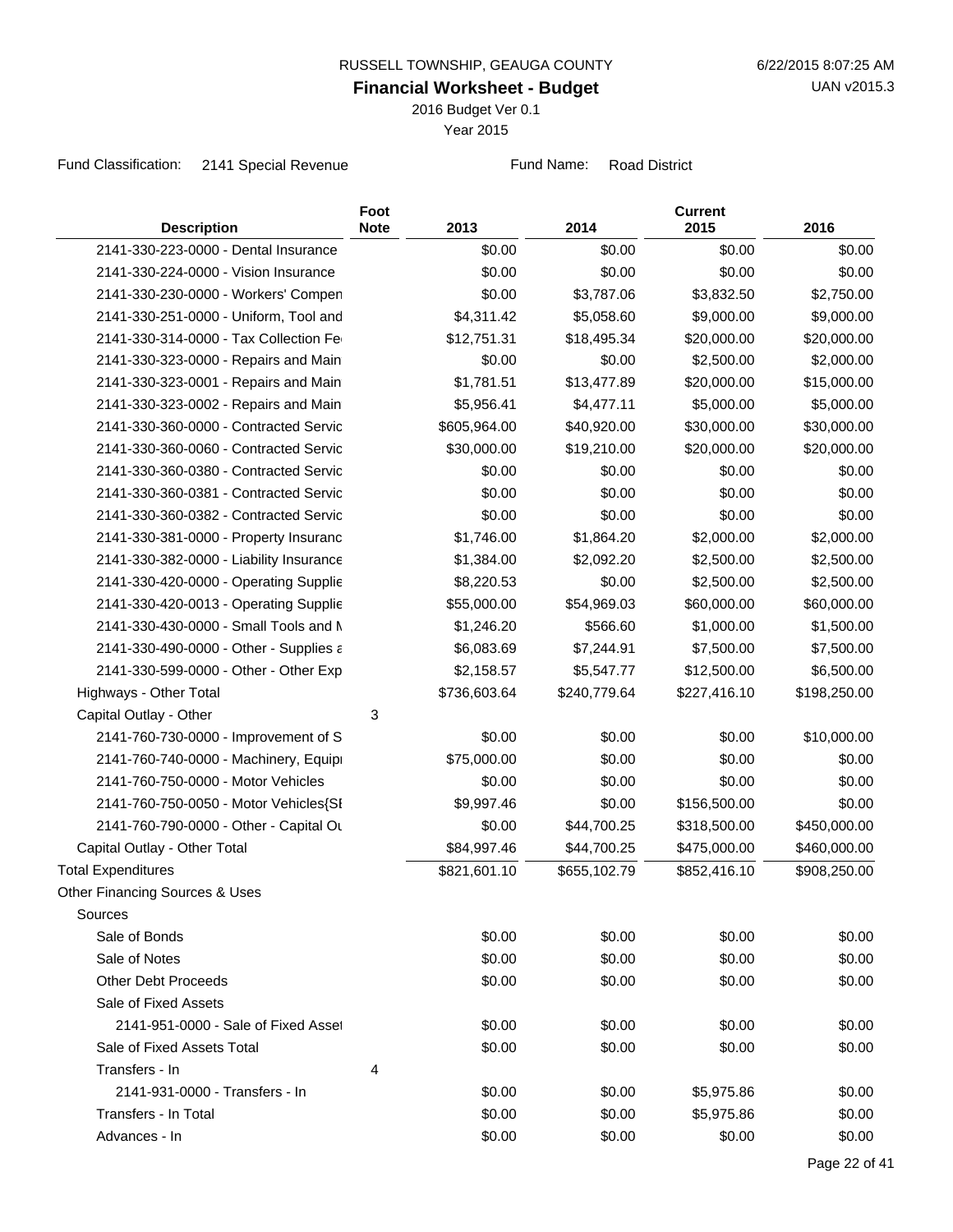2016 Budget Ver 0.1

Year 2015

Fund Classification: 2141 Special Revenue Fund Name: Road District

|                                                 | Foot        |              | <b>Current</b> |              |             |
|-------------------------------------------------|-------------|--------------|----------------|--------------|-------------|
| <b>Description</b>                              | <b>Note</b> | 2013         | 2014           | 2015         | 2016        |
| Special Items                                   |             | \$0.00       | \$0.00         | \$0.00       | \$0.00      |
| <b>Extraordinary Items</b>                      |             | \$0.00       | \$0.00         | \$0.00       | \$0.00      |
| Other - Other Financing Sources                 |             |              |                |              |             |
| 2141-999-0000 - Other - Other Finar             |             | \$212.92     | \$3,913.48     | \$0.00       | \$0.00      |
| Other - Other Financing Sources Total           |             | \$212.92     | \$3,913.48     | \$0.00       | \$0.00      |
| Uses                                            |             |              |                |              |             |
| Transfers - Out                                 |             | \$0.00       | \$0.00         | \$0.00       | \$0.00      |
| Advances - Out                                  |             | \$0.00       | \$0.00         | \$0.00       | \$0.00      |
| Contingencies                                   |             | \$0.00       | \$0.00         | \$0.00       | \$0.00      |
| Other - Other Financing Uses                    |             | \$0.00       | \$0.00         | \$0.00       | \$0.00      |
| <b>Total Other Financing Sources &amp; Uses</b> |             | \$212.92     | \$3,913.48     | \$5,975.86   | \$0.00      |
| Fund Balance 12/31                              |             | \$255,232.99 | \$288,875.08   | \$201,579.19 | \$52,473.54 |
| Less: Encumbrances 12/31                        |             | \$4,506.10   | \$1,730.73     | \$0.00       | \$0.00      |
| Less: Reserve Balance 12/31                     |             | \$0.00       | \$0.00         | \$0.00       | \$0.00      |
| Unencumbered Undesignated 12/31                 |             | \$250,726.89 | \$287,144.35   | \$201,579.19 | \$52,473.54 |

| <b>Footnote</b> | <b>Description</b>                                                                                                                                                                                                                                                                                                                                                    |
|-----------------|-----------------------------------------------------------------------------------------------------------------------------------------------------------------------------------------------------------------------------------------------------------------------------------------------------------------------------------------------------------------------|
|                 | 1 SALARIES: Need \$560k Total (See Gas & R&B)                                                                                                                                                                                                                                                                                                                         |
|                 | 2 OPERS: Salaries * .14<br>MEDICARE: Salaries * .0145<br>02044. * OBWC: Salaries<br>430-0000: Asphalt Saw (2016)                                                                                                                                                                                                                                                      |
|                 | 3 730-0000: Siding (2016), Interior Work (2017), Paving Lot (2018), Peak Roofing (2019)<br>740-0000: Skid Steer/Grinder/Forks (2017), Mechanics Lift (2018)<br>750-0000: Admin Vehicle SUV (2017)<br>750-0050: Plow Truck (2017) (2019)<br>790-0000: Paving (2015-2020)<br>4 NOTE: 2015 - Transfer In from 3902 Anticipation Note Debt \$5,975.86 - 3902 Loan Retired |
|                 | Each Fund Ralance 1/1 reflects the prior vear's Fund Ralance 12/31, not its Unencumbered Undesignated 12/31                                                                                                                                                                                                                                                           |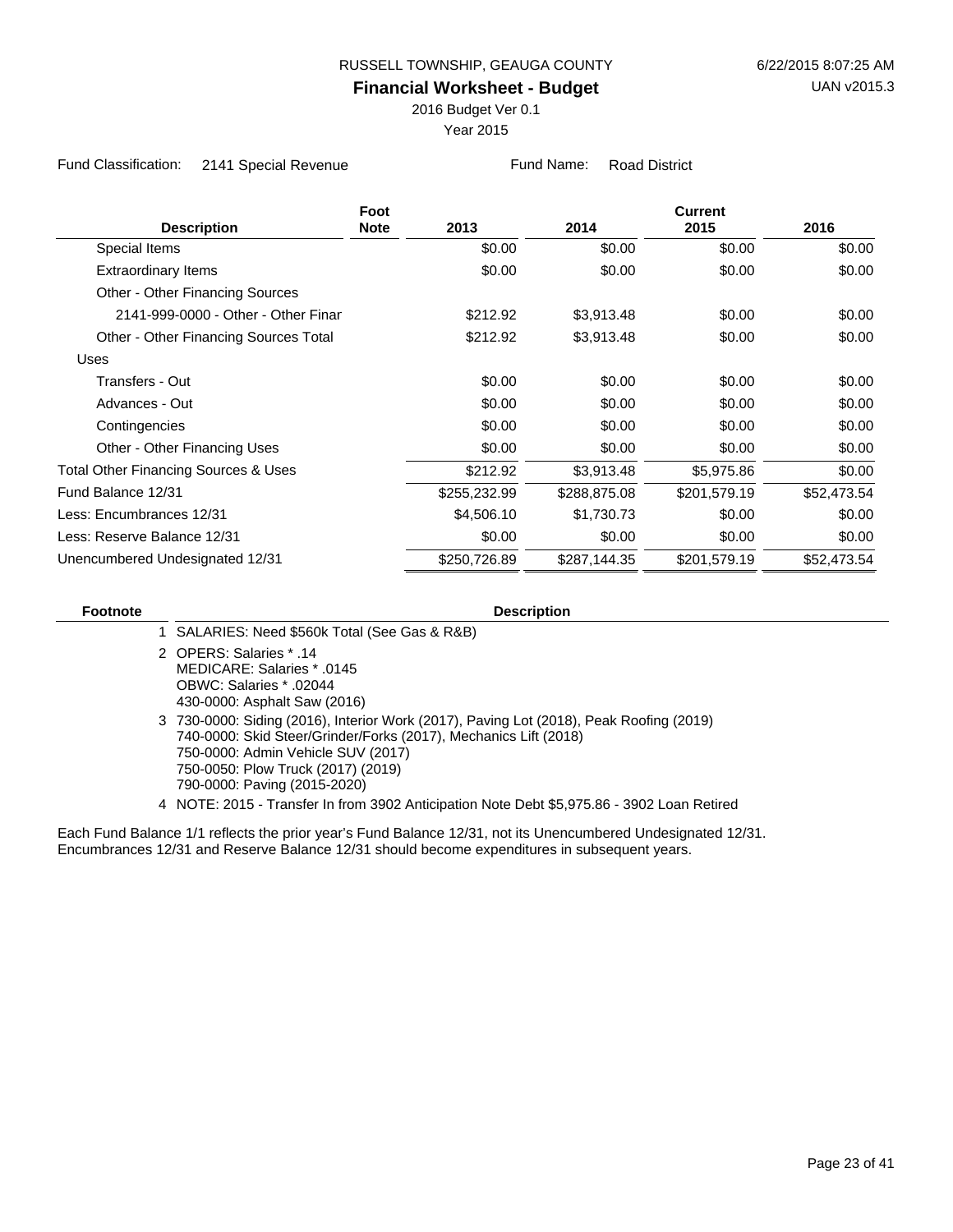2016 Budget Ver 0.1

Year 2015

Fund Classification: 2181 Special Revenue Fund Name: Zoning

| <b>Description</b>                     | Foot<br><b>Note</b> | 2013        | 2014        | <b>Current</b><br>2015 | 2016          |
|----------------------------------------|---------------------|-------------|-------------|------------------------|---------------|
| Fund Balance 1/1                       |                     | \$17,830.73 | \$18,032.82 | \$20,967.35            | \$80.00       |
| Fund Balance Adjustments               |                     | \$0.00      | \$0.00      | \$0.00                 | \$0.00        |
| Revenues                               |                     |             |             |                        |               |
| Property and Other Local Taxes         |                     |             |             |                        |               |
| <b>Real Estate Tax</b>                 |                     | \$0.00      | \$0.00      | \$0.00                 | \$0.00        |
| Personal Property Tax                  |                     | \$0.00      | \$0.00      | \$0.00                 | \$0.00        |
| Other - Local Taxes                    |                     | \$0.00      | \$0.00      | \$0.00                 | \$0.00        |
| <b>Charges for Services</b>            |                     | \$0.00      | \$0.00      | \$0.00                 | \$0.00        |
| Licenses, Permits and Fees             |                     |             |             |                        |               |
| 2181-302-0000 - Fees                   |                     | \$5,200.00  | \$6,835.00  | \$7,850.00             | \$7,000.00    |
| Licenses, Permits and Fees Total       |                     | \$5,200.00  | \$6,835.00  | \$7,850.00             | \$7,000.00    |
| <b>Fines and Forfeitures</b>           |                     | \$0.00      | \$0.00      | \$0.00                 | \$0.00        |
| Intergovernmental                      |                     |             |             |                        |               |
| <b>Local Government Distribution</b>   |                     | \$0.00      | \$0.00      | \$0.00                 | \$0.00        |
| <b>Estate Tax</b>                      |                     | \$0.00      | \$0.00      | \$0.00                 | \$0.00        |
| Property Tax Allocation                |                     | \$0.00      | \$0.00      | \$0.00                 | \$0.00        |
| Other                                  |                     | \$0.00      | \$0.00      | \$0.00                 | \$0.00        |
| <b>Special Assessments</b>             |                     | \$0.00      | \$0.00      | \$0.00                 | \$0.00        |
| Earnings on Investments                |                     | \$0.00      | \$0.00      | \$0.00                 | \$0.00        |
| Miscellaneous                          |                     |             |             |                        |               |
| 2181-891-0000 - Other - Miscellaneous  |                     | \$0.00      | \$1.32      | \$0.00                 | \$0.00        |
| 2181-892-0000 - Other - Miscellaneous  |                     | \$67.10     | \$184.34    | \$100.00               | \$100.00      |
| <b>Miscellaneous Total</b>             |                     | \$67.10     | \$185.66    | \$100.00               | \$100.00      |
| <b>Total Revenue</b>                   |                     | \$5,267.10  | \$7,020.66  | \$7,950.00             | \$7,100.00    |
| Expenditures                           |                     |             |             |                        |               |
| Zoning - Salaries                      | 1                   |             |             |                        |               |
| 2181-130-190-0000 - Other - Salaries   |                     | \$2,762.21  | \$0.00      | \$14,500.00            | \$1,000.00    |
| Zoning - Salaries Total                |                     | \$2,762.21  | \$0.00      | \$14,500.00            | \$1,000.00    |
| Zoning - Other                         |                     |             |             |                        |               |
| 2181-130-341-0000 - Telephone          |                     | \$775.53    | \$1,069.36  | \$1,500.00             | \$1,250.00    |
| 2181-130-490-0000 - Other - Supplies a |                     | \$642.33    | \$1,445.96  | \$1,750.00             | \$1,500.00    |
| 2181-130-599-0000 - Other - Other Exp  |                     | \$884.94    | \$1,570.81  | \$2,000.00             | \$1,500.00    |
| Zoning - Other Total                   |                     | \$2,302.80  | \$4,086.13  | \$5,250.00             | \$4,250.00    |
| Capital Outlay - Other                 |                     |             |             |                        |               |
| 2181-760-740-0000 - Machinery, Equipi  |                     | \$0.00      | \$0.00      | \$9,087.35             | \$0.00        |
| Capital Outlay - Other Total           |                     | \$0.00      | \$0.00      | \$9,087.35             | \$0.00        |
| <b>Total Expenditures</b>              |                     | \$5,065.01  | \$4,086.13  | \$28,837.35            | \$5,250.00    |
| Other Financing Sources & Uses         |                     |             |             |                        |               |
| Sources                                |                     |             |             |                        |               |
| Sale of Bonds                          |                     | \$0.00      | \$0.00      | \$0.00                 | \$0.00        |
| Sale of Notes                          |                     | \$0.00      | \$0.00      | \$0.00                 | \$0.00        |
|                                        |                     |             |             |                        | Page 24 of 41 |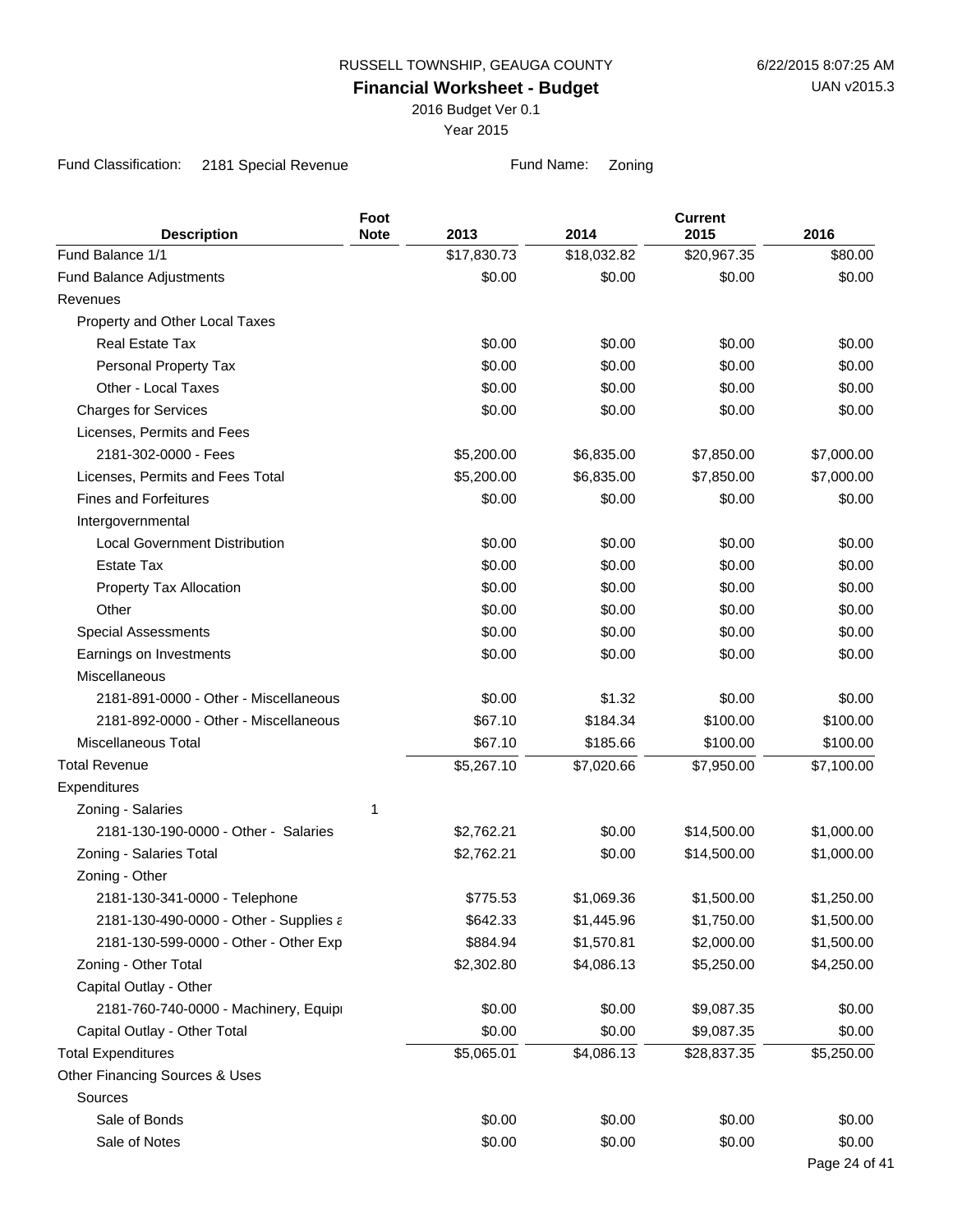2016 Budget Ver 0.1

Year 2015

Fund Classification: 2181 Special Revenue Fund Name: Zoning

|                                                 | Foot        |             |             | <b>Current</b> |            |
|-------------------------------------------------|-------------|-------------|-------------|----------------|------------|
| <b>Description</b>                              | <b>Note</b> | 2013        | 2014        | 2015           | 2016       |
| <b>Other Debt Proceeds</b>                      |             | \$0.00      | \$0.00      | \$0.00         | \$0.00     |
| Sale of Fixed Assets                            |             | \$0.00      | \$0.00      | \$0.00         | \$0.00     |
| Transfers - In                                  |             | \$0.00      | \$0.00      | \$0.00         | \$0.00     |
| Advances - In                                   |             | \$0.00      | \$0.00      | \$0.00         | \$0.00     |
| Special Items                                   |             | \$0.00      | \$0.00      | \$0.00         | \$0.00     |
| <b>Extraordinary Items</b>                      |             | \$0.00      | \$0.00      | \$0.00         | \$0.00     |
| Other - Other Financing Sources                 |             | \$0.00      | \$0.00      | \$0.00         | \$0.00     |
| Uses                                            |             |             |             |                |            |
| Transfers - Out                                 |             | \$0.00      | \$0.00      | \$0.00         | \$0.00     |
| Advances - Out                                  |             | \$0.00      | \$0.00      | \$0.00         | \$0.00     |
| Contingencies                                   |             | \$0.00      | \$0.00      | \$0.00         | \$0.00     |
| Other - Other Financing Uses                    |             | \$0.00      | \$0.00      | \$0.00         | \$0.00     |
| <b>Total Other Financing Sources &amp; Uses</b> |             | \$0.00      | \$0.00      | \$0.00         | \$0.00     |
| Fund Balance 12/31                              |             | \$18,032.82 | \$20,967.35 | \$80.00        | \$1,930.00 |
| Less: Encumbrances 12/31                        |             | \$123.36    | \$80.00     | \$0.00         | \$0.00     |
| Less: Reserve Balance 12/31                     |             | \$0.00      | \$0.00      | \$0.00         | \$0.00     |
| Unencumbered Undesignated 12/31                 |             | \$17,909.46 | \$20,887.35 | \$80.00        | \$1,930.00 |
|                                                 |             |             |             |                |            |

**Footnote Description** 

1 Need \$275k Total (See General Fund & Cemetery)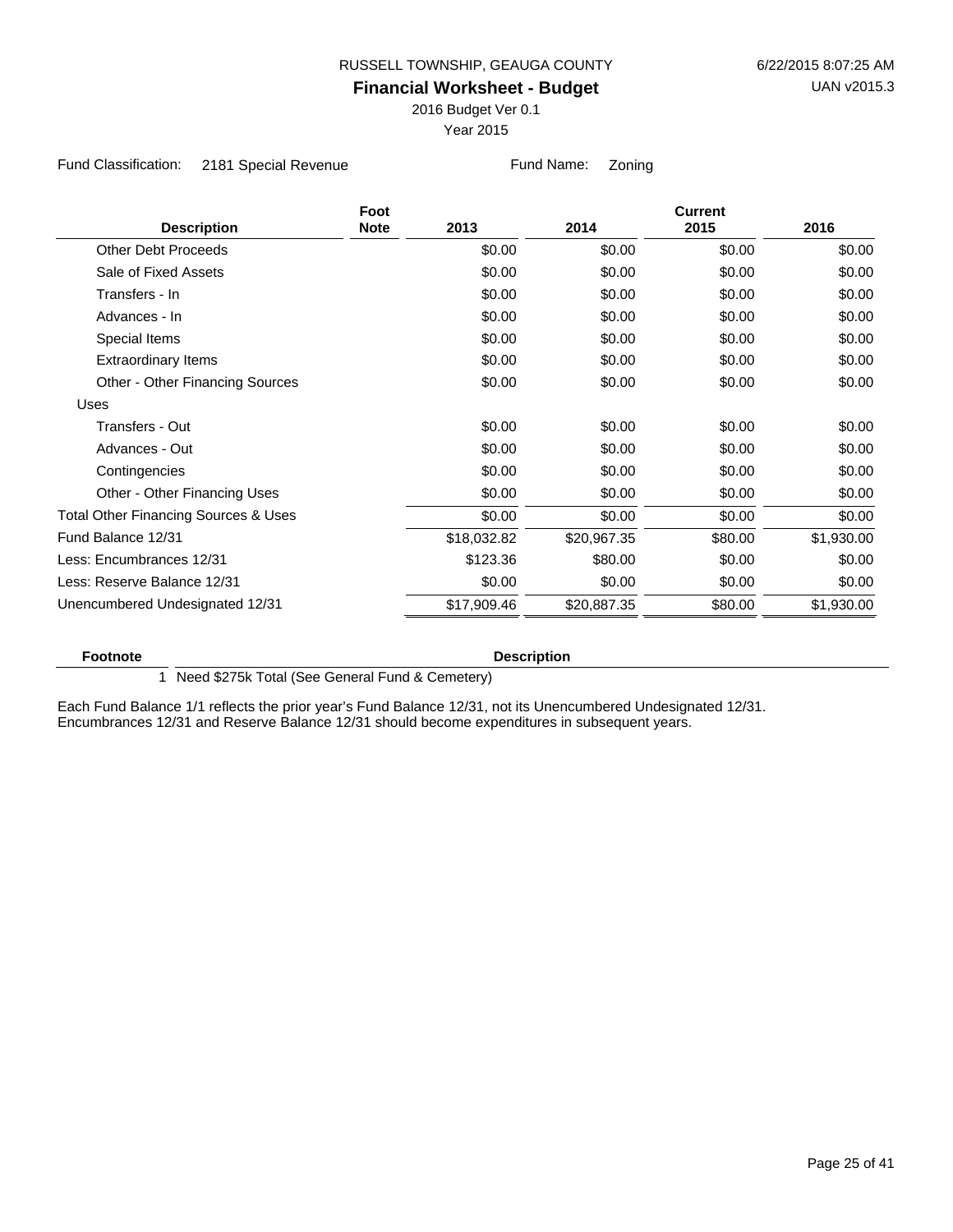2016 Budget Ver 0.1

Year 2015

Fund Classification: 2271 Special Revenue Fund Name: Enforcement and Education

| <b>Description</b>                    | Foot<br><b>Note</b> | 2013       | 2014       | <b>Current</b><br>2015 | 2016          |
|---------------------------------------|---------------------|------------|------------|------------------------|---------------|
| Fund Balance 1/1                      |                     | \$1,435.00 | \$1,435.00 | \$1,435.00             | \$0.00        |
| <b>Fund Balance Adjustments</b>       |                     | \$0.00     | \$0.00     | \$0.00                 | \$0.00        |
| Revenues                              |                     |            |            |                        |               |
| Property and Other Local Taxes        |                     |            |            |                        |               |
| Real Estate Tax                       |                     | \$0.00     | \$0.00     | \$0.00                 | \$0.00        |
| Personal Property Tax                 |                     | \$0.00     | \$0.00     | \$0.00                 | \$0.00        |
| Other - Local Taxes                   |                     | \$0.00     | \$0.00     | \$0.00                 | \$0.00        |
| <b>Charges for Services</b>           |                     | \$0.00     | \$0.00     | \$0.00                 | \$0.00        |
| Licenses, Permits and Fees            |                     | \$0.00     | \$0.00     | \$0.00                 | \$0.00        |
| <b>Fines and Forfeitures</b>          |                     |            |            |                        |               |
| 2271-401-0000 - Fines                 |                     | \$0.00     | \$0.00     | \$0.00                 | \$0.00        |
| <b>Fines and Forfeitures Total</b>    |                     | \$0.00     | \$0.00     | \$0.00                 | \$0.00        |
| Intergovernmental                     |                     |            |            |                        |               |
| <b>Local Government Distribution</b>  |                     | \$0.00     | \$0.00     | \$0.00                 | \$0.00        |
| <b>Estate Tax</b>                     |                     | \$0.00     | \$0.00     | \$0.00                 | \$0.00        |
| Property Tax Allocation               |                     | \$0.00     | \$0.00     | \$0.00                 | \$0.00        |
| Other                                 |                     | \$0.00     | \$0.00     | \$0.00                 | \$0.00        |
| <b>Special Assessments</b>            |                     | \$0.00     | \$0.00     | \$0.00                 | \$0.00        |
| Earnings on Investments               |                     | \$0.00     | \$0.00     | \$0.00                 | \$0.00        |
| Miscellaneous                         |                     | \$0.00     | \$0.00     | \$0.00                 | \$0.00        |
| <b>Total Revenue</b>                  |                     | \$0.00     | \$0.00     | \$0.00                 | \$0.00        |
| Expenditures                          |                     |            |            |                        |               |
| Police Protection - Other             |                     |            |            |                        |               |
| 2271-210-599-0000 - Other - Other Exp |                     | \$0.00     | \$0.00     | \$1,435.00             | \$0.00        |
| Police Protection - Other Total       |                     | \$0.00     | \$0.00     | \$1,435.00             | \$0.00        |
| <b>Total Expenditures</b>             |                     | \$0.00     | \$0.00     | \$1,435.00             | \$0.00        |
| Other Financing Sources & Uses        |                     |            |            |                        |               |
| Sources                               |                     |            |            |                        |               |
| Sale of Bonds                         |                     | \$0.00     | \$0.00     | \$0.00                 | \$0.00        |
| Sale of Notes                         |                     | \$0.00     | \$0.00     | \$0.00                 | \$0.00        |
| <b>Other Debt Proceeds</b>            |                     | \$0.00     | \$0.00     | \$0.00                 | \$0.00        |
| Sale of Fixed Assets                  |                     | \$0.00     | \$0.00     | \$0.00                 | \$0.00        |
| Transfers - In                        |                     | \$0.00     | \$0.00     | \$0.00                 | \$0.00        |
| Advances - In                         |                     | \$0.00     | \$0.00     | \$0.00                 | \$0.00        |
| Special Items                         |                     | \$0.00     | \$0.00     | \$0.00                 | \$0.00        |
| <b>Extraordinary Items</b>            |                     | \$0.00     | \$0.00     | \$0.00                 | \$0.00        |
| Other - Other Financing Sources       |                     | \$0.00     | \$0.00     | \$0.00                 | \$0.00        |
| Uses                                  |                     |            |            |                        |               |
| Transfers - Out                       |                     | \$0.00     | \$0.00     | \$0.00                 | \$0.00        |
| Advances - Out                        |                     | \$0.00     | \$0.00     | \$0.00                 | \$0.00        |
| Contingencies                         |                     | \$0.00     | \$0.00     | \$0.00                 | \$0.00        |
|                                       |                     |            |            |                        | Page 26 of 41 |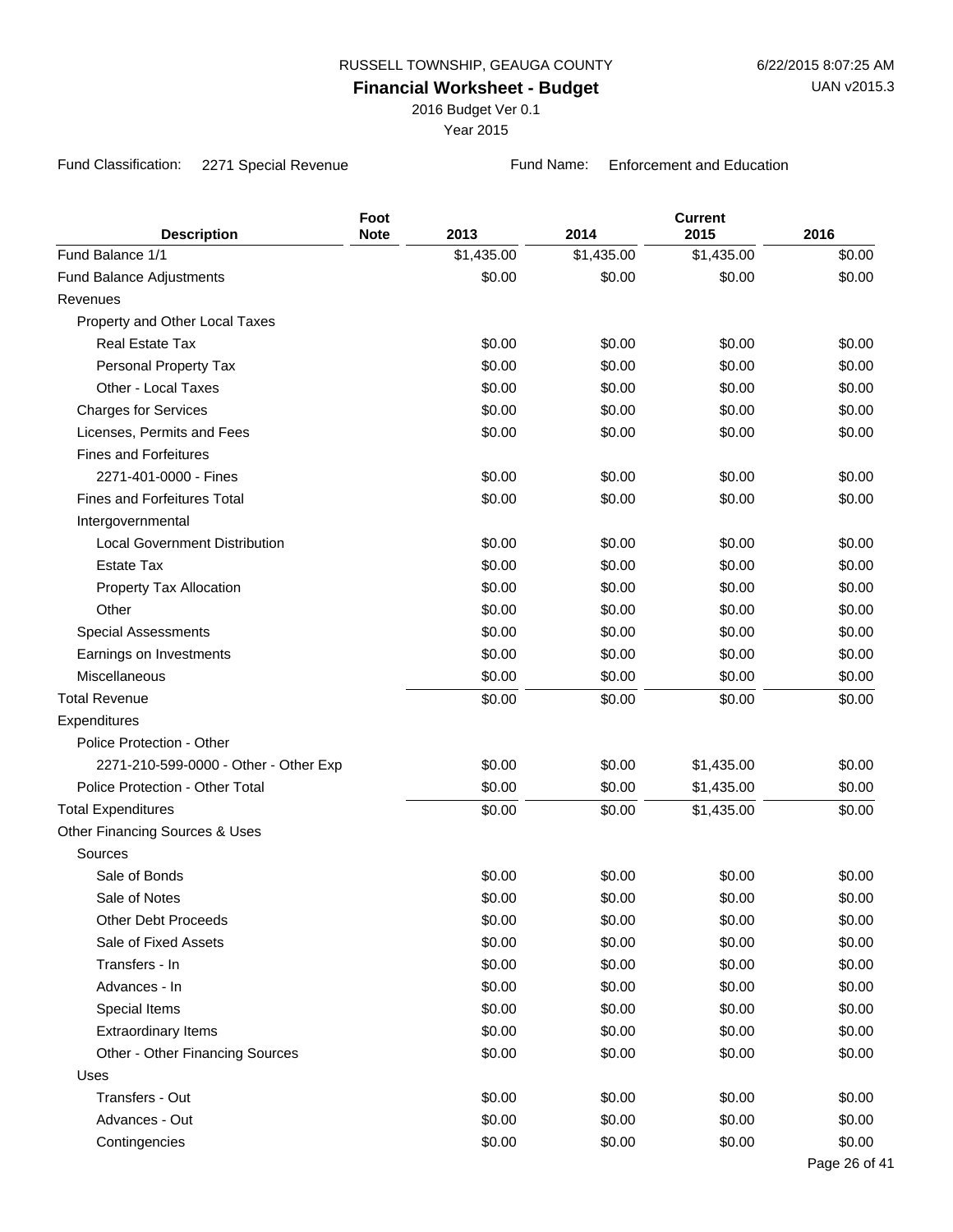2016 Budget Ver 0.1

Year 2015

Fund Classification: 2271 Special Revenue Fund Name: Enforcement and Education

|                                                 | Foot        |            |            | <b>Current</b> |        |
|-------------------------------------------------|-------------|------------|------------|----------------|--------|
| <b>Description</b>                              | <b>Note</b> | 2013       | 2014       | 2015           | 2016   |
| Other - Other Financing Uses                    |             | \$0.00     | \$0.00     | \$0.00         | \$0.00 |
| <b>Total Other Financing Sources &amp; Uses</b> |             | \$0.00     | \$0.00     | \$0.00         | \$0.00 |
| Fund Balance 12/31                              |             | \$1,435,00 | \$1,435.00 | \$0.00         | \$0.00 |
| Less: Encumbrances 12/31                        |             | \$0.00     | \$0.00     | \$0.00         | \$0.00 |
| Less: Reserve Balance 12/31                     |             | \$0.00     | \$0.00     | \$0.00         | \$0.00 |
| Unencumbered Undesignated 12/31                 |             | \$1,435.00 | \$1,435.00 | \$0.00         | \$0.00 |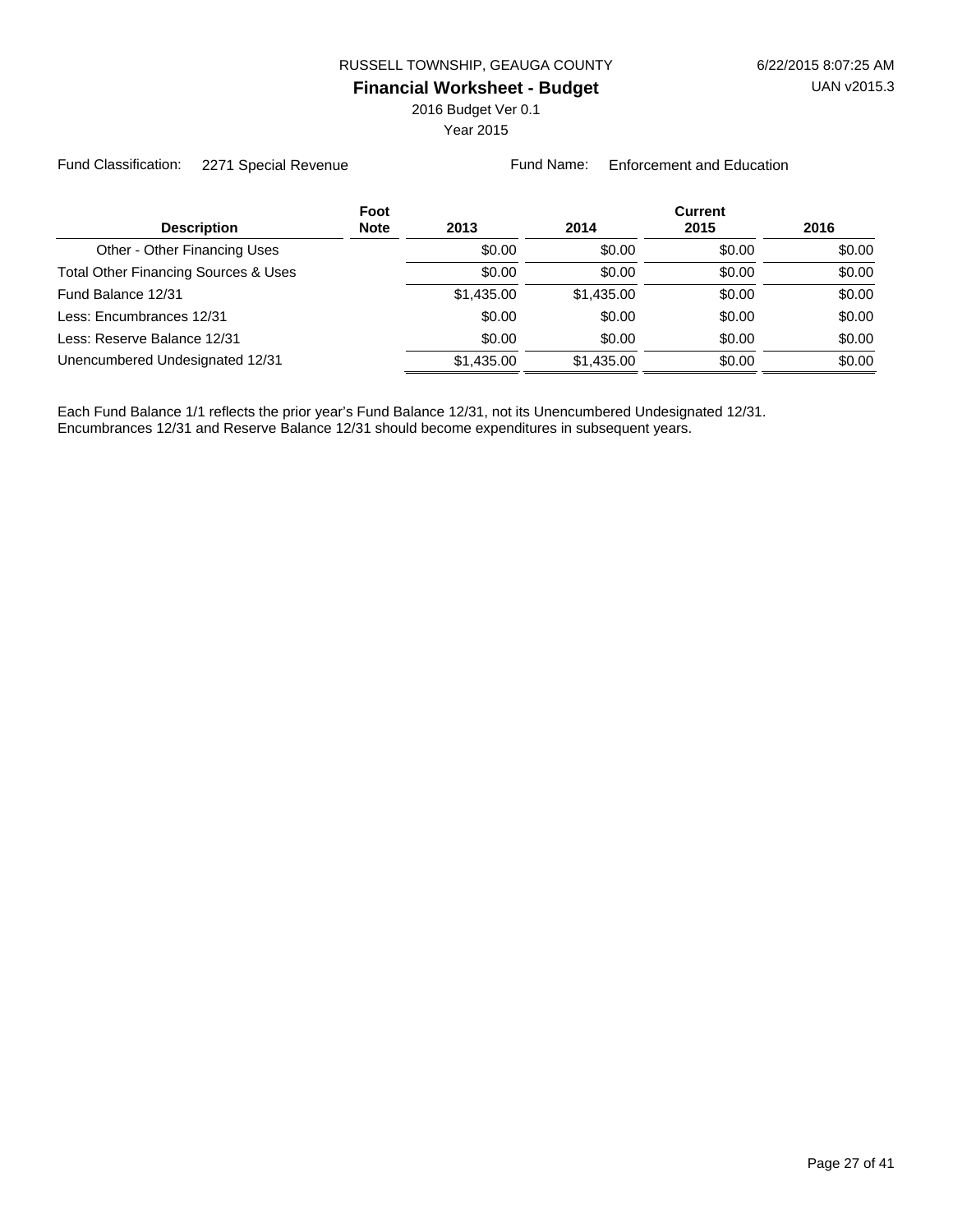**Foot**

2016 Budget Ver 0.1

Year 2015

Fund Classification: 2281 Special Revenue Fund Name: Fire and Rescue, Ambulance and EMS

Serv.

**Current**

| <b>Description</b>                              | <b>Note</b> | 2013         | 2014         | 2015         | 2016         |
|-------------------------------------------------|-------------|--------------|--------------|--------------|--------------|
| Fund Balance 1/1                                |             | \$114,135.95 | \$14,442.51  | \$21,882.38  | \$0.00       |
| <b>Fund Balance Adjustments</b>                 |             | \$0.00       | \$0.00       | \$0.00       | \$0.00       |
| Revenues                                        |             |              |              |              |              |
| Property and Other Local Taxes                  |             |              |              |              |              |
| Real Estate Tax                                 |             | \$0.00       | \$0.00       | \$0.00       | \$0.00       |
| Personal Property Tax                           |             | \$0.00       | \$0.00       | \$0.00       | \$0.00       |
| Other - Local Taxes                             |             | \$0.00       | \$0.00       | \$0.00       | \$0.00       |
| <b>Charges for Services</b>                     |             | \$0.00       | \$0.00       | \$0.00       | \$0.00       |
| Licenses, Permits and Fees                      |             |              |              |              |              |
| 2281-302-0000 - Fees                            |             | \$95,597.72  | \$115,079.56 | \$100,000.00 | \$100,000.00 |
| Licenses, Permits and Fees Total                |             | \$95,597.72  | \$115,079.56 | \$100,000.00 | \$100,000.00 |
| <b>Fines and Forfeitures</b>                    |             | \$0.00       | \$0.00       | \$0.00       | \$0.00       |
| Intergovernmental                               |             |              |              |              |              |
| <b>Local Government Distribution</b>            |             | \$0.00       | \$0.00       | \$0.00       | \$0.00       |
| <b>Estate Tax</b>                               |             | \$0.00       | \$0.00       | \$0.00       | \$0.00       |
| Property Tax Allocation                         |             | \$0.00       | \$0.00       | \$0.00       | \$0.00       |
| Other                                           |             | \$0.00       | \$0.00       | \$0.00       | \$0.00       |
| <b>Special Assessments</b>                      |             | \$0.00       | \$0.00       | \$0.00       | \$0.00       |
| Earnings on Investments                         |             | \$0.00       | \$0.00       | \$0.00       | \$0.00       |
| Miscellaneous                                   |             | \$0.00       | \$0.00       | \$0.00       | \$0.00       |
| <b>Total Revenue</b>                            |             | \$95,597.72  | \$115,079.56 | \$100,000.00 | \$100,000.00 |
| Expenditures                                    |             |              |              |              |              |
| <b>Emergency Medical Services - Salaries</b>    | 1           |              |              |              |              |
| 2281-230-190-0000 - Other - Salaries            |             | \$184,192.14 | \$103,197.18 | \$100,000.00 | \$100,000.00 |
| Emergency Medical Services - Salaries Tot       |             | \$184,192.14 | \$103,197.18 | \$100,000.00 | \$100,000.00 |
| <b>Emergency Medical Services - Other</b>       |             |              |              |              |              |
| 2281-230-599-0000 - Other - Other Exp           |             | \$10,120.32  | \$4,442.51   | \$21,882.38  | \$0.00       |
| <b>Emergency Medical Services - Other Total</b> |             | \$10,120.32  | \$4,442.51   | \$21,882.38  | \$0.00       |
| Capital Outlay - Other                          |             |              |              |              |              |
| 2281-760-750-0000 - Motor Vehicles              |             | \$978.70     | \$0.00       | \$0.00       | \$0.00       |
| Capital Outlay - Other Total                    |             | \$978.70     | \$0.00       | \$0.00       | \$0.00       |
| <b>Total Expenditures</b>                       |             | \$195,291.16 | \$107,639.69 | \$121,882.38 | \$100,000.00 |
| Other Financing Sources & Uses                  |             |              |              |              |              |
| Sources                                         |             |              |              |              |              |
| Sale of Bonds                                   |             | \$0.00       | \$0.00       | \$0.00       | \$0.00       |
| Sale of Notes                                   |             | \$0.00       | \$0.00       | \$0.00       | \$0.00       |
| <b>Other Debt Proceeds</b>                      |             | \$0.00       | \$0.00       | \$0.00       | \$0.00       |
| Sale of Fixed Assets                            |             | \$0.00       | \$0.00       | \$0.00       | \$0.00       |
| Transfers - In                                  |             | \$0.00       | \$0.00       | \$0.00       | \$0.00       |
| Advances - In                                   |             | \$0.00       | \$0.00       | \$0.00       | \$0.00       |
|                                                 |             |              |              |              |              |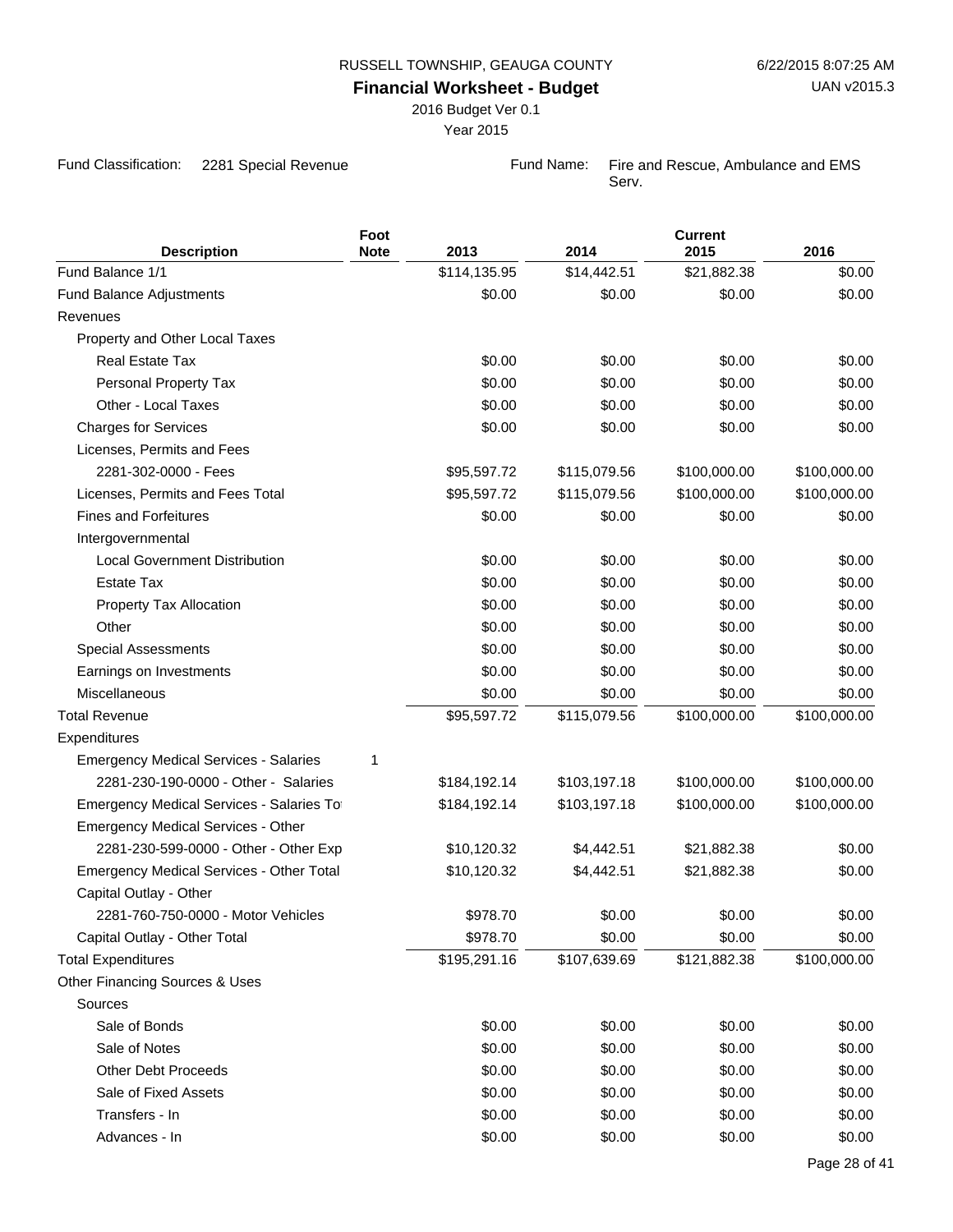2016 Budget Ver 0.1

Year 2015

Fund Classification: 2281 Special Revenue Fund Name: Fire and Rescue, Ambulance and EMS

Serv.

| <b>Description</b>                   | Foot<br><b>Note</b> | 2013        | 2014        | <b>Current</b><br>2015 | 2016   |
|--------------------------------------|---------------------|-------------|-------------|------------------------|--------|
| Special Items                        |                     | \$0.00      | \$0.00      | \$0.00                 | \$0.00 |
| <b>Extraordinary Items</b>           |                     | \$0.00      | \$0.00      | \$0.00                 | \$0.00 |
| Other - Other Financing Sources      |                     | \$0.00      | \$0.00      | \$0.00                 | \$0.00 |
| Uses                                 |                     |             |             |                        |        |
| Transfers - Out                      |                     | \$0.00      | \$0.00      | \$0.00                 | \$0.00 |
| Advances - Out                       |                     | \$0.00      | \$0.00      | \$0.00                 | \$0.00 |
| Contingencies                        |                     | \$0.00      | \$0.00      | \$0.00                 | \$0.00 |
| Other - Other Financing Uses         |                     | \$0.00      | \$0.00      | \$0.00                 | \$0.00 |
| Total Other Financing Sources & Uses |                     | \$0.00      | \$0.00      | \$0.00                 | \$0.00 |
| Fund Balance 12/31                   |                     | \$14,442.51 | \$21,882.38 | \$0.00                 | \$0.00 |
| Less: Encumbrances 12/31             |                     | \$1,241.58  | \$0.00      | \$0.00                 | \$0.00 |
| Less: Reserve Balance 12/31          |                     | \$0.00      | \$0.00      | \$0.00                 | \$0.00 |
| Unencumbered Undesignated 12/31      |                     | \$13,200.93 | \$21,882.38 | \$0.00                 | \$0.00 |
|                                      |                     |             |             |                        |        |

**Footnote Description** 

1 SALARIES: Need \$610k Total (See Fire)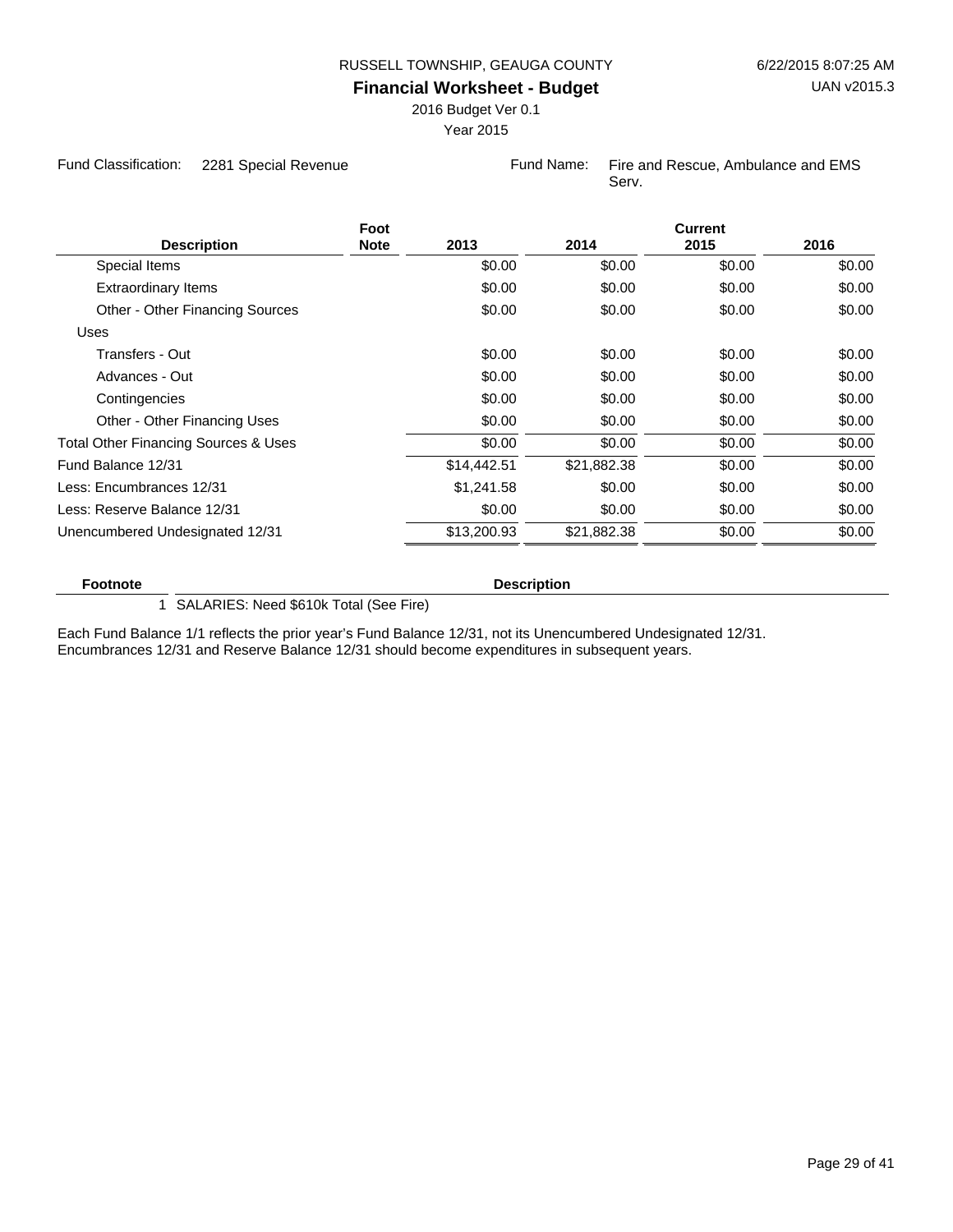2016 Budget Ver 0.1

Year 2015

Fund Classification: 3101 Debt Service Fund Name: General (bond) (note) Retirement

|                                        | Foot        |              |              | <b>Current</b> |              |
|----------------------------------------|-------------|--------------|--------------|----------------|--------------|
| <b>Description</b>                     | <b>Note</b> | 2013         | 2014         | 2015           | 2016         |
| Fund Balance 1/1                       |             | \$330,739.03 | \$378,925.34 | \$371,639.12   | \$0.00       |
| Fund Balance Adjustments               |             | \$0.00       | \$0.00       | \$0.00         | \$0.00       |
| Revenues                               |             |              |              |                |              |
| Property and Other Local Taxes         |             |              |              |                |              |
| <b>Real Estate Tax</b>                 |             |              |              |                |              |
| 3101-101-0000 - General Property T     |             | \$176,715.06 | \$150,242.00 | \$176,494.00   | \$176,494.37 |
| Real Estate Tax Total                  |             | \$176,715.06 | \$150,242.00 | \$176,494.00   | \$176,494.37 |
| Personal Property Tax                  |             |              |              |                |              |
| 3101-102-0000 - Tangible Personal I    |             | \$0.00       | \$0.00       | \$0.00         | \$0.00       |
| Personal Property Tax Total            |             | \$0.00       | \$0.00       | \$0.00         | \$0.00       |
| Other - Local Taxes                    |             | \$0.00       | \$0.00       | \$0.00         | \$0.00       |
| <b>Charges for Services</b>            |             | \$0.00       | \$0.00       | \$0.00         | \$0.00       |
| Licenses, Permits and Fees             |             | \$0.00       | \$0.00       | \$0.00         | \$0.00       |
| <b>Fines and Forfeitures</b>           |             | \$0.00       | \$0.00       | \$0.00         | \$0.00       |
| Intergovernmental                      |             |              |              |                |              |
| <b>Local Government Distribution</b>   |             | \$0.00       | \$0.00       | \$0.00         | \$0.00       |
| <b>Estate Tax</b>                      |             | \$0.00       | \$0.00       | \$0.00         | \$0.00       |
| Property Tax Allocation                |             |              |              |                |              |
| 3101-535-0000 - Property Tax Alloca    |             | \$26,837.18  | \$26,940.96  | \$23,613.00    | \$23,612.63  |
| Property Tax Allocation Total          |             | \$26,837.18  | \$26,940.96  | \$23,613.00    | \$23,612.63  |
| Other                                  |             |              |              |                |              |
| 3101-539-0000 - Other - State Recei    |             | \$0.00       | \$0.00       | \$0.00         | \$0.00       |
| <b>Other Total</b>                     |             | \$0.00       | \$0.00       | \$0.00         | \$0.00       |
| <b>Special Assessments</b>             |             | \$0.00       | \$0.00       | \$0.00         | \$0.00       |
| Earnings on Investments                |             | \$0.00       | \$0.00       | \$0.00         | \$0.00       |
| Miscellaneous                          |             |              |              |                |              |
| 3101-807-0000 - Payments in Lieu of Ta |             | \$1,432.75   | \$1,432.75   | \$1,432.75     | \$1,432.75   |
| Miscellaneous Total                    |             | \$1,432.75   | \$1,432.75   | \$1,432.75     | \$1,432.75   |
| <b>Total Revenue</b>                   |             | \$204,984.99 | \$178,615.71 | \$201,539.75   | \$201,539.75 |
| Expenditures                           |             |              |              |                |              |
| Fire Protection - Other                |             |              |              |                |              |
| 3101-220-314-0000 - Tax Collection Fe  |             | \$3,182.43   | \$4,286.93   | \$10,734.75    | \$10,734.75  |
| Fire Protection - Other Total          |             | \$3,182.43   | \$4,286.93   | \$10,734.75    | \$10,734.75  |
| Bond Principal Payment - Other         |             |              |              |                |              |
| 3101-810-810-0000 - Principal Payment  |             | \$135,000.00 | \$130,000.00 | \$511,639.12   | \$145,000.00 |
| Bond Principal Payment - Other Total   |             | \$135,000.00 | \$130,000.00 | \$511,639.12   | \$145,000.00 |
| Interest - Other                       |             |              |              |                |              |
| 3101-830-830-0000 - Interest Payments  |             | \$51,800.00  | \$51,615.00  | \$50,805.00    | \$45,805.00  |
| Interest - Other Total                 |             | \$51,800.00  | \$51,615.00  | \$50,805.00    | \$45,805.00  |
| <b>Total Expenditures</b>              |             | \$189,982.43 | \$185,901.93 | \$573,178.87   | \$201,539.75 |
| Other Financing Sources & Uses         |             |              |              |                |              |
|                                        |             |              |              |                |              |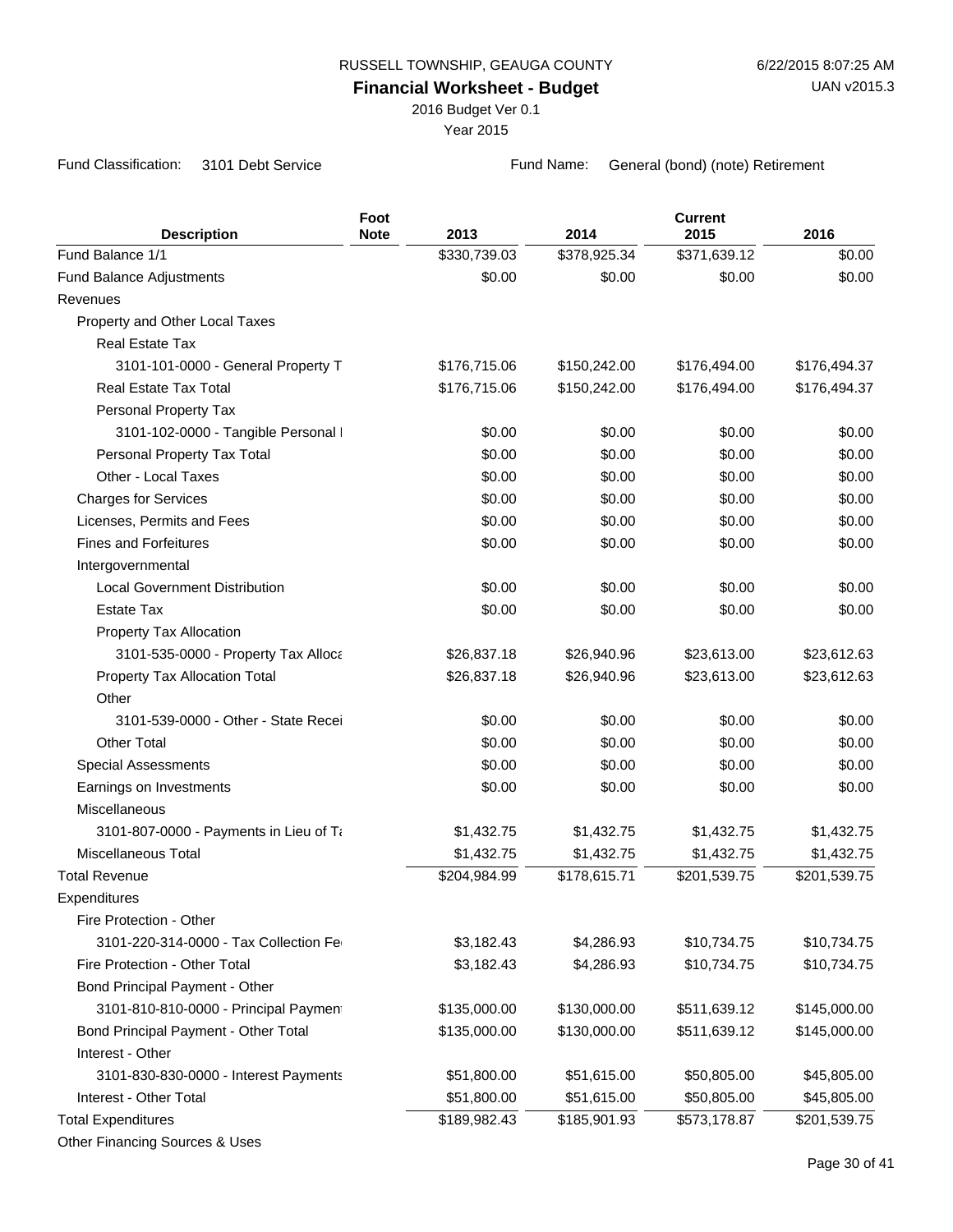2016 Budget Ver 0.1

Year 2015

Fund Classification: 3101 Debt Service Fund Name: General (bond) (note) Retirement

| <b>Description</b>                              | Foot<br><b>Note</b> | 2013         | 2014         | <b>Current</b><br>2015 | 2016   |
|-------------------------------------------------|---------------------|--------------|--------------|------------------------|--------|
| Sources                                         |                     |              |              |                        |        |
| Sale of Bonds                                   |                     |              |              |                        |        |
| 3101-911-0000 - Sale of Bonds                   |                     | \$0.00       | \$0.00       | \$0.00                 | \$0.00 |
| Sale of Bonds Total                             |                     | \$0.00       | \$0.00       | \$0.00                 | \$0.00 |
| Sale of Notes                                   |                     | \$0.00       | \$0.00       | \$0.00                 | \$0.00 |
| <b>Other Debt Proceeds</b>                      |                     | \$0.00       | \$0.00       | \$0.00                 | \$0.00 |
| Sale of Fixed Assets                            |                     | \$0.00       | \$0.00       | \$0.00                 | \$0.00 |
| Transfers - In                                  |                     | \$0.00       | \$0.00       | \$0.00                 | \$0.00 |
| Advances - In                                   |                     | \$0.00       | \$0.00       | \$0.00                 | \$0.00 |
| Special Items                                   |                     | \$0.00       | \$0.00       | \$0.00                 | \$0.00 |
| <b>Extraordinary Items</b>                      |                     | \$0.00       | \$0.00       | \$0.00                 | \$0.00 |
| Other - Other Financing Sources                 |                     |              |              |                        |        |
| 3101-999-0000 - Other - Other Finar             |                     | \$33,183.75  | \$0.00       | \$0.00                 | \$0.00 |
| Other - Other Financing Sources Total           |                     | \$33,183.75  | \$0.00       | \$0.00                 | \$0.00 |
| Uses                                            |                     |              |              |                        |        |
| Transfers - Out                                 |                     | \$0.00       | \$0.00       | \$0.00                 | \$0.00 |
| Advances - Out                                  |                     | \$0.00       | \$0.00       | \$0.00                 | \$0.00 |
| Contingencies                                   |                     | \$0.00       | \$0.00       | \$0.00                 | \$0.00 |
| Other - Other Financing Uses                    |                     | \$0.00       | \$0.00       | \$0.00                 | \$0.00 |
| <b>Total Other Financing Sources &amp; Uses</b> |                     | \$33,183.75  | \$0.00       | \$0.00                 | \$0.00 |
| Fund Balance 12/31                              |                     | \$378,925.34 | \$371,639.12 | \$0.00                 | \$0.00 |
| Less: Encumbrances 12/31                        |                     | \$0.00       | \$0.00       | \$0.00                 | \$0.00 |
| Less: Reserve Balance 12/31                     |                     | \$0.00       | \$0.00       | \$0.00                 | \$0.00 |
| Unencumbered Undesignated 12/31                 |                     | \$378,925.34 | \$371,639.12 | \$0.00                 | \$0.00 |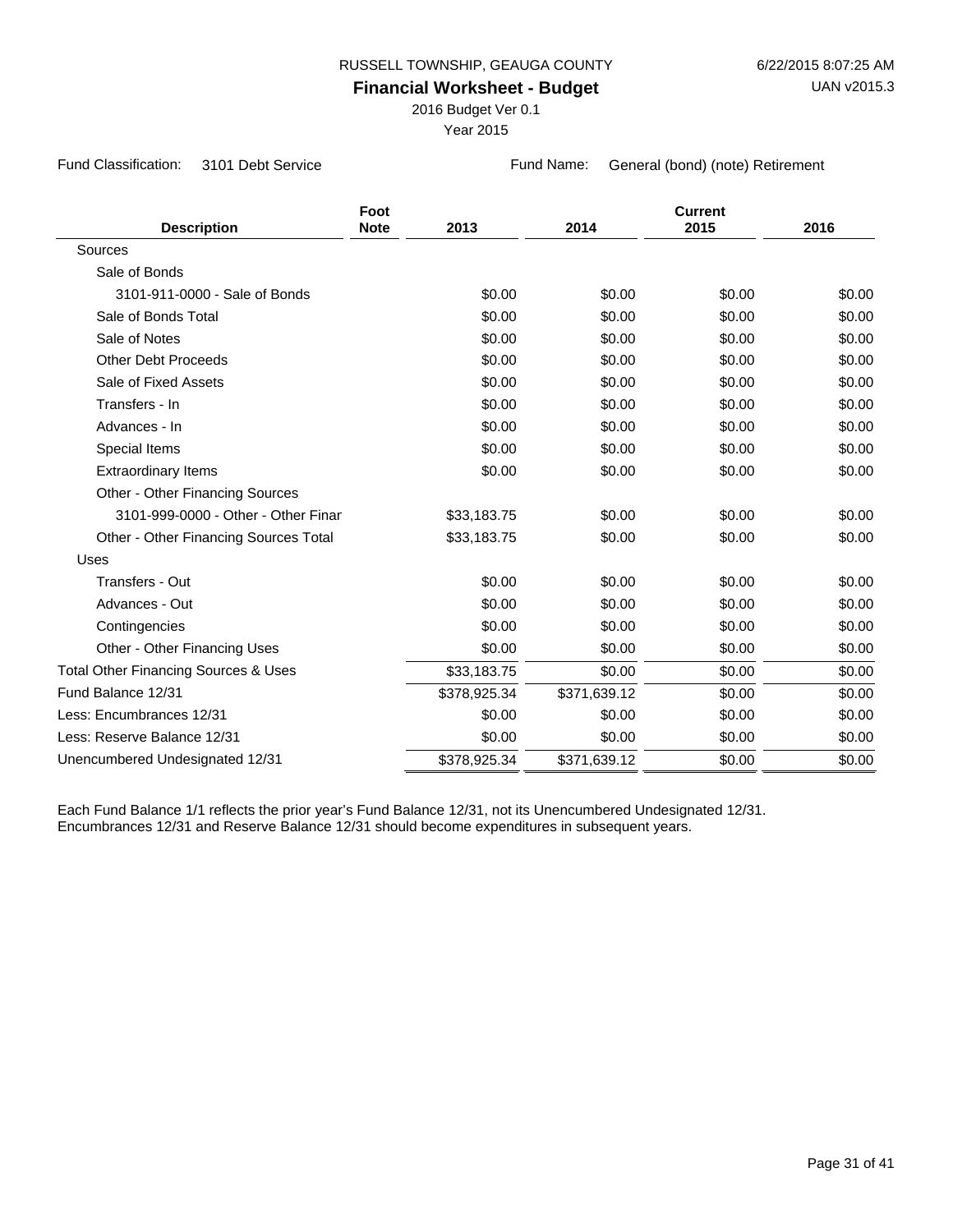2016 Budget Ver 0.1

Year 2015

Fund Classification: 3901 Debt Service Fund Name: Miscellaneous Debt Service

|                                                            | Foot<br><b>Note</b> | 2013             | 2014             | <b>Current</b><br>2015 | 2016             |
|------------------------------------------------------------|---------------------|------------------|------------------|------------------------|------------------|
| <b>Description</b><br>Fund Balance 1/1                     |                     | \$0.00           | \$0.00           | \$0.00                 | \$0.00           |
|                                                            |                     | \$0.00           | \$0.00           | \$0.00                 | \$0.00           |
| Fund Balance Adjustments<br>Revenues                       |                     |                  |                  |                        |                  |
| Property and Other Local Taxes                             |                     |                  |                  |                        |                  |
| <b>Real Estate Tax</b>                                     |                     |                  |                  |                        |                  |
| 3901-101-0000 - General Property T                         |                     | \$0.00           | \$0.00           | \$0.00                 | \$0.00           |
| <b>Real Estate Tax Total</b>                               |                     | \$0.00           | \$0.00           | \$0.00                 | \$0.00           |
| Personal Property Tax                                      |                     | \$0.00           | \$0.00           | \$0.00                 | \$0.00           |
| Other - Local Taxes                                        |                     | \$0.00           | \$0.00           | \$0.00                 | \$0.00           |
|                                                            |                     | \$0.00           |                  | \$0.00                 | \$0.00           |
| <b>Charges for Services</b>                                |                     |                  | \$0.00           |                        |                  |
| Licenses, Permits and Fees<br><b>Fines and Forfeitures</b> |                     | \$0.00<br>\$0.00 | \$0.00<br>\$0.00 | \$0.00<br>\$0.00       | \$0.00<br>\$0.00 |
|                                                            |                     |                  |                  |                        |                  |
| Intergovernmental<br><b>Local Government Distribution</b>  |                     |                  |                  |                        | \$0.00           |
| <b>Estate Tax</b>                                          |                     | \$0.00           | \$0.00           | \$0.00                 |                  |
|                                                            |                     | \$0.00           | \$0.00           | \$0.00                 | \$0.00           |
| Property Tax Allocation<br>Other                           |                     | \$0.00           | \$0.00           | \$0.00                 | \$0.00           |
|                                                            |                     | \$0.00           | \$0.00           | \$0.00                 | \$0.00           |
| <b>Special Assessments</b>                                 |                     | \$0.00           | \$0.00           | \$0.00                 | \$0.00           |
| Earnings on Investments                                    |                     | \$0.00           | \$0.00           | \$0.00                 | \$0.00           |
| Miscellaneous                                              |                     | \$0.00           | \$0.00           | \$0.00                 | \$0.00           |
| <b>Total Revenue</b>                                       |                     | \$0.00           | \$0.00           | \$0.00                 | \$0.00           |
| Expenditures                                               |                     |                  |                  |                        |                  |
| Note Principal Payment - Other                             |                     |                  |                  |                        |                  |
| 3901-820-820-2004 - Principal Payment                      |                     | \$0.00           | \$0.00           | \$0.00                 | \$0.00           |
| Note Principal Payment - Other Total                       |                     | \$0.00           | \$0.00           | \$0.00                 | \$0.00           |
| Interest - Other                                           |                     |                  |                  |                        |                  |
| 3901-830-830-2004 - Interest Payments                      |                     | \$0.00           | \$0.00           | \$0.00                 | \$0.00           |
| Interest - Other Total                                     |                     | \$0.00           | \$0.00           | \$0.00                 | \$0.00           |
| <b>Total Expenditures</b>                                  |                     | \$0.00           | \$0.00           | \$0.00                 | \$0.00           |
| Other Financing Sources & Uses                             |                     |                  |                  |                        |                  |
| Sources                                                    |                     |                  |                  |                        |                  |
| Sale of Bonds                                              |                     | \$0.00           | \$0.00           | \$0.00                 | \$0.00           |
| Sale of Notes                                              |                     | \$0.00           | \$0.00           | \$0.00                 | \$0.00           |
| <b>Other Debt Proceeds</b>                                 |                     | \$0.00           | \$0.00           | \$0.00                 | \$0.00           |
| Sale of Fixed Assets                                       |                     | \$0.00           | \$0.00           | \$0.00                 | \$0.00           |
| Transfers - In                                             |                     | \$0.00           | \$0.00           | \$0.00                 | \$0.00           |
| Advances - In                                              |                     | \$0.00           | \$0.00           | \$0.00                 | \$0.00           |
| Special Items                                              |                     | \$0.00           | \$0.00           | \$0.00                 | \$0.00           |
| <b>Extraordinary Items</b>                                 |                     | \$0.00           | \$0.00           | \$0.00                 | \$0.00           |
| Other - Other Financing Sources                            |                     | \$0.00           | \$0.00           | \$0.00                 | \$0.00           |
| Uses                                                       |                     |                  |                  |                        |                  |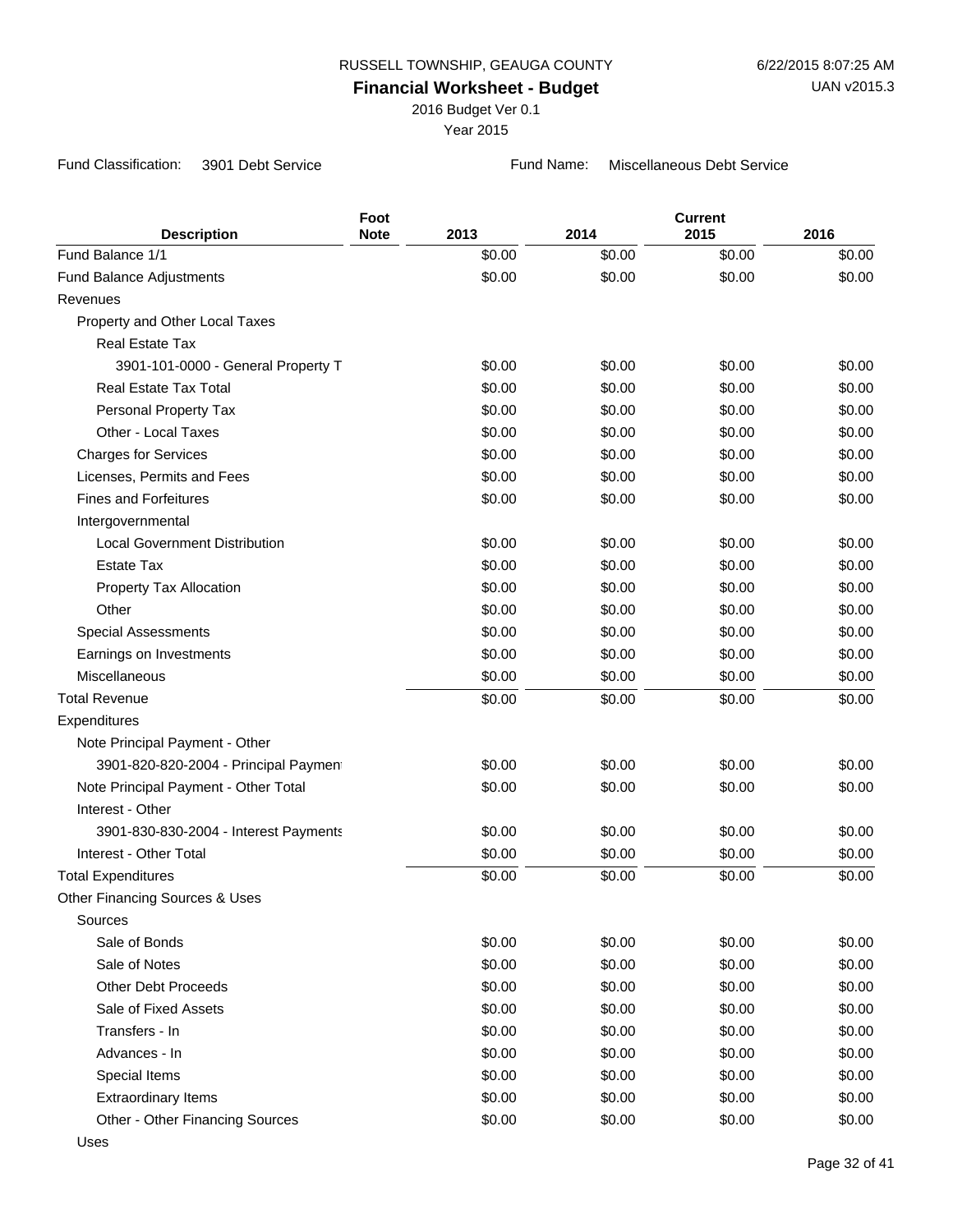2016 Budget Ver 0.1

Year 2015

Fund Classification: 3901 Debt Service Fund Name: Miscellaneous Debt Service

| Foot<br><b>Description</b><br><b>Note</b> | 2013   | 2014   | <b>Current</b><br>2015 | 2016   |
|-------------------------------------------|--------|--------|------------------------|--------|
| Transfers - Out                           | \$0.00 | \$0.00 | \$0.00                 | \$0.00 |
| Advances - Out                            | \$0.00 | \$0.00 | \$0.00                 | \$0.00 |
| Contingencies                             | \$0.00 | \$0.00 | \$0.00                 | \$0.00 |
| Other - Other Financing Uses              | \$0.00 | \$0.00 | \$0.00                 | \$0.00 |
| Total Other Financing Sources & Uses      | \$0.00 | \$0.00 | \$0.00                 | \$0.00 |
| Fund Balance 12/31                        | \$0.00 | \$0.00 | \$0.00                 | \$0.00 |
| Less: Encumbrances 12/31                  | \$0.00 | \$0.00 | \$0.00                 | \$0.00 |
| Less: Reserve Balance 12/31               | \$0.00 | \$0.00 | \$0.00                 | \$0.00 |
| Unencumbered Undesignated 12/31           | \$0.00 | \$0.00 | \$0.00                 | \$0.00 |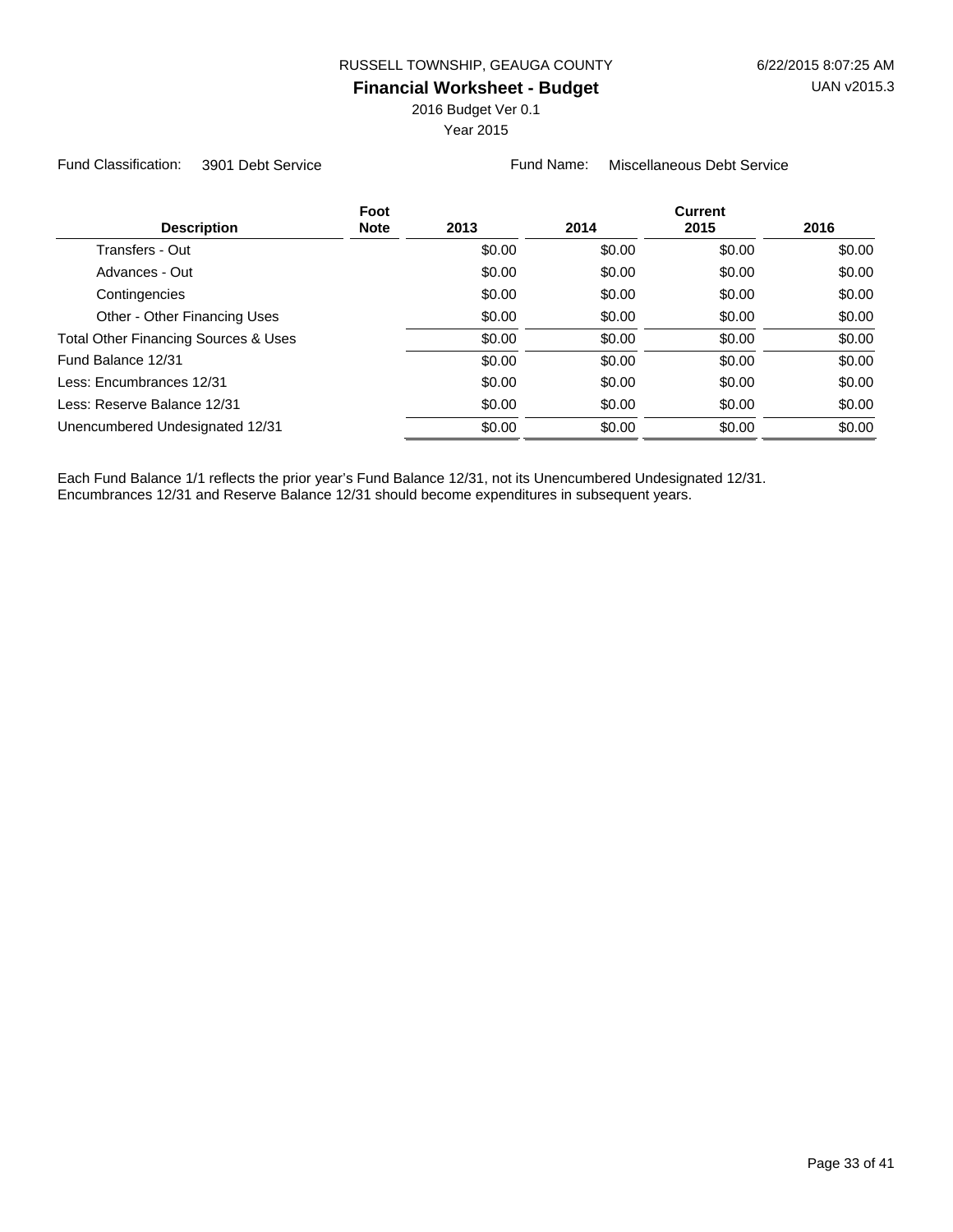2016 Budget Ver 0.1

Year 2015

Fund Classification: 3902 Debt Service Fund Name: Miscellaneous Debt Service

| <b>Description</b>                    | Foot<br><b>Note</b> | 2013         | 2014         | <b>Current</b><br>2015 | 2016          |
|---------------------------------------|---------------------|--------------|--------------|------------------------|---------------|
| Fund Balance 1/1                      |                     | \$4,897.08   | \$5,819.72   | \$5,975.86             | \$0.00        |
| Fund Balance Adjustments              |                     | \$0.00       | \$0.00       | \$0.00                 | \$0.00        |
| Revenues                              |                     |              |              |                        |               |
| Property and Other Local Taxes        |                     |              |              |                        |               |
| <b>Real Estate Tax</b>                |                     |              |              |                        |               |
| 3902-101-0000 - General Property T    |                     | \$150,220.00 | \$145,110.00 | \$0.00                 | \$0.00        |
| Real Estate Tax Total                 |                     | \$150,220.00 | \$145,110.00 | \$0.00                 | \$0.00        |
| Personal Property Tax                 |                     | \$0.00       | \$0.00       | \$0.00                 | \$0.00        |
| Other - Local Taxes                   |                     | \$0.00       | \$0.00       | \$0.00                 | \$0.00        |
| <b>Charges for Services</b>           |                     | \$0.00       | \$0.00       | \$0.00                 | \$0.00        |
| Licenses, Permits and Fees            |                     | \$0.00       | \$0.00       | \$0.00                 | \$0.00        |
| <b>Fines and Forfeitures</b>          |                     | \$0.00       | \$0.00       | \$0.00                 | \$0.00        |
| Intergovernmental                     |                     |              |              |                        |               |
| <b>Local Government Distribution</b>  |                     | \$0.00       | \$0.00       | \$0.00                 | \$0.00        |
| Estate Tax                            |                     | \$0.00       | \$0.00       | \$0.00                 | \$0.00        |
| Property Tax Allocation               |                     | \$0.00       | \$0.00       | \$0.00                 | \$0.00        |
| Other                                 |                     | \$0.00       | \$0.00       | \$0.00                 | \$0.00        |
| <b>Special Assessments</b>            |                     | \$0.00       | \$0.00       | \$0.00                 | \$0.00        |
| Earnings on Investments               |                     | \$0.00       | \$0.00       | \$0.00                 | \$0.00        |
| Miscellaneous                         |                     | \$0.00       | \$0.00       | \$0.00                 | \$0.00        |
| <b>Total Revenue</b>                  |                     | \$150,220.00 | \$145,110.00 | \$0.00                 | \$0.00        |
| Expenditures                          |                     |              |              |                        |               |
| Note Principal Payment - Other        |                     |              |              |                        |               |
| 3902-820-820-2009 - Principal Payment |                     | \$140,000.00 | \$140,000.00 | \$0.00                 | \$0.00        |
| Note Principal Payment - Other Total  |                     | \$140,000.00 | \$140,000.00 | \$0.00                 | \$0.00        |
| Interest - Other                      |                     |              |              |                        |               |
| 3902-830-830-2009 - Interest Payments |                     | \$10,220.00  | \$5,053.22   | \$0.00                 | \$0.00        |
| Interest - Other Total                |                     | \$10,220.00  | \$5,053.22   | \$0.00                 | \$0.00        |
| <b>Total Expenditures</b>             |                     | \$150,220.00 | \$145,053.22 | \$0.00                 | \$0.00        |
| Other Financing Sources & Uses        |                     |              |              |                        |               |
| Sources                               |                     |              |              |                        |               |
| Sale of Bonds                         |                     | \$0.00       | \$0.00       | \$0.00                 | \$0.00        |
| Sale of Notes                         |                     | \$0.00       | \$0.00       | \$0.00                 | \$0.00        |
| <b>Other Debt Proceeds</b>            |                     | \$0.00       | \$0.00       | \$0.00                 | \$0.00        |
| Sale of Fixed Assets                  |                     | \$0.00       | \$0.00       | \$0.00                 | \$0.00        |
| Transfers - In                        |                     |              |              |                        |               |
| 3902-931-0000 - Transfers - In        |                     | \$0.00       | \$0.00       | \$0.00                 | \$0.00        |
| Transfers - In Total                  |                     | \$0.00       | \$0.00       | \$0.00                 | \$0.00        |
| Advances - In                         |                     | \$0.00       | \$0.00       | \$0.00                 | \$0.00        |
| Special Items                         |                     | \$0.00       | \$0.00       | \$0.00                 | \$0.00        |
| <b>Extraordinary Items</b>            |                     | \$0.00       | \$0.00       | \$0.00                 | \$0.00        |
|                                       |                     |              |              |                        | Page 34 of 41 |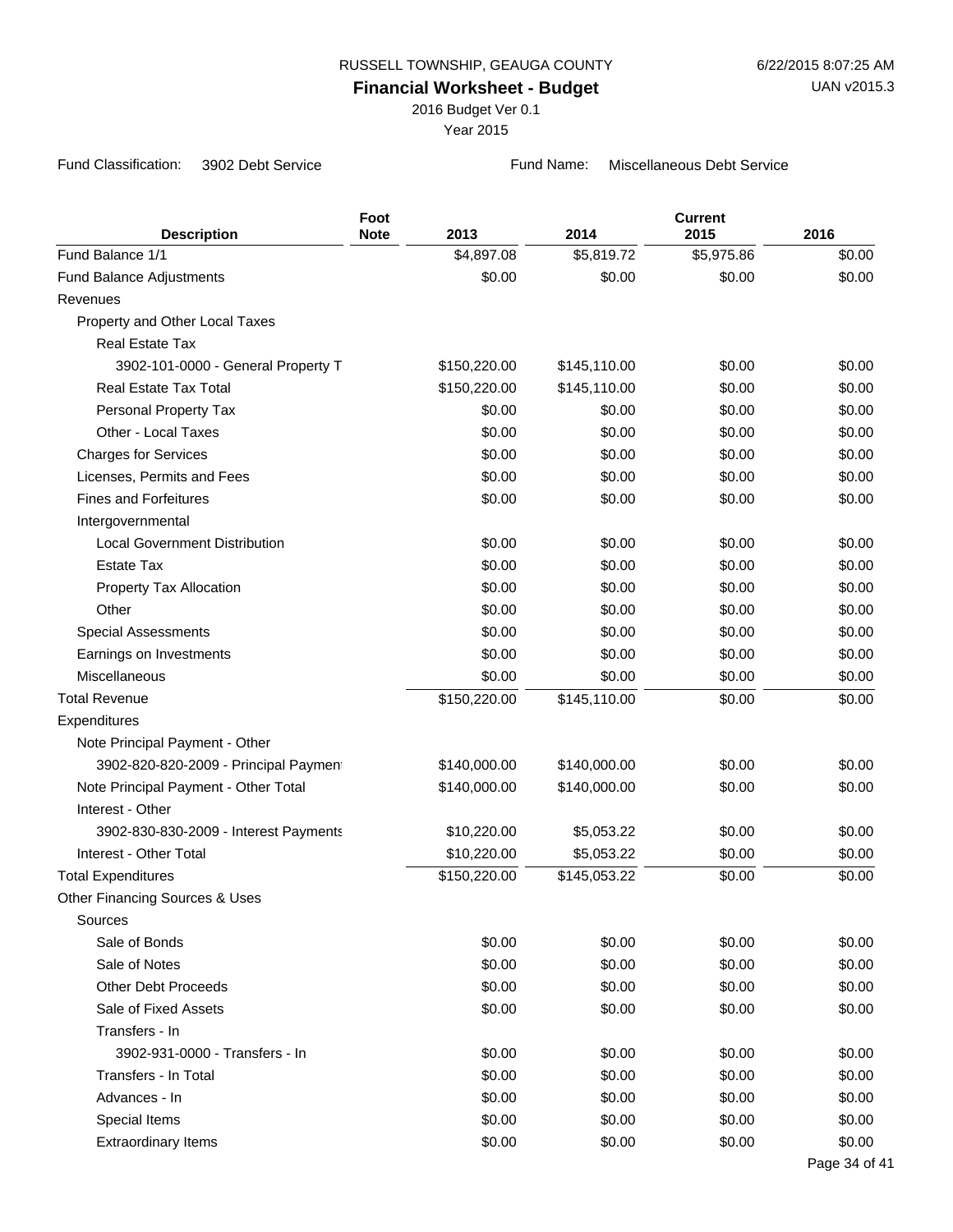## **Financial Worksheet - Budget**

2016 Budget Ver 0.1

Year 2015

Fund Classification: 3902 Debt Service Fund Name: Miscellaneous Debt Service

| <b>Description</b>                              | Foot<br><b>Note</b> | 2013       | 2014       | <b>Current</b><br>2015 | 2016   |
|-------------------------------------------------|---------------------|------------|------------|------------------------|--------|
| Other - Other Financing Sources                 |                     |            |            |                        |        |
| 3902-999-0000 - Other - Other Finar             |                     | \$922.64   | \$99.36    | \$0.00                 | \$0.00 |
| Other - Other Financing Sources Total           |                     | \$922.64   | \$99.36    | \$0.00                 | \$0.00 |
| Uses                                            |                     |            |            |                        |        |
| Transfers - Out                                 |                     |            |            |                        |        |
| 3902-910-910-0000 - Transfers - Ou              |                     | \$0.00     | \$0.00     | $-$5,975.86$           | \$0.00 |
| Transfers - Out Total                           |                     | \$0.00     | \$0.00     | $-$5,975.86$           | \$0.00 |
| Advances - Out                                  |                     | \$0.00     | \$0.00     | \$0.00                 | \$0.00 |
| Contingencies                                   |                     | \$0.00     | \$0.00     | \$0.00                 | \$0.00 |
| Other - Other Financing Uses                    |                     | \$0.00     | \$0.00     | \$0.00                 | \$0.00 |
| <b>Total Other Financing Sources &amp; Uses</b> |                     | \$922.64   | \$99.36    | $-$5,975.86$           | \$0.00 |
| Fund Balance 12/31                              |                     | \$5,819.72 | \$5,975.86 | \$0.00                 | \$0.00 |
| Less: Encumbrances 12/31                        |                     | \$0.00     | \$0.00     | \$0.00                 | \$0.00 |
| Less: Reserve Balance 12/31                     |                     | \$0.00     | \$0.00     | \$0.00                 | \$0.00 |
| Unencumbered Undesignated 12/31                 |                     | \$5,819.72 | \$5,975.86 | \$0.00                 | \$0.00 |

# **Footnote Description**

1 NOTE: 2015 - Transfer Out to 2141 Road District \$5,975.86 - 3902 Loan Retired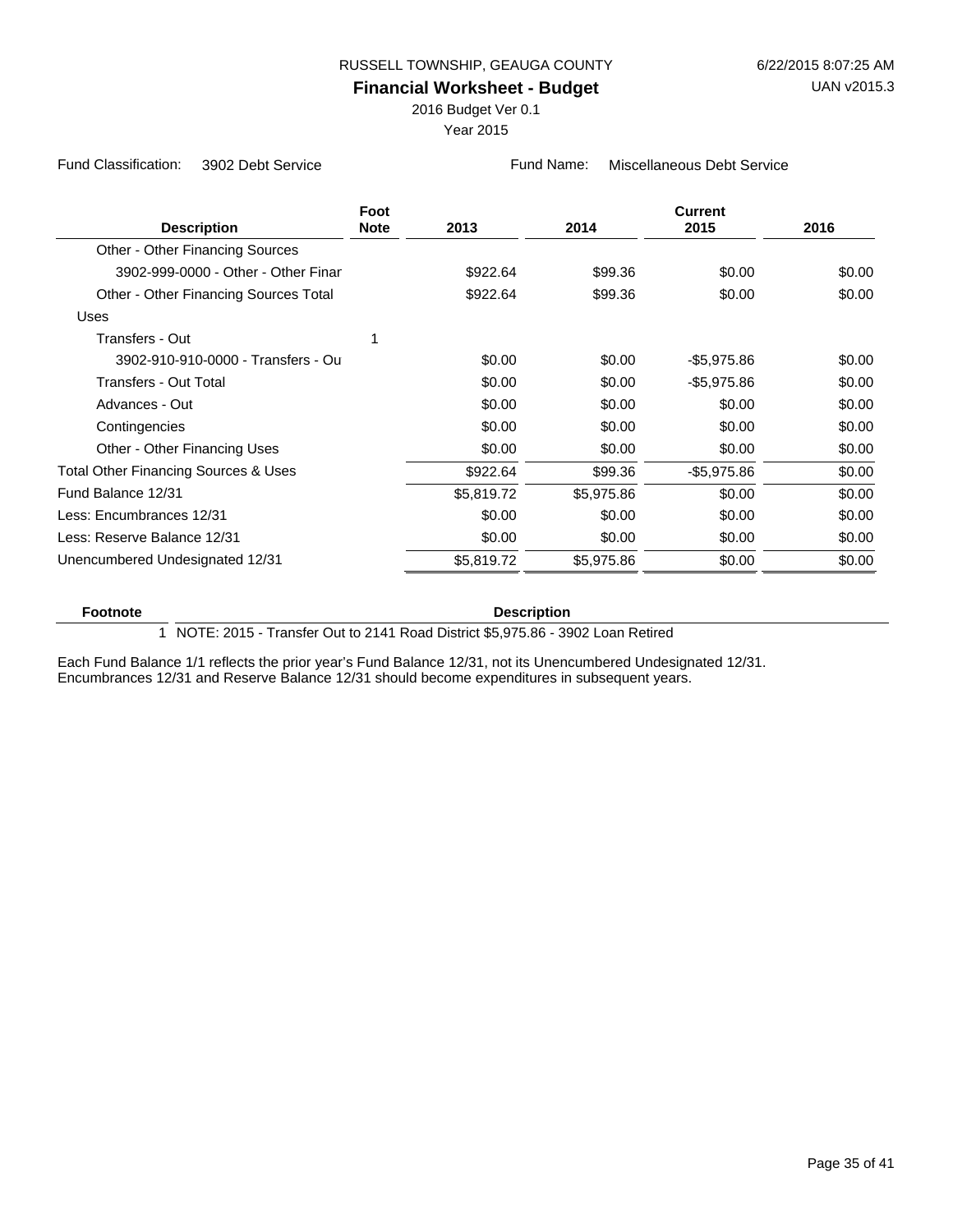2016 Budget Ver 0.1

Year 2015

Fund Classification: 3903 Debt Service Fund Name: Miscellaneous Debt Service-OPW LOAN

| <b>Description</b>                    | Foot<br><b>Note</b> | 2013        | 2014        | <b>Current</b><br>2015 | 2016        |
|---------------------------------------|---------------------|-------------|-------------|------------------------|-------------|
| Fund Balance 1/1                      |                     | \$0.00      | \$0.00      | \$0.00                 | \$0.00      |
| <b>Fund Balance Adjustments</b>       |                     | \$0.00      | \$0.00      | \$0.00                 | \$0.00      |
| Revenues                              |                     |             |             |                        |             |
| Property and Other Local Taxes        |                     |             |             |                        |             |
| <b>Real Estate Tax</b>                |                     |             |             |                        |             |
| 3903-101-0000 - General Property T    |                     | \$49,847.08 | \$49,847.08 | \$49,847.08            | \$49,847.08 |
| <b>Real Estate Tax Total</b>          |                     | \$49,847.08 | \$49,847.08 | \$49,847.08            | \$49,847.08 |
| Personal Property Tax                 |                     | \$0.00      | \$0.00      | \$0.00                 | \$0.00      |
| Other - Local Taxes                   |                     | \$0.00      | \$0.00      | \$0.00                 | \$0.00      |
| <b>Charges for Services</b>           |                     | \$0.00      | \$0.00      | \$0.00                 | \$0.00      |
| Licenses, Permits and Fees            |                     | \$0.00      | \$0.00      | \$0.00                 | \$0.00      |
| <b>Fines and Forfeitures</b>          |                     | \$0.00      | \$0.00      | \$0.00                 | \$0.00      |
| Intergovernmental                     |                     |             |             |                        |             |
| <b>Local Government Distribution</b>  |                     | \$0.00      | \$0.00      | \$0.00                 | \$0.00      |
| <b>Estate Tax</b>                     |                     | \$0.00      | \$0.00      | \$0.00                 | \$0.00      |
| Property Tax Allocation               |                     | \$0.00      | \$0.00      | \$0.00                 | \$0.00      |
| Other                                 |                     | \$0.00      | \$0.00      | \$0.00                 | \$0.00      |
| <b>Special Assessments</b>            |                     | \$0.00      | \$0.00      | \$0.00                 | \$0.00      |
| Earnings on Investments               |                     | \$0.00      | \$0.00      | \$0.00                 | \$0.00      |
| Miscellaneous                         |                     | \$0.00      | \$0.00      | \$0.00                 | \$0.00      |
| <b>Total Revenue</b>                  |                     | \$49,847.08 | \$49,847.08 | \$49,847.08            | \$49,847.08 |
| Expenditures                          |                     |             |             |                        |             |
| Note Principal Payment - Other        |                     |             |             |                        |             |
| 3903-820-820-2010 - Principal Payment |                     | \$49,847.08 | \$49,847.08 | \$49,847.08            | \$49,847.08 |
| Note Principal Payment - Other Total  |                     | \$49,847.08 | \$49,847.08 | \$49,847.08            | \$49,847.08 |
| Interest - Other                      |                     |             |             |                        |             |
| 3903-830-830-0000 - Interest Payments |                     | \$0.00      | \$0.00      | \$0.00                 | \$0.00      |
| Interest - Other Total                |                     | \$0.00      | \$0.00      | \$0.00                 | \$0.00      |
| <b>Total Expenditures</b>             |                     | \$49,847.08 | \$49,847.08 | \$49,847.08            | \$49,847.08 |
| Other Financing Sources & Uses        |                     |             |             |                        |             |
| Sources                               |                     |             |             |                        |             |
| Sale of Bonds                         |                     | \$0.00      | \$0.00      | \$0.00                 | \$0.00      |
| Sale of Notes                         |                     | \$0.00      | \$0.00      | \$0.00                 | \$0.00      |
| <b>Other Debt Proceeds</b>            |                     | \$0.00      | \$0.00      | \$0.00                 | \$0.00      |
| Sale of Fixed Assets                  |                     | \$0.00      | \$0.00      | \$0.00                 | \$0.00      |
| Transfers - In                        |                     | \$0.00      | \$0.00      | \$0.00                 | \$0.00      |
| Advances - In                         |                     | \$0.00      | \$0.00      | \$0.00                 | \$0.00      |
| Special Items                         |                     | \$0.00      | \$0.00      | \$0.00                 | \$0.00      |
| <b>Extraordinary Items</b>            |                     | \$0.00      | \$0.00      | \$0.00                 | \$0.00      |
| Other - Other Financing Sources       |                     | \$0.00      | \$0.00      | \$0.00                 | \$0.00      |
| <b>Uses</b>                           |                     |             |             |                        |             |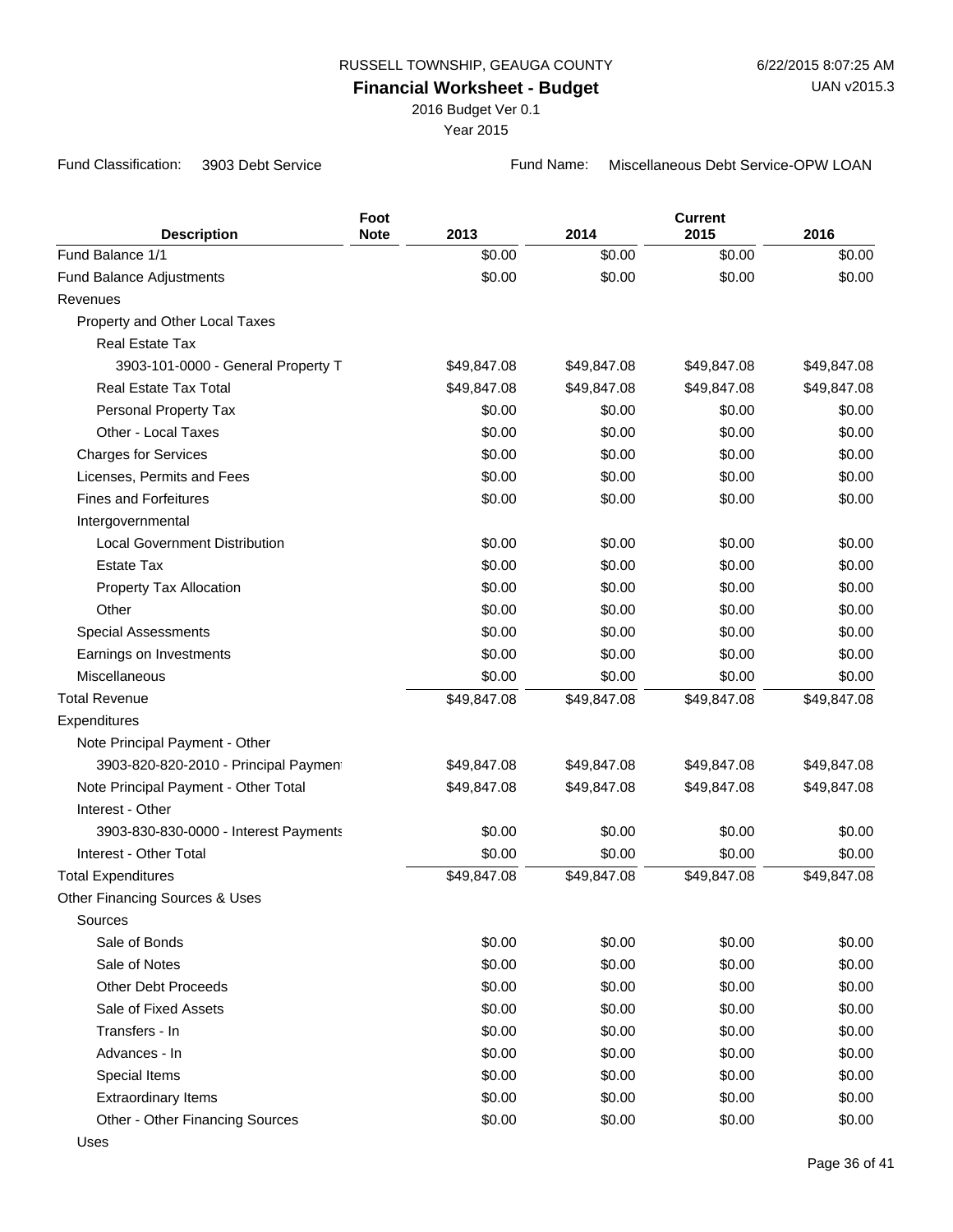2016 Budget Ver 0.1

Year 2015

Fund Classification: 3903 Debt Service Fund Name: Miscellaneous Debt Service-OPW LOAN

| Foot<br><b>Description</b><br><b>Note</b> | 2013   | 2014   | <b>Current</b><br>2015 | 2016   |
|-------------------------------------------|--------|--------|------------------------|--------|
| Transfers - Out                           | \$0.00 | \$0.00 | \$0.00                 | \$0.00 |
| Advances - Out                            | \$0.00 | \$0.00 | \$0.00                 | \$0.00 |
| Contingencies                             | \$0.00 | \$0.00 | \$0.00                 | \$0.00 |
| Other - Other Financing Uses              | \$0.00 | \$0.00 | \$0.00                 | \$0.00 |
| Total Other Financing Sources & Uses      | \$0.00 | \$0.00 | \$0.00                 | \$0.00 |
| Fund Balance 12/31                        | \$0.00 | \$0.00 | \$0.00                 | \$0.00 |
| Less: Encumbrances 12/31                  | \$0.00 | \$0.00 | \$0.00                 | \$0.00 |
| Less: Reserve Balance 12/31               | \$0.00 | \$0.00 | \$0.00                 | \$0.00 |
| Unencumbered Undesignated 12/31           | \$0.00 | \$0.00 | \$0.00                 | \$0.00 |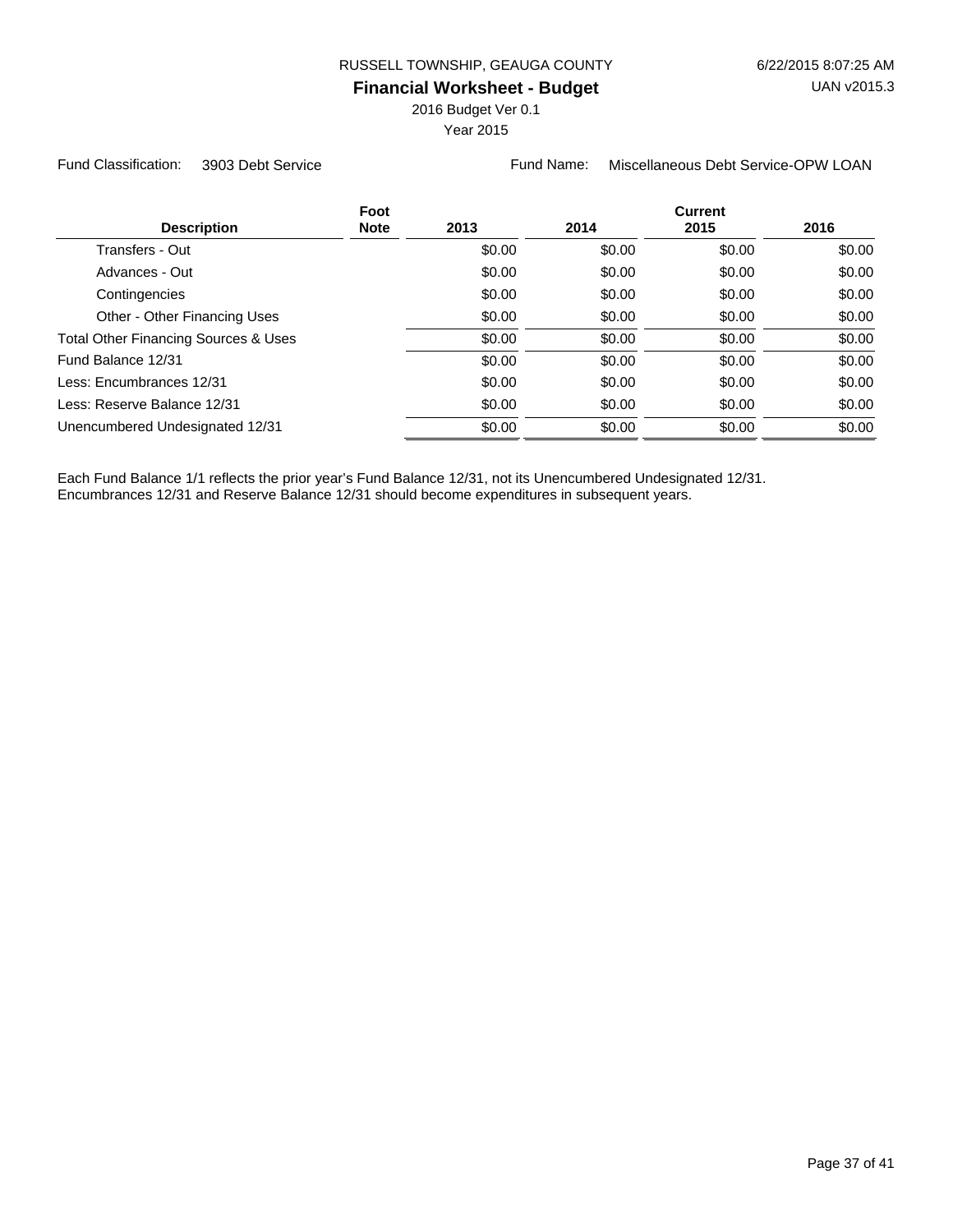2016 Budget Ver 0.1

Year 2015

Fund Classification: 4401 Capital Projects Fund Name: Public Works Commission Project

| <b>Description</b>                     | Foot<br><b>Note</b> | 2013   | 2014         | <b>Current</b><br>2015 | 2016          |
|----------------------------------------|---------------------|--------|--------------|------------------------|---------------|
| Fund Balance 1/1                       |                     | \$0.00 | \$0.00       | \$0.00                 | \$0.00        |
| <b>Fund Balance Adjustments</b>        |                     | \$0.00 | \$0.00       | \$0.00                 | \$0.00        |
| Revenues                               |                     |        |              |                        |               |
| Property and Other Local Taxes         |                     |        |              |                        |               |
| <b>Real Estate Tax</b>                 |                     | \$0.00 | \$0.00       | \$0.00                 | \$0.00        |
| Personal Property Tax                  |                     | \$0.00 | \$0.00       | \$0.00                 | \$0.00        |
| Other - Local Taxes                    |                     | \$0.00 | \$0.00       | \$0.00                 | \$0.00        |
| <b>Charges for Services</b>            |                     | \$0.00 | \$0.00       | \$0.00                 | \$0.00        |
| Licenses, Permits and Fees             |                     | \$0.00 | \$0.00       | \$0.00                 | \$0.00        |
| <b>Fines and Forfeitures</b>           |                     | \$0.00 | \$0.00       | \$0.00                 | \$0.00        |
| Intergovernmental                      |                     |        |              |                        |               |
| <b>Local Government Distribution</b>   |                     | \$0.00 | \$0.00       | \$0.00                 | \$0.00        |
| <b>Estate Tax</b>                      |                     | \$0.00 | \$0.00       | \$0.00                 | \$0.00        |
| Property Tax Allocation                |                     | \$0.00 | \$0.00       | \$0.00                 | \$0.00        |
| Other                                  |                     |        |              |                        |               |
| 4401-538-0000 - Local Public Works     |                     | \$0.00 | \$222,607.24 | \$0.00                 | \$0.00        |
| 4401-538-0380 - Local Public Works     |                     | \$0.00 | \$0.00       | \$0.00                 | \$0.00        |
| 4401-538-0382 - Local Public Works     |                     | \$0.00 | \$0.00       | \$0.00                 | \$0.00        |
| <b>Other Total</b>                     |                     | \$0.00 | \$222,607.24 | \$0.00                 | \$0.00        |
| <b>Special Assessments</b>             |                     | \$0.00 | \$0.00       | \$0.00                 | \$0.00        |
| Earnings on Investments                |                     | \$0.00 | \$0.00       | \$0.00                 | \$0.00        |
| Miscellaneous                          |                     | \$0.00 | \$0.00       | \$0.00                 | \$0.00        |
| <b>Total Revenue</b>                   |                     | \$0.00 | \$222,607.24 | \$0.00                 | \$0.00        |
| Expenditures                           |                     |        |              |                        |               |
| Capital Outlay - Other                 |                     |        |              |                        |               |
| 4401-760-360-0380 - Contracted Servic  |                     | \$0.00 | \$0.00       | \$0.00                 | \$0.00        |
| 4401-760-360-0382 - Contracted Servic  |                     | \$0.00 | \$0.00       | \$0.00                 | \$0.00        |
| 4401-760-790-0000 - Other - Capital Ou |                     | \$0.00 | \$222,607.24 | \$0.00                 | \$0.00        |
| Capital Outlay - Other Total           |                     | \$0.00 | \$222,607.24 | \$0.00                 | \$0.00        |
| <b>Total Expenditures</b>              |                     | \$0.00 | \$222,607.24 | \$0.00                 | \$0.00        |
| Other Financing Sources & Uses         |                     |        |              |                        |               |
| Sources                                |                     |        |              |                        |               |
| Sale of Bonds                          |                     | \$0.00 | \$0.00       | \$0.00                 | \$0.00        |
| Sale of Notes                          |                     | \$0.00 | \$0.00       | \$0.00                 | \$0.00        |
| <b>Other Debt Proceeds</b>             |                     | \$0.00 | \$0.00       | \$0.00                 | \$0.00        |
| Sale of Fixed Assets                   |                     | \$0.00 | \$0.00       | \$0.00                 | \$0.00        |
| Transfers - In                         |                     | \$0.00 | \$0.00       | \$0.00                 | \$0.00        |
| Advances - In                          |                     | \$0.00 | \$0.00       | \$0.00                 | \$0.00        |
| Special Items                          |                     | \$0.00 | \$0.00       | \$0.00                 | \$0.00        |
| <b>Extraordinary Items</b>             |                     | \$0.00 | \$0.00       | \$0.00                 | \$0.00        |
| Other - Other Financing Sources        |                     | \$0.00 | \$0.00       | \$0.00                 | \$0.00        |
|                                        |                     |        |              |                        | Page 38 of 41 |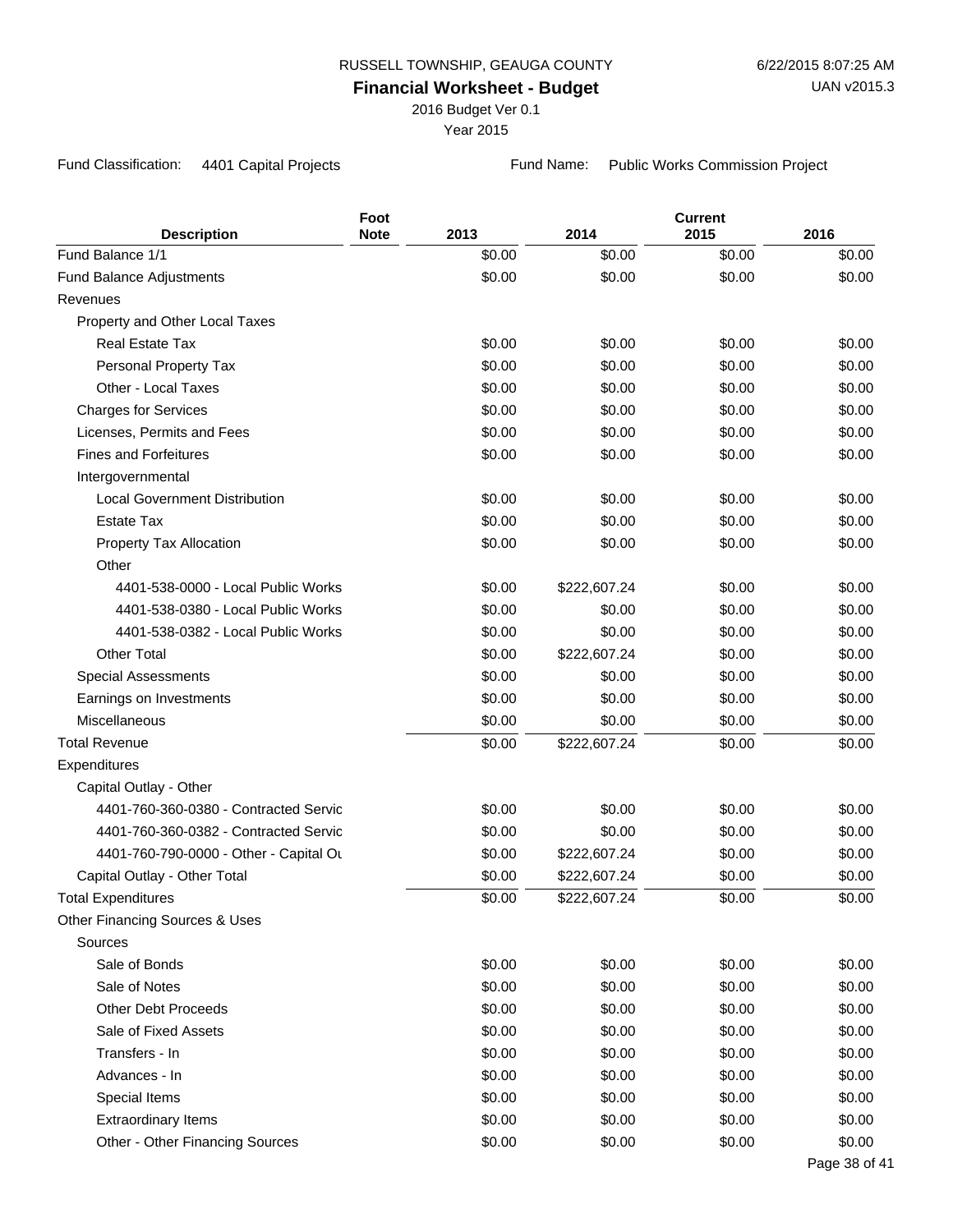2016 Budget Ver 0.1

Year 2015

Fund Classification: 4401 Capital Projects Fund Name: Public Works Commission Project

| <b>Description</b>                              | Foot<br><b>Note</b> | 2013   | 2014   | <b>Current</b><br>2015 | 2016   |
|-------------------------------------------------|---------------------|--------|--------|------------------------|--------|
| <b>Uses</b>                                     |                     |        |        |                        |        |
| Transfers - Out                                 |                     | \$0.00 | \$0.00 | \$0.00                 | \$0.00 |
| Advances - Out                                  |                     | \$0.00 | \$0.00 | \$0.00                 | \$0.00 |
| Contingencies                                   |                     | \$0.00 | \$0.00 | \$0.00                 | \$0.00 |
| Other - Other Financing Uses                    |                     | \$0.00 | \$0.00 | \$0.00                 | \$0.00 |
| <b>Total Other Financing Sources &amp; Uses</b> |                     | \$0.00 | \$0.00 | \$0.00                 | \$0.00 |
| Fund Balance 12/31                              |                     | \$0.00 | \$0.00 | \$0.00                 | \$0.00 |
| Less: Encumbrances 12/31                        |                     | \$0.00 | \$0.00 | \$0.00                 | \$0.00 |
| Less: Reserve Balance 12/31                     |                     | \$0.00 | \$0.00 | \$0.00                 | \$0.00 |
| Unencumbered Undesignated 12/31                 |                     | \$0.00 | \$0.00 | \$0.00                 | \$0.00 |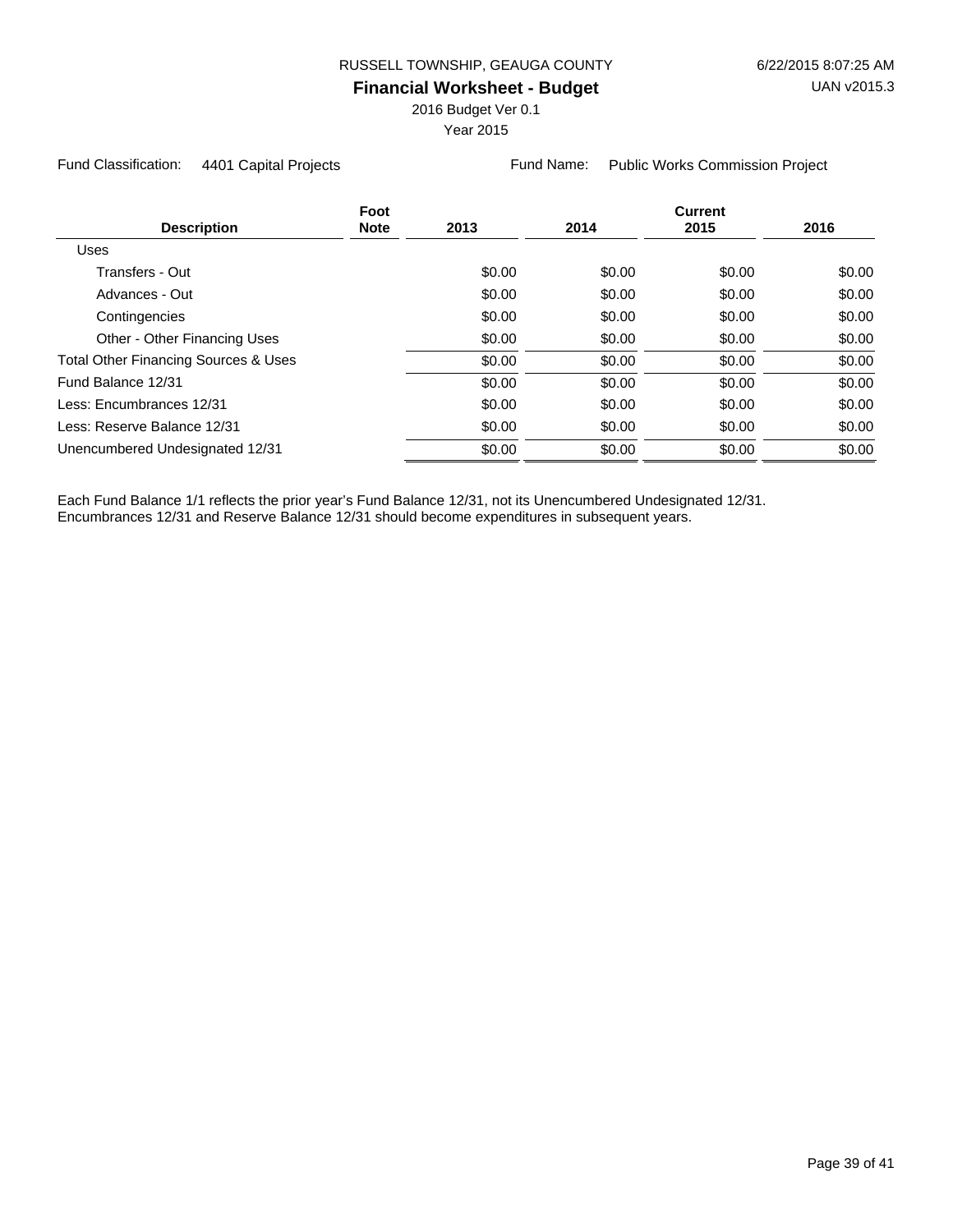2016 Budget Ver 0.1

Year 2015

Fund Classification: 4903 Capital Projects Fund Name: Miscellaneous Capital Projects

| <b>Description</b>                     | Foot<br><b>Note</b> | 2013        | 2014   | <b>Current</b><br>2015 | 2016          |
|----------------------------------------|---------------------|-------------|--------|------------------------|---------------|
| Fund Balance 1/1                       |                     | \$34,457.39 | \$0.00 | \$0.00                 | \$0.00        |
| Fund Balance Adjustments               |                     | \$0.00      | \$0.00 | \$0.00                 | \$0.00        |
| Revenues                               |                     |             |        |                        |               |
| Property and Other Local Taxes         |                     |             |        |                        |               |
| <b>Real Estate Tax</b>                 |                     | \$0.00      | \$0.00 | \$0.00                 | \$0.00        |
| Personal Property Tax                  |                     | \$0.00      | \$0.00 | \$0.00                 | \$0.00        |
| Other - Local Taxes                    |                     | \$0.00      | \$0.00 | \$0.00                 | \$0.00        |
| <b>Charges for Services</b>            |                     | \$0.00      | \$0.00 | \$0.00                 | \$0.00        |
| Licenses, Permits and Fees             |                     | \$0.00      | \$0.00 | \$0.00                 | \$0.00        |
| <b>Fines and Forfeitures</b>           |                     | \$0.00      | \$0.00 | \$0.00                 | \$0.00        |
| Intergovernmental                      |                     |             |        |                        |               |
| <b>Local Government Distribution</b>   |                     | \$0.00      | \$0.00 | \$0.00                 | \$0.00        |
| <b>Estate Tax</b>                      |                     | \$0.00      | \$0.00 | \$0.00                 | \$0.00        |
| Property Tax Allocation                |                     | \$0.00      | \$0.00 | \$0.00                 | \$0.00        |
| Other                                  |                     | \$0.00      | \$0.00 | \$0.00                 | \$0.00        |
| <b>Special Assessments</b>             |                     | \$0.00      | \$0.00 | \$0.00                 | \$0.00        |
| Earnings on Investments                |                     | \$0.00      | \$0.00 | \$0.00                 | \$0.00        |
| Miscellaneous                          |                     |             |        |                        |               |
| 4903-805-0300 - Other Local Grants (no |                     | \$0.00      | \$0.00 | \$0.00                 | \$0.00        |
| <b>Miscellaneous Total</b>             |                     | \$0.00      | \$0.00 | \$0.00                 | \$0.00        |
| <b>Total Revenue</b>                   |                     | \$0.00      | \$0.00 | \$0.00                 | \$0.00        |
| Expenditures                           |                     |             |        |                        |               |
| Capital Outlay - Other                 |                     |             |        |                        |               |
| 4903-760-730-0300 - Improvement of S   |                     | \$34,457.39 | \$0.00 | \$0.00                 | \$0.00        |
| Capital Outlay - Other Total           |                     | \$34,457.39 | \$0.00 | \$0.00                 | \$0.00        |
| <b>Total Expenditures</b>              |                     | \$34,457.39 | \$0.00 | \$0.00                 | \$0.00        |
| Other Financing Sources & Uses         |                     |             |        |                        |               |
| Sources                                |                     |             |        |                        |               |
| Sale of Bonds                          |                     | \$0.00      | \$0.00 | \$0.00                 | \$0.00        |
| Sale of Notes                          |                     | \$0.00      | \$0.00 | \$0.00                 | \$0.00        |
| <b>Other Debt Proceeds</b>             |                     | \$0.00      | \$0.00 | \$0.00                 | \$0.00        |
| Sale of Fixed Assets                   |                     | \$0.00      | \$0.00 | \$0.00                 | \$0.00        |
| Transfers - In                         |                     | \$0.00      | \$0.00 | \$0.00                 | \$0.00        |
| Advances - In                          |                     | \$0.00      | \$0.00 | \$0.00                 | \$0.00        |
| Special Items                          |                     | \$0.00      | \$0.00 | \$0.00                 | \$0.00        |
| <b>Extraordinary Items</b>             |                     | \$0.00      | \$0.00 | \$0.00                 | \$0.00        |
| Other - Other Financing Sources        |                     | \$0.00      | \$0.00 | \$0.00                 | \$0.00        |
| Uses                                   |                     |             |        |                        |               |
| Transfers - Out                        |                     | \$0.00      | \$0.00 | \$0.00                 | \$0.00        |
| Advances - Out                         |                     | \$0.00      | \$0.00 | \$0.00                 | \$0.00        |
| Contingencies                          |                     | \$0.00      | \$0.00 | \$0.00                 | \$0.00        |
|                                        |                     |             |        |                        | Page 40 of 41 |